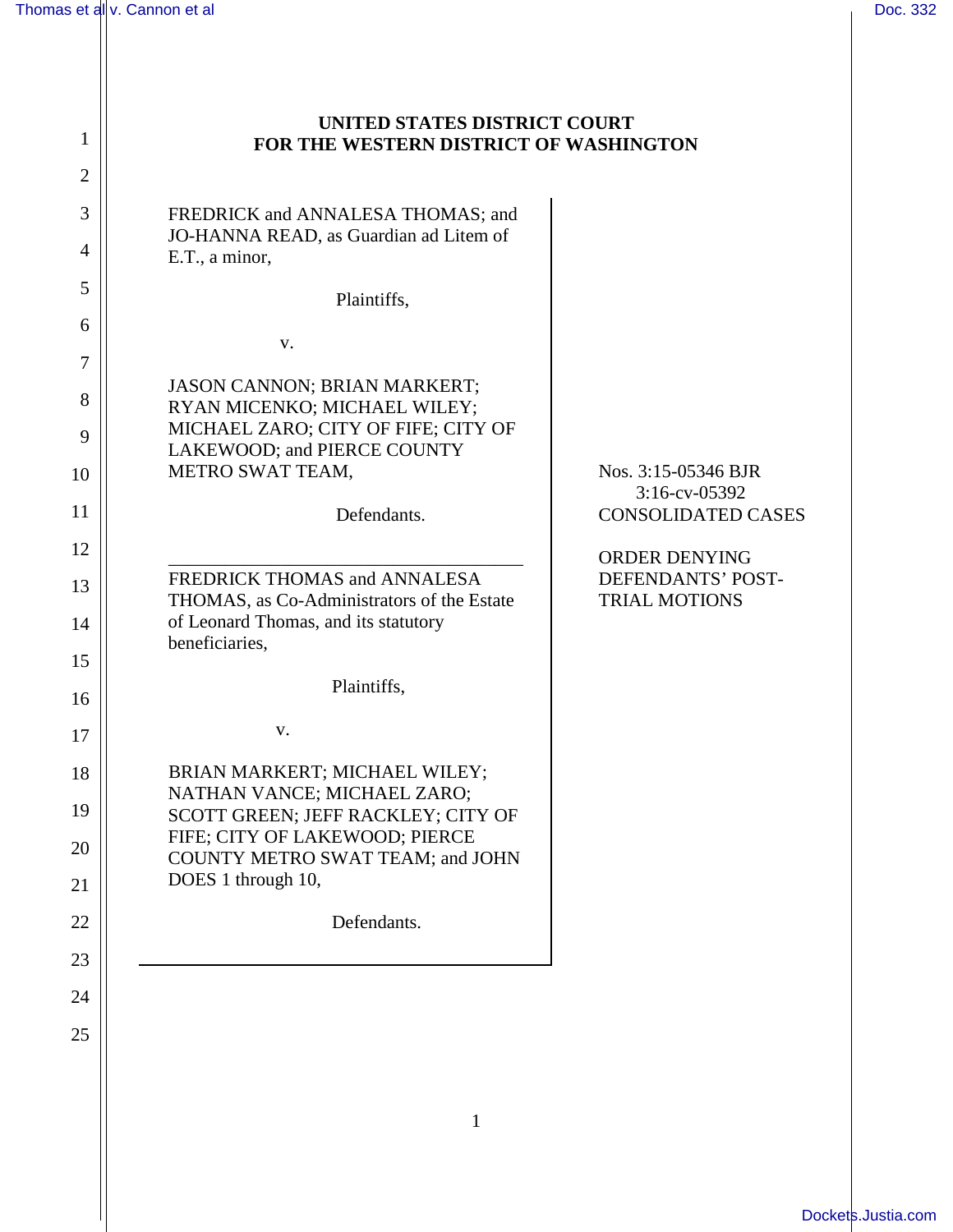|                | <b>Table of Contents</b>                                                                    |  |
|----------------|---------------------------------------------------------------------------------------------|--|
| 1              |                                                                                             |  |
| $\overline{2}$ |                                                                                             |  |
|                | A.                                                                                          |  |
| 3              | <b>B.</b>                                                                                   |  |
| $\overline{4}$ | <b>III. DEFENDANTS' MOTION FOR JUDGMENT AS A MATTER OF LAW  8</b>                           |  |
|                |                                                                                             |  |
| 5              | B.                                                                                          |  |
|                | Estate's Excessive Force Claim Against Wiley (Verdict Question Two)  11<br>$C_{\cdot}$      |  |
| 6<br>7         | Fourteenth Amendment Deprivation of Familial Relationship (Verdict Question Three) 14<br>D. |  |
|                | Unreasonable Search and Seizure: Explosive Breach (Verdict Question Four) 17<br>Ε.          |  |
|                | F <sub>r</sub><br>G.                                                                        |  |
| 8              | H.                                                                                          |  |
|                | I.                                                                                          |  |
| 9              | J.                                                                                          |  |
| 10             | K.                                                                                          |  |
|                |                                                                                             |  |
| 11             | A.                                                                                          |  |
|                | 1.                                                                                          |  |
| 12             | 2.                                                                                          |  |
| 13             | 3.                                                                                          |  |
|                | 4.                                                                                          |  |
| 14             |                                                                                             |  |
|                |                                                                                             |  |
| 15             | $A_{\perp}$                                                                                 |  |
| 16             | 1.                                                                                          |  |
|                | 2.                                                                                          |  |
| 17             | <b>B.</b>                                                                                   |  |
|                | $C_{\cdot}$                                                                                 |  |
| 18             | 1.                                                                                          |  |
| 19             | 2.                                                                                          |  |
|                | 3.                                                                                          |  |
| 20             | $\overline{4}$ .                                                                            |  |
|                |                                                                                             |  |
| 21             | A.                                                                                          |  |
| 22             | <b>B.</b>                                                                                   |  |
|                | $\mathbf{C}$ .                                                                              |  |
| 23             | D.<br>Ε.                                                                                    |  |
|                | F.                                                                                          |  |
| 24             | G.                                                                                          |  |
| 25             | H.                                                                                          |  |
|                | Ι.                                                                                          |  |
|                | J.                                                                                          |  |
|                |                                                                                             |  |
|                | $\Omega$                                                                                    |  |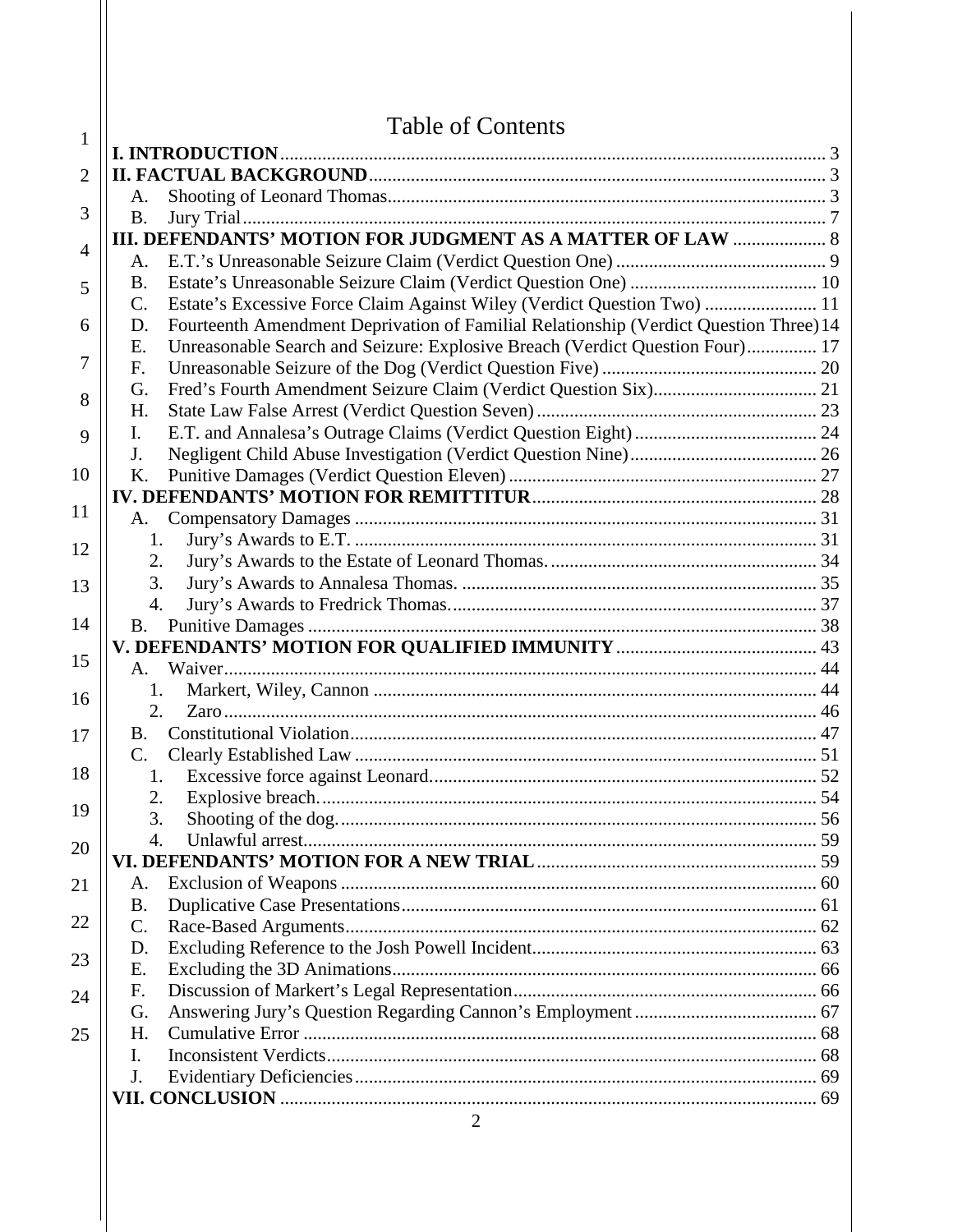<span id="page-2-0"></span>Defendants have brought four post-trial motions for the Court's review: a Motion for Judgment as a Matter of Law (ECF 282); a Motion for Remittitur (ECF 284); a Motion for Qualified Immunity (ECF 280); a Motion for New Trial (ECF 283). Having reviewed the parties' submissions, the relevant legal authority, and all other relevant material properly before the Court, the Court will DENY Defendants' Motions.

#### **II. FACTUAL BACKGROUND**

<span id="page-2-1"></span>On the night of May 23, 2013, a confrontation with tragic results occurred between police from the Cities of Fife and Lakewood and Leonard Thomas at his home in Fife. The events that unfolded resulted in the lethal shooting of Thomas, who was unarmed, by a police sniper. Plaintiffs, which include Leonard's Estate as well as his parents and son, brought this civil rights action, which resulted in a substantial jury verdict in their favor. While the full scope of the evidence required a lengthy trial, the essential facts are summarized here.

## A. Shooting of Leonard Thomas

<span id="page-2-2"></span>Leonard Thomas lived with his four-year-old son, E.T, in a home in Fife owned by his parents, Fred and Annalesa Thomas. In the evening of May 23, 2013, Leonard called Annalesa, explained he was depressed over the death of a friend, and asked her to come take E.T. for the night. Annalesa agreed. She was concerned that Leonard, after a year of sobriety, had been drinking, and she was worried that Leonard would fall asleep and not be able to attend to E.T. that night. When Annalesa arrived sometime after 9:00 p.m., Leonard changed his mind and became upset as Annalesa prepared to leave with E.T. The argument between Leonard and Annalesa escalated when Annalesa slapped Leonard's face with an open hand. Annalesa called 911 at 10:18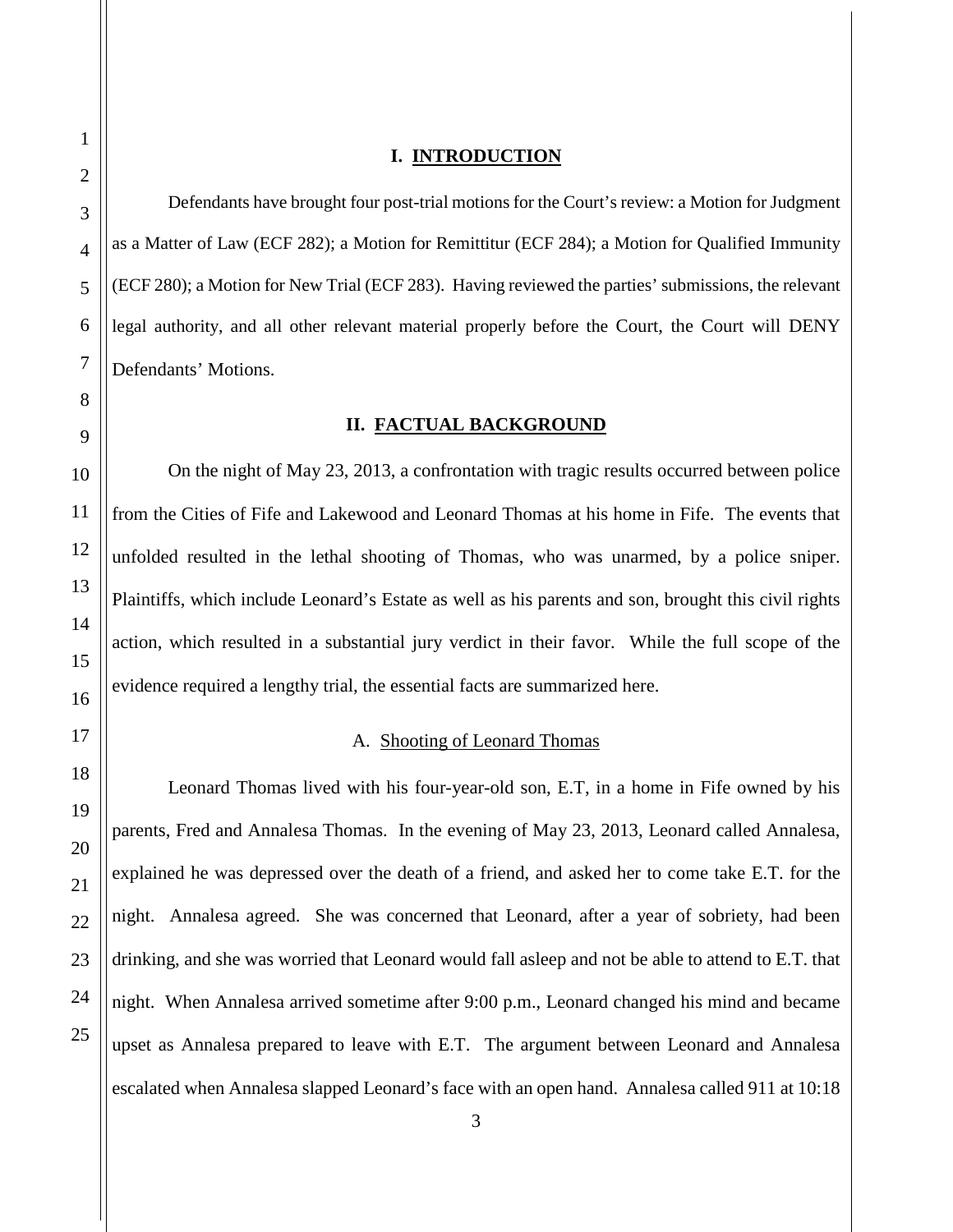p.m., and told the dispatcher that she needed the police. Leonard grabbed the phone from Annalesa, and told the dispatcher that his mother had hit him and that he needed help.

Fife Police Officers responded to the Thomas house and contacted Leonard via cell phone. During their initial 24 minute conversation, Leonard told the Fife officer that he was upset about the recent loss of a personal friend and had requested his mother come to pick up his son; that he had subsequently been assaulted by his mother and was bleeding from the face; that he had locked all the doors and would not be coming out of the house or allowing officers inside the house; and that the police were scaring his four-year-old son and should leave his property. Approximately an hour later, after Leonard continued to refuse to emerge from the house, the Fife police chief called for the Pierce County Metro SWAT Team to respond to the scene.

The SWAT Team arrived at approximately 12:20 a.m. with two tank-like armored vehicles. The "AT" ("armored transport") was driven across the neighbor's yard, through a fence separating the neighbor's yard from the Thomas home, and parked just off the back patio of the Thomas residence. The "Bearcat" was parked on the street in front of the house. Two snipers, including Defendant Brian Markert, took up positions in front of the house. Defendant Mike Wiley was Team Leader of the SWAT Team's tactical side, while Defendant Mike Zaro, the Assistant Chief of Police for Lakewood, oversaw field operations. Officer Wiley informed the SWAT Team that they were "responding to basically assault 4 DV [domestic violence]" due to Leonard's grab of Annalesa's wrist when he snatched the phone during the initial 911 call. Wiley told the Team, "Barricaded male suspect has his four year old son maybe pseudo hostage. The wife is outside. Made no threats towards the son." As negotiations with Leonard proceeded through the night, Leonard repeated that he did not have any weapons, and warned officers not to use flash-bang grenades to enter the house. No officer heard Leonard make any threats to harm himself, his child,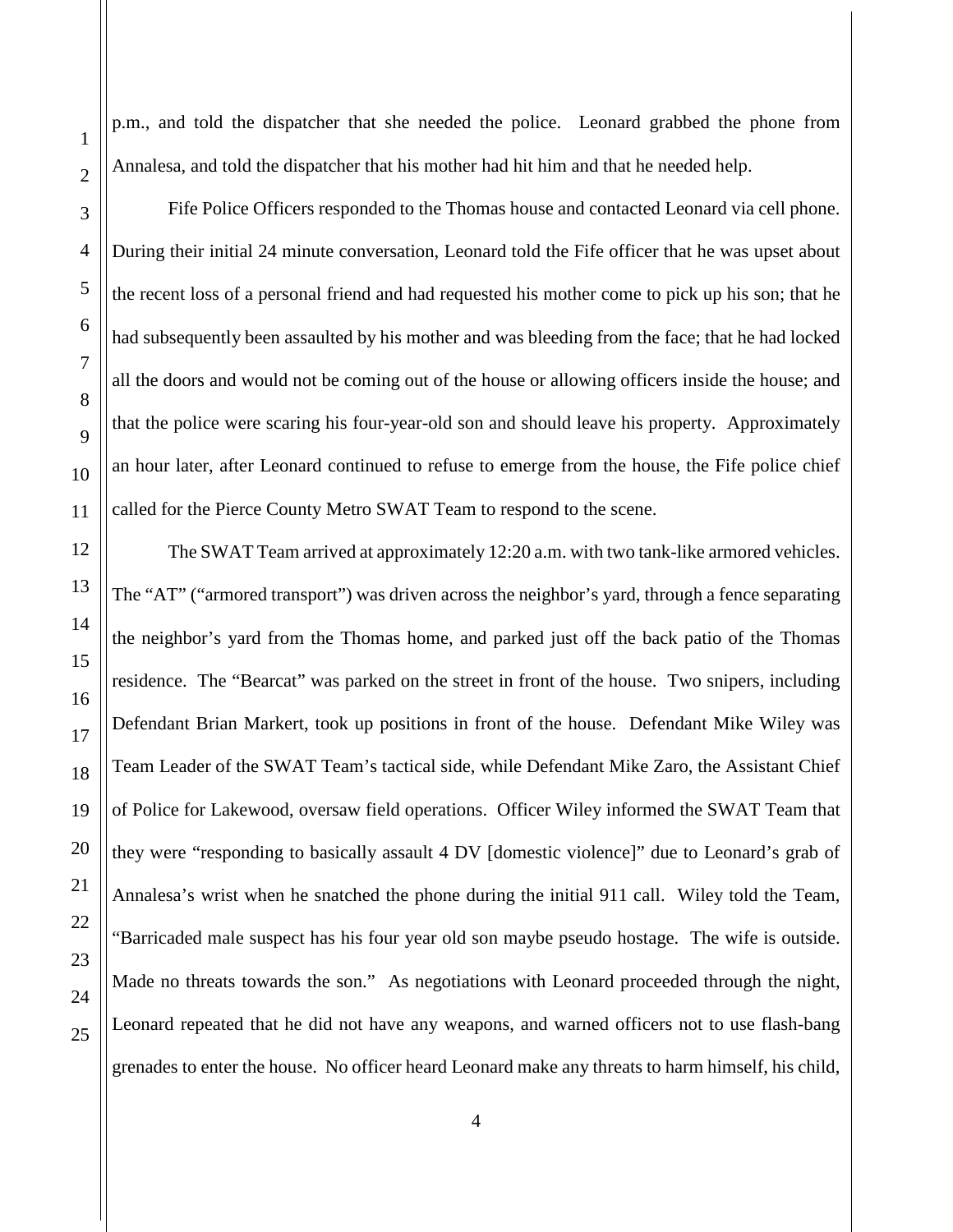or any officer. During the course of negotiations Leonard repeatedly asked the officers to stop harassing him and to leave him alone.

At approximate 1:08 a.m., Fred Thomas (Leonard's father) arrived at the police staging area a few blocks from the house in response to a call from Annalesa. Fred explained to the officers that he needed to go to his house to speak to his son, but was told that the road was closed to traffic. Fred walked to the back of the property and climbed the six foot chain link fence surrounding the backyard. Officer Ryan Micenko, who was behind the house at the time, stopped Fred, ordered him to the ground, and placed him in handcuffs. Fred explained to the officers that he lived at the residence and that he was there to talk to his son. Defendant Jason Cannon, the entry team leader stationed at the back of the house, radioed Zaro to say, "We've got the property owner and the father of the suspect detained. Where would you like [him]?" Zaro asked, "Other than him generally inserting himself onto the scene, does any of his activity warrant him going to jail?" Cannon responded, "I guess that depends on how cooperative he is with you guys but you have at least obstructing on him if you want to." Zaro said, "That's what I need, thanks." Fred was then taken to jail where he was kept until the following morning, when he was released without being charged.

As negotiations with Leonard continued unsuccessfully, officers internally discussed the possibility that if Leonard let E.T. go, they could simply leave for the night and come back to arrest Leonard another time. Zaro agreed with this approach, and asked Fife Police Chief Blackburn "if we get the son tonight, are you good with us leaving here?" Chief Blackburn agreed that "Yeah, if we have the son, then you can – we can walk away from this thing tonight and we'll get him at another time when it's not so volatile." Leonard initially resisted this proposal, but eventually responded, "Okay, we'll do that."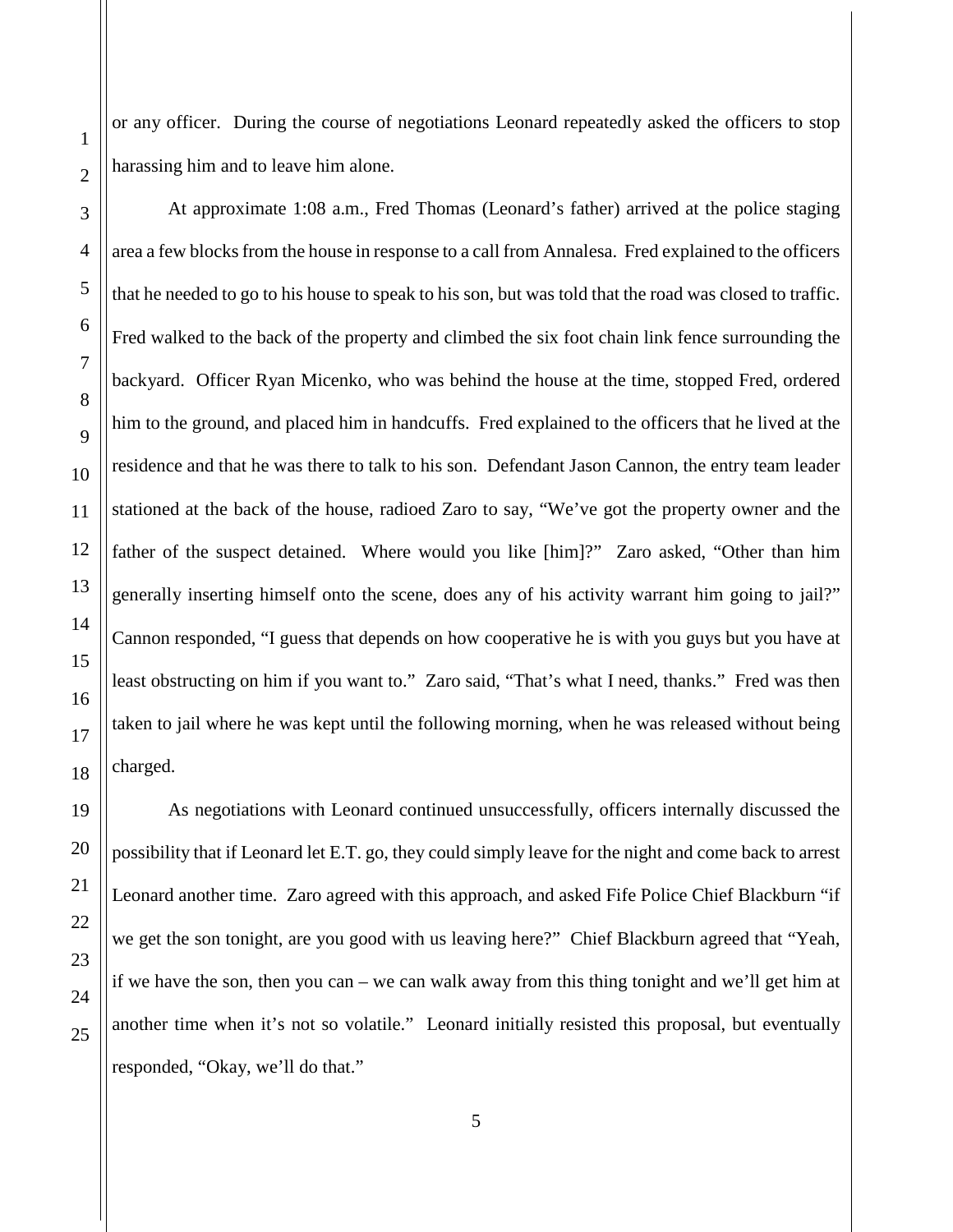Leonard brought E.T., who had been sleeping, out to the front porch, but insisted that E.T. leave with Annalesa, not with the police officers. The officers refused this request, and the stalemate continued.

Based on Leonard's continued demands to have Annalesa come up to the house, his continued refusal to release E.T. to the police, and the fact that he was now on the front porch with E.T., Chief Zaro radioed the entire SWAT Team, ordering them "Do not let that kid back in the house. If we are able to separate the kid from the dad, do not let him go back in the house." Despite this order, which was never communicated to Leonard, Leonard continued to go in and out of the house with E.T. While Annalesa was not allowed to go up to the house, officers escorted her to the Bearcat, where Leonard could see and hear her.

At 2:00 a.m. a warrant was signed for the arrest of Leonard for domestic violence assault in the fourth degree, a misdemeanor. SWAT officers began working to set an explosive breaching charge on the back door of the house. At approximately 2:45 a.m., Leonard returned to the porch again with E.T., E.T.'s car seat, and an overnight bag. Leonard was in the doorway and E.T. was sitting on the steps of the porch when, with Wiley's encouragement, Zaro gave permission to breach the back door with the explosive charge. The explosion was designed to sever the hinges of the door and create a deafening bang that would overwhelm a subject's senses so that he freezes in place. Trial testimony also suggested that it was foreseeable that the charge would cause Leonard to reach for E.T. in fear. Indeed, that's what happened.

When the breaching charge detonated, Leonard ran to E.T., picked him up, and started retreating into the residence. While Leonard was holding E.T., Markert fired his rifle, striking Leonard just above the belt line on the right side of his abdomen. Leonard fell backward into the house. Wiley and Defendant Officer Nathan Vance ran toward the house through the front yard,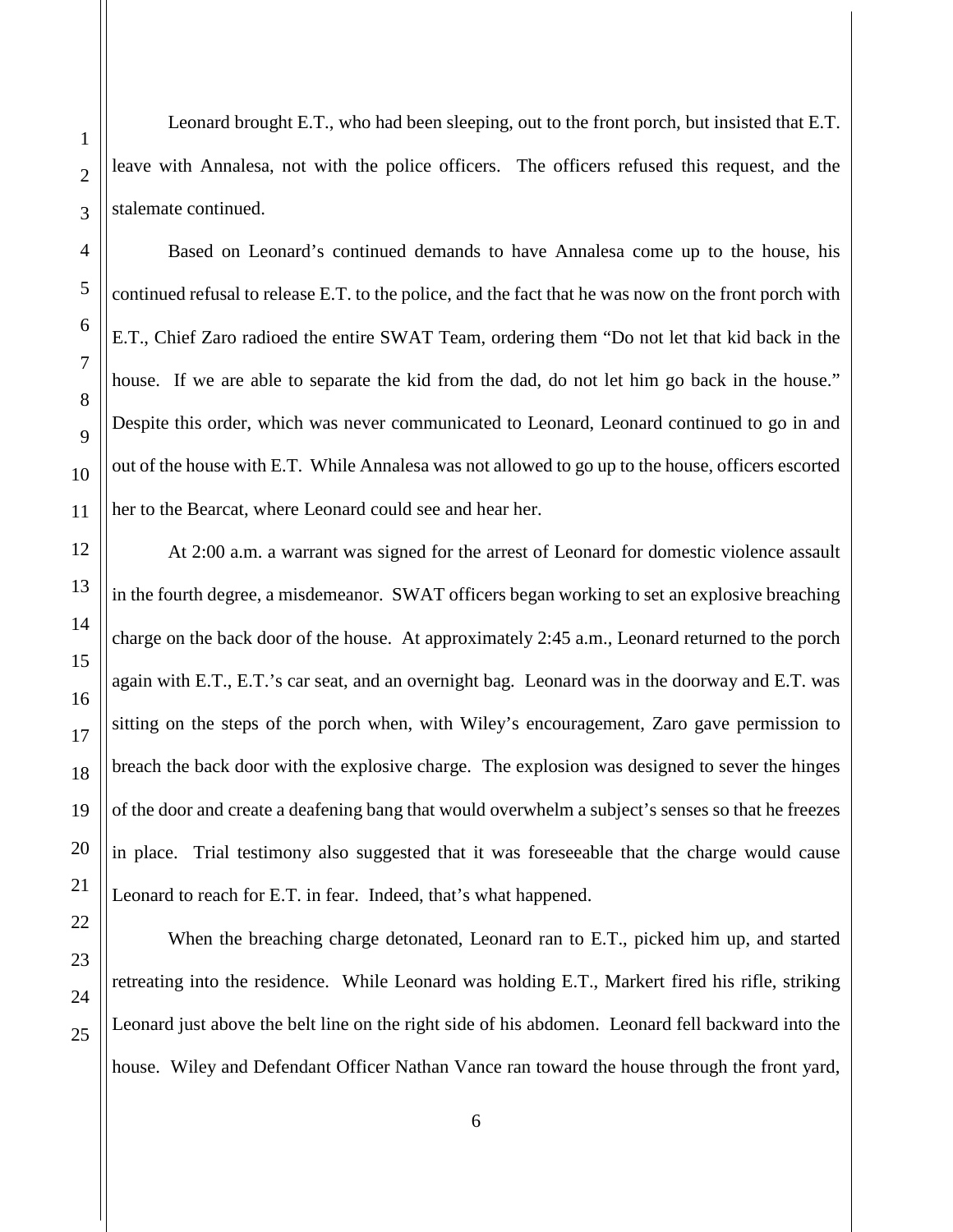where they encountered Leonard's dog, Baxter. Vance shot the dog twice, and then Wiley fired additional shots, killing it.

Officers entering through the rear door encountered Leonard sitting on the floor, dying, clutching E.T.'s back against his chest. As the officers struggled to pry E.T. from Leonard's arms, one officer started punching Leonard in the face. Another officer recalled Leonard's last words, "Don't hurt my boy." Later that morning, two detectives and a chaplain arrived at the jail where Fred was being held to inform him that his son was dead.

#### B. Jury Trial

<span id="page-6-0"></span>The jury trial commenced on June 21, 2017 and lasted twelve days. After five days of deliberation, and the jury returned its verdict on July 14, 2017. The jury found Fourth and Fourteenth Amendment violations were committed by Defendants Zaro, Wiley, Markert, and the City of Lakewood due to the excessive force used against Leonard and the unreasonable method of seizing E.T. The jury further found that Zaro and Lakewood violated the Fourteenth Amendment rights of E.T., Fred, and Annalesa by illegally depriving them of their familial relationship with Leonard.

The jury found Zaro, Wiley, and the City of Lakewood liable for Fourth Amendment violations related to the use of the explosive breach. The jury found Wiley, but not Vance, liable for Fourth Amendment violations related to the shooting of Leonard's dog. The jury found Zaro and Cannon, but not Micenko, liable for Fourth Amendment violations related to the arrest of Fred. And the jury found the City of Lakewood liable under state law claims for the false arrest of Fred, the outrage suffered by Annalesa and E.T., and the negligence in the investigation that separated E.T. from his father. The City of Fife was also found liable for the negligent investigation, but was found not liable for the false arrest of Fred. The jury awarded a total of \$8,635,000 in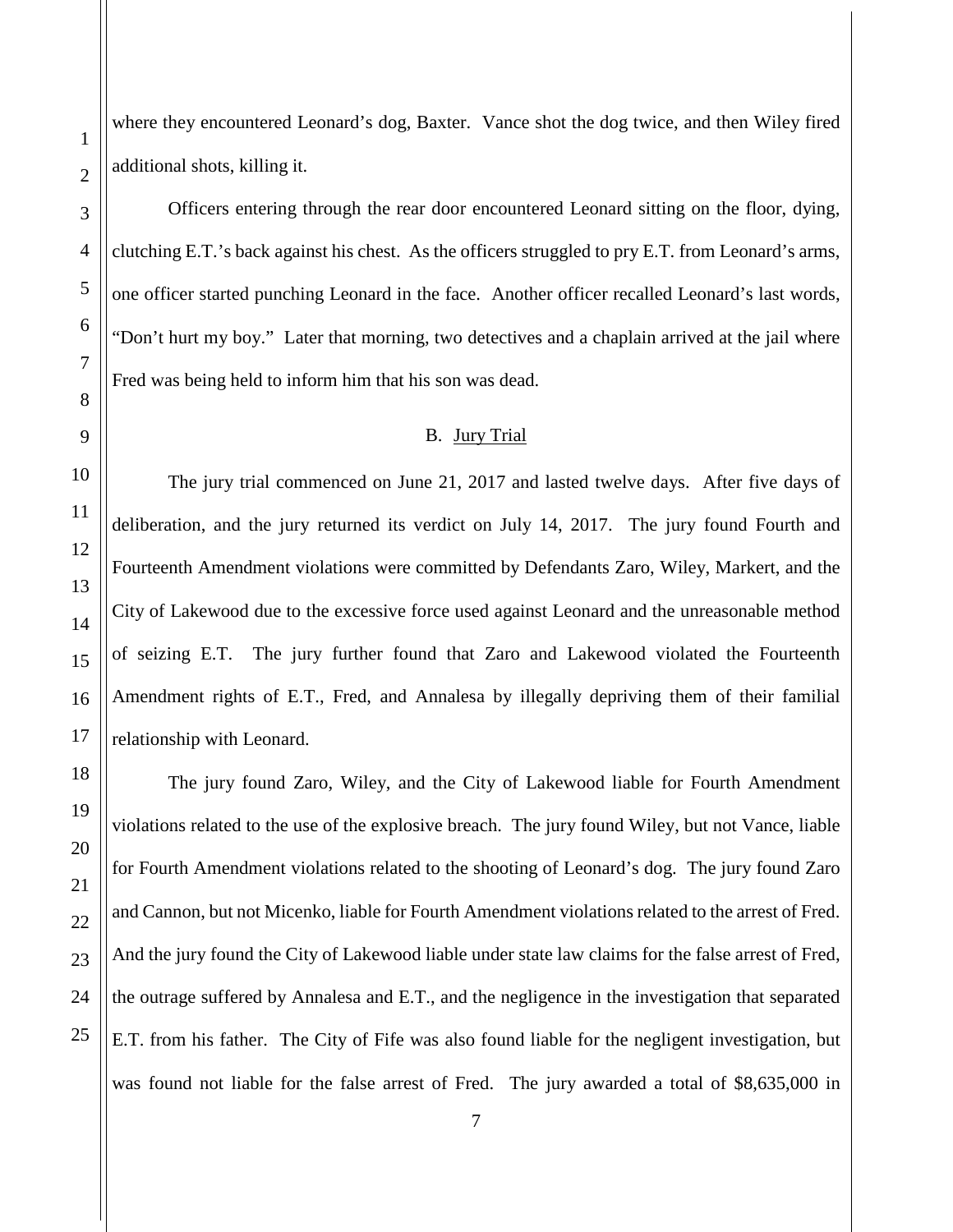compensatory damages. The jury also awarded a total of \$6,500,000 in punitive damages against Zaro, Wiley, and Markert. Defendants subsequently filed four post-trial motions, which the Court will now address.

#### **III. DEFENDANTS' MOTION FOR JUDGMENT AS A MATTER OF LAW**

<span id="page-7-0"></span>Federal Rule of Civil Procedure 50 provides that the Court may direct the entry of judgment as a matter of law where "the court finds that a reasonable jury would not have a legally sufficient evidentiary basis to find for the party on that issue." A directed verdict must be entered where "there is no substantial evidence to support the claim." *Rutledge v. Elec. Hose & Rubber Co.*, 511 F.2d 668, 677 (9th Cir. 1975) (quoting *Cleary v. Nat'l Distillers & Chem. Corp*., 505 F.2d 695, 696 (9th Cir. 1974)). A court may only grant a Rule 50(b) motion "if the evidence, construed in the light most favorable to the nonmoving party, permits only one reasonable conclusion, and that conclusion is contrary to the jury's verdict." *Escriba v. Foster Poultry Farms, Inc.*, 743 F.3d 1236, 1242 (9th Cir. 2014) (internal punctuation omitted). The court "must draw all reasonable inferences in favor of the nonmoving party, and it may not make credibility determinations or weigh the evidence." *Reeves v. Sanderson Plumbing Prods., Inc.*, 530 U.S. 133, 150 (2000). The court "must disregard all evidence favorable to the moving party that the jury is not required to believe." *Id.* at 151. The court may only give credence to evidence favoring the moving party if that evidence is "uncontradicted," "unimpeached," and "comes from disinterested witnesses." *Id.* The Ninth Circuit has noted that some of the prudential reluctance to grant summary judgment – a complete deprivation of a trial – may be relaxed in this context because the parties have had their day in court. *See Santa Clara Valley Distrib. Co. Inc. v. Pabst Brewing Co.*, 556 F.2d 942, 944 n.1 (9th Cir. 1977). Like summary judgment, however, the mere existence of some alleged

factual dispute between the parties or a "scintilla of evidence" will not defeat a properly supported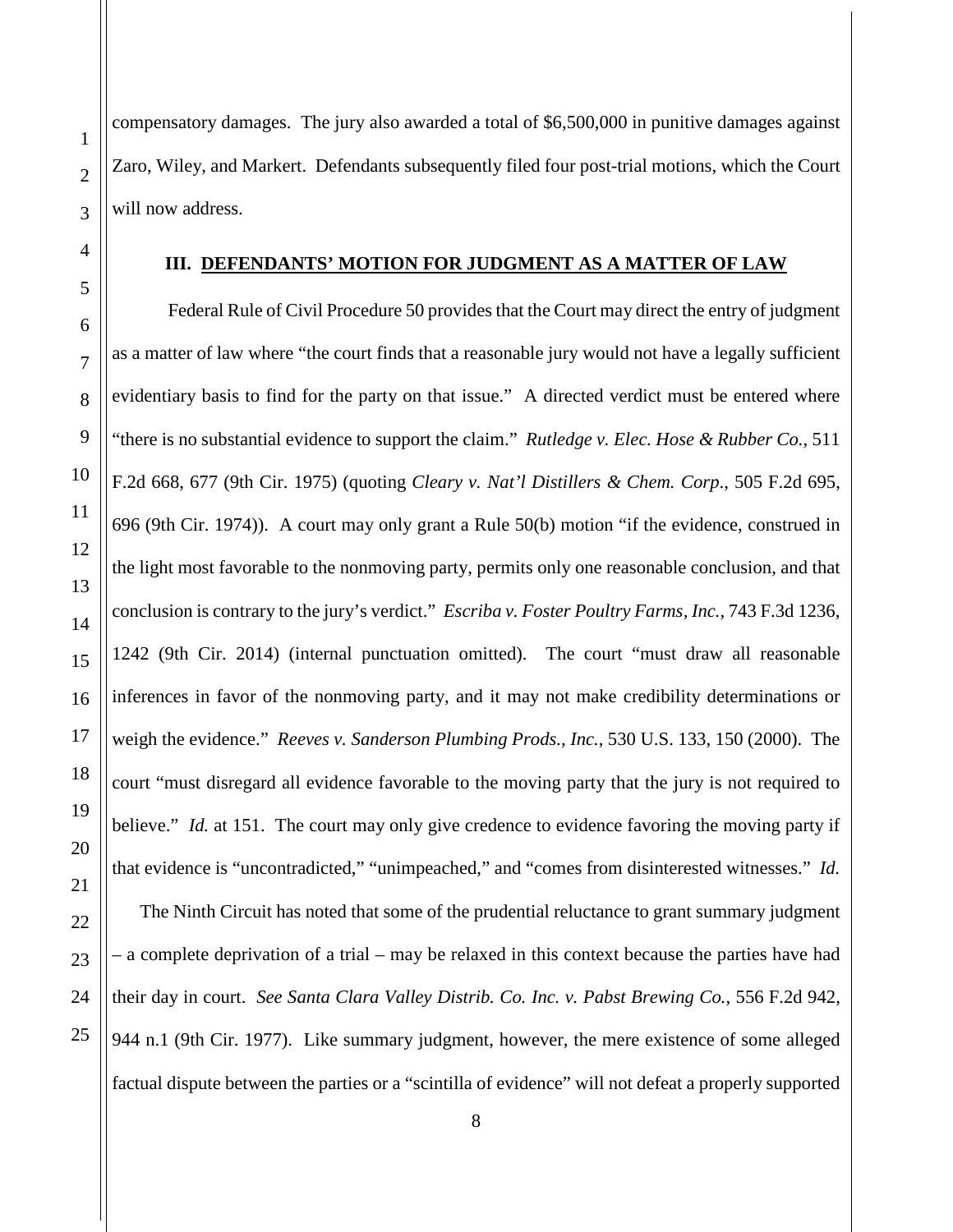<span id="page-8-0"></span>1 2 3 4 5 6 7 8 9 10 11 12 13 14 15 16 17 18 19 20 21 22 23 24 25 motion for a directed verdict. *Anderson v. Liberty Lobby, Inc.*, 477 U.S. 242, 247-48, 251 (1986); *Matsushita Elec. Indus. Co. Ltd. v. Zenith Radio Corp.*, 475 U.S. 574, 593 (1986). Defendants argue they are entitled to judgment as a matter of law on ten of Plaintiffs' claims. The Court will address each in turn. A. E.T.'s Unreasonable Seizure Claim (Verdict Question One) Question One of the verdict form read: Plaintiffs E.T. and the Estate of Leonard Thomas bring a Fourth and Fourteenth Amendment constitutional claim for the unreasonable seizure of E.T. from Leonard Thomas. Did any of the Defendants seize E.T. from his father Leonard Thomas in an unreasonable manner, or cause E.T. to be unreasonably seized? (ECF 237 at 2.) The jury found Defendants Zaro, Wiley, Markert, and the City of Lakewood liable to E.T. and Leonard's Estate on this claim. (*Id.*) Defendants argue that this verdict was improper because E.T. could not bring a Fourteenth Amendment claim for his seizure and the Estate could not bring a Fourth Amendment claim for E.T.'s seizure. This objection misreads the verdict form. The Fourth Amendment claim was brought by E.T. and the Fourteenth Amendment claim was brought by the Estate. Those claims were combined in this question because they concern the same injury – the seizure of E.T. – and they turn on the same legal test – whether a reasonable person in the position of Leonard Thomas would have felt free to leave the scene with E.T. or to withhold consent to the officers taking E.T., and whether the scope of the intrusion used to seize E.T. was reasonably necessary to alleviate the threat posed to him. (*See* ECF 220 at 20; *see also Jones v. Cty. of Los Angeles*, 802 F.3d 990, 1000 (9th Cir. 2015) ("While the constitutional source of the parent's and the child's rights differ, the tests under the Fourteenth Amendment and the Fourth Amendment for when a child may be seized without a warrant are the same.").) Thus, the verdict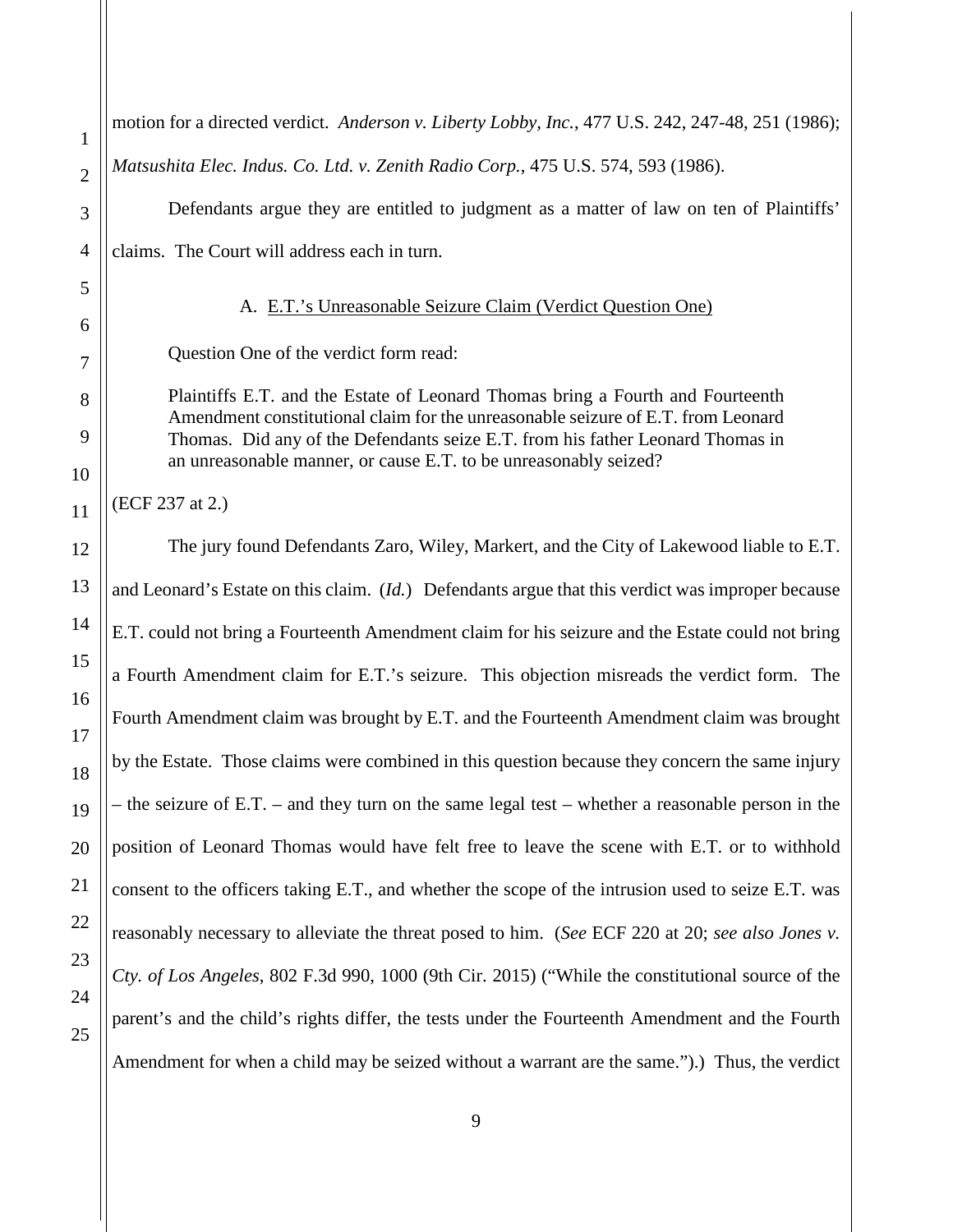form was correct and there was no likelihood that the jury mistakenly applied an incorrect standard for the claims brought by E.T. and the Estate for E.T.'s seizure.

Defendants further argue that Markert should not have been found liable because the Fourth Amendment does not apply to officers who make "every effort to deliver [hostages] from unlawful abduction." (*See* ECF 282 at 24 (quoting *Childress v. City of Arapaho*, 210 F.3d 1154, 1157 (10th Cir. 2000).) But E.T. was not a hostage, and Markert and the other officers here were not attempting to separate him from a kidnapper. Rather, they were attempting to remove a child from his parent without the parent's consent. In such a situation, "[t]he Constitution requires an official separating a child from its parents to obtain a court order unless the official has reasonable cause to believe the child is in 'imminent danger of serious bodily injury.'" *Jones*, 802 F.3d at 1000. Here the officers did not have a warrant to remove E.T. and the jury reasonably determined that E.T. was not in imminent danger at the time Markert shot Leonard. Further, the jury was not unreasonable in determining that shooting Leonard was an unreasonable way to remove E.T. from his father. Because this removal-by-shooting was precipitated by actions taken and orders given by Wiley and Zaro, the jury reasonably found them liable on this claim as well. Defendants acknowledge that a liability finding against Zaro also supports liability against the City of Lakewood. (ECF 282 at 25.)

1

2

3

4

5

6

7

8

## B. Estate's Unreasonable Seizure Claim (Verdict Question One)

<span id="page-9-0"></span>Defendants repeat their misreading of the verdict form and argue that the Estate cannot bring a Fourth Amendment claim for the seizure of E.T. As explained *supra* – and as apparent from the verdict from – the Estate's claim on this question is pursuant to the Fourteenth Amendment. Defendants further object that the Estate's Fourteenth Amendment claim was dismissed on summary judgment. In its summary judgment order, the Court said the Estate had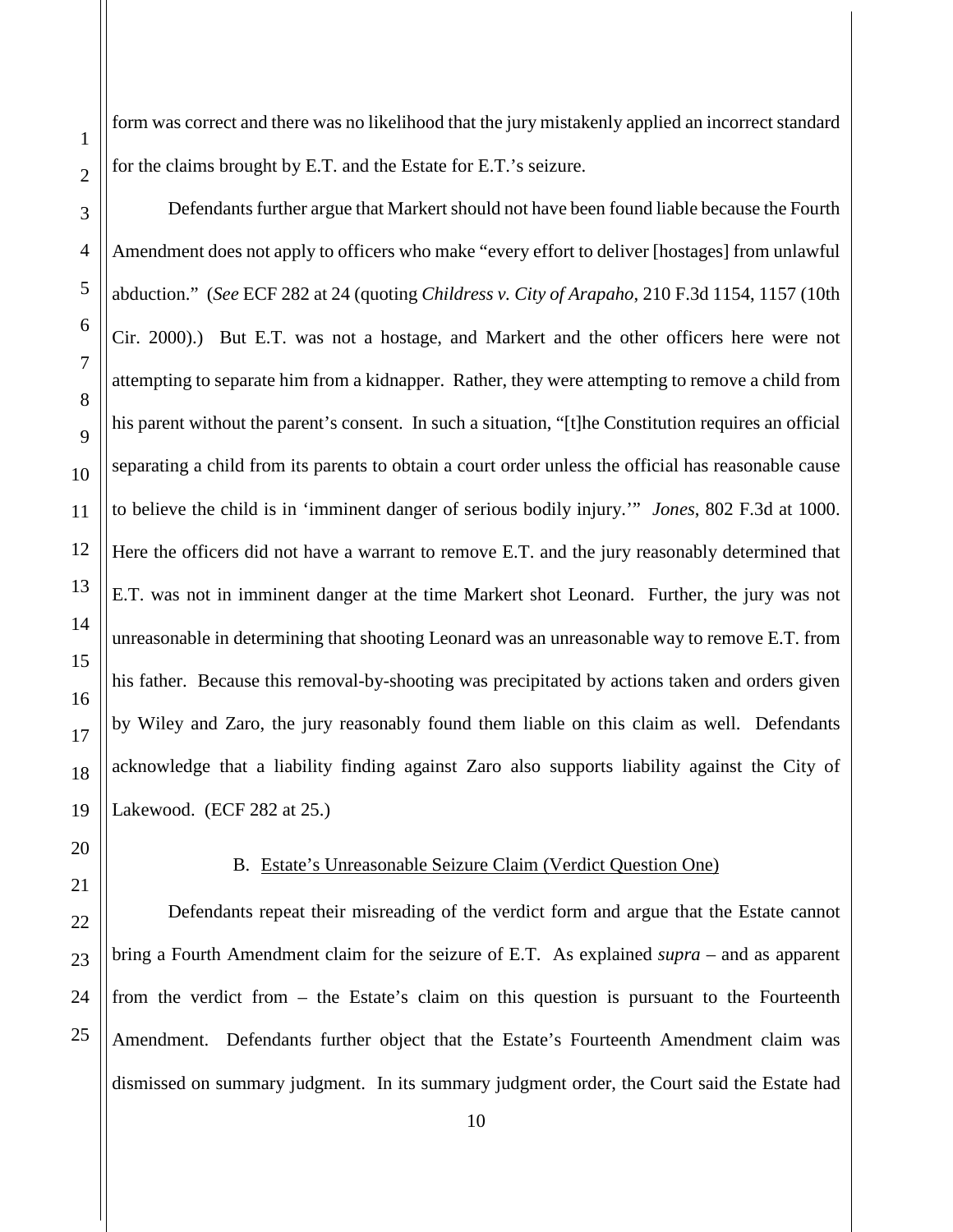abandoned its claim for deprivation of Leonard's familial relationship with E.T. (ECF 128 at 20 n.4.) The standard for the Fourteenth Amendment familial deprivation claim – whether excessive force shocked the conscience – is different from the standard for Fourteenth Amendment seizure of a child – whether the child was removed without reasonable cause. The Estate's familial deprivation claim did not go to the jury, pursuant to the summary judgment order, but the unreasonable seizure claim survived, and the jury's decision on that claim was supported by evidence presented at trial.

C. Estate's Excessive Force Claim Against Wiley (Verdict Question Two)

<span id="page-10-0"></span>Question Two of the verdict form read:

Plaintiff the Estate of Leonard Thomas brings a Fourth Amendment constitutional claim for excessive force. Did any of the Defendants use excessive force against Leonard Thomas, or cause excessive force to be used against him?

(ECF 237 at 3.)

The jury found Defendants Zaro, Wiley, Markert, and the City of Lakewood liable on this claim. (ECF 237 at 3.) Defendants argue that Wiley is entitled to judgment as a matter of law on this claim because he did not order or engage in any use of force. According to Defendants, the jury wrongfully held Wiley liable for the shooting of Leonard based on Wiley's role in the explosive breach, under the theory that the explosive breach provoked the shooting. Defendants argue that this liability finding was necessarily based on a "provocation theory" that was rejected by the Supreme Court in *Cty. of Los Angeles v. Mendez*, 137 S. Ct. 1539 (2017).

In *Mendez*, police officers entered a shack on residential property without a search warrant. 137 S. Ct. at 1545. Mendez, who had been sleeping in the shack, responded by picking up a BB gun, which prompted the officers to immediately open fire on him. *Id.* at 1544-45. The district court determined that the officers' use of force was reasonable due to Mendez's possession of the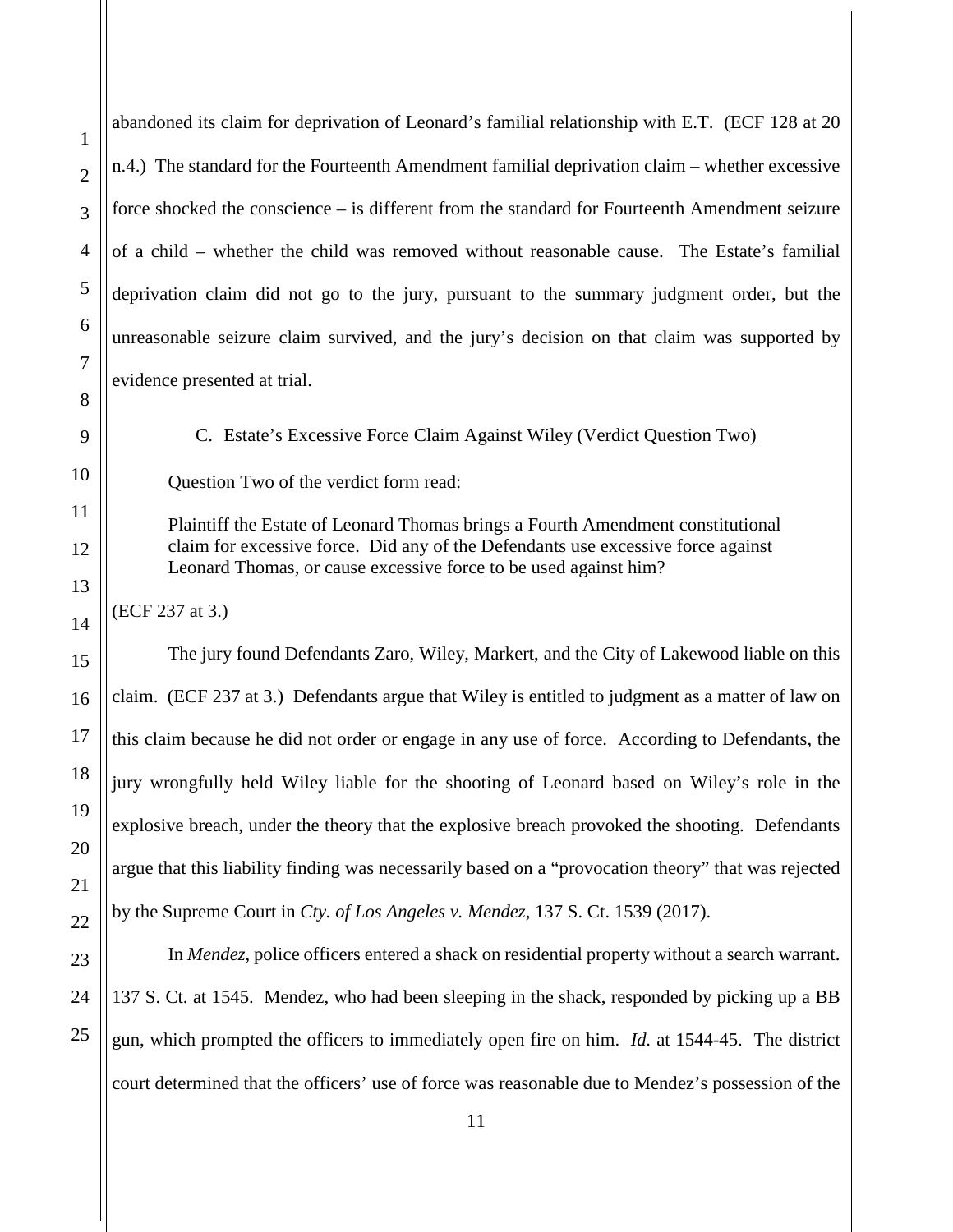1

2

gun, but, applying the Ninth Circuit's "provocation rule," nonetheless found the officers liable for excessive force because the illegal warrantless entry provoked the shooting. *Id.* at 1545. The Supreme Court reversed, explaining that once a use of force was judged to be reasonable, it cannot be recharacterized as excessive force due to a separate constitutional violation (such as warrantless entry, or in this case, the explosive breach). *Id.* at 1547. The Court recognized that the provocation rule would only "come[] into play after a forceful seizure has been judged to be reasonable." *Id.* at 146. The Court went on to hold that the rule is improper because "[w]hen an officer carries out a seizure that is reasonable, taking into account all relevant circumstances, there is no valid excessive force claim." *Id.* at 1547.

Thus, *Mendez* is not analogous to the situation present in this case. Plaintiffs did not argue that Defendants' reasonable use of force should be punished because of some distinct constitutional violation. Rather, they argued that the force exercised by Defendants was unreasonable at every stage. It was unreasonable for Zaro to order his team, including snipers, not to let Leonard back into his house with E.T. when there was no threat of harm to anybody. It was unreasonable for Wiley to cause an explosive breach that foreseeably led Leonard to panic and retreat with E.T. into the cover of his home while Zaro's order remained outstanding. And it was independently unreasonable for Markert to respond to the chaos Wiley created by firing a lethal shot at Leonard. Each of these Defendants proximately caused Leonard's death through unreasonable conduct.

Next, Defendants cite *Medrano v. City of Los Angeles*, 973 F.2d 1499 (9th Cir. 1992), for the principle that "[w]ithout some evidence that the on-scene supervisors authorized use of excessive force, the decision to enter the [residence] cannot reasonably support a judgment in favor of the [Plaintiffs]" for an excessive force claim against the supervisors. 973 F.2d at 1504.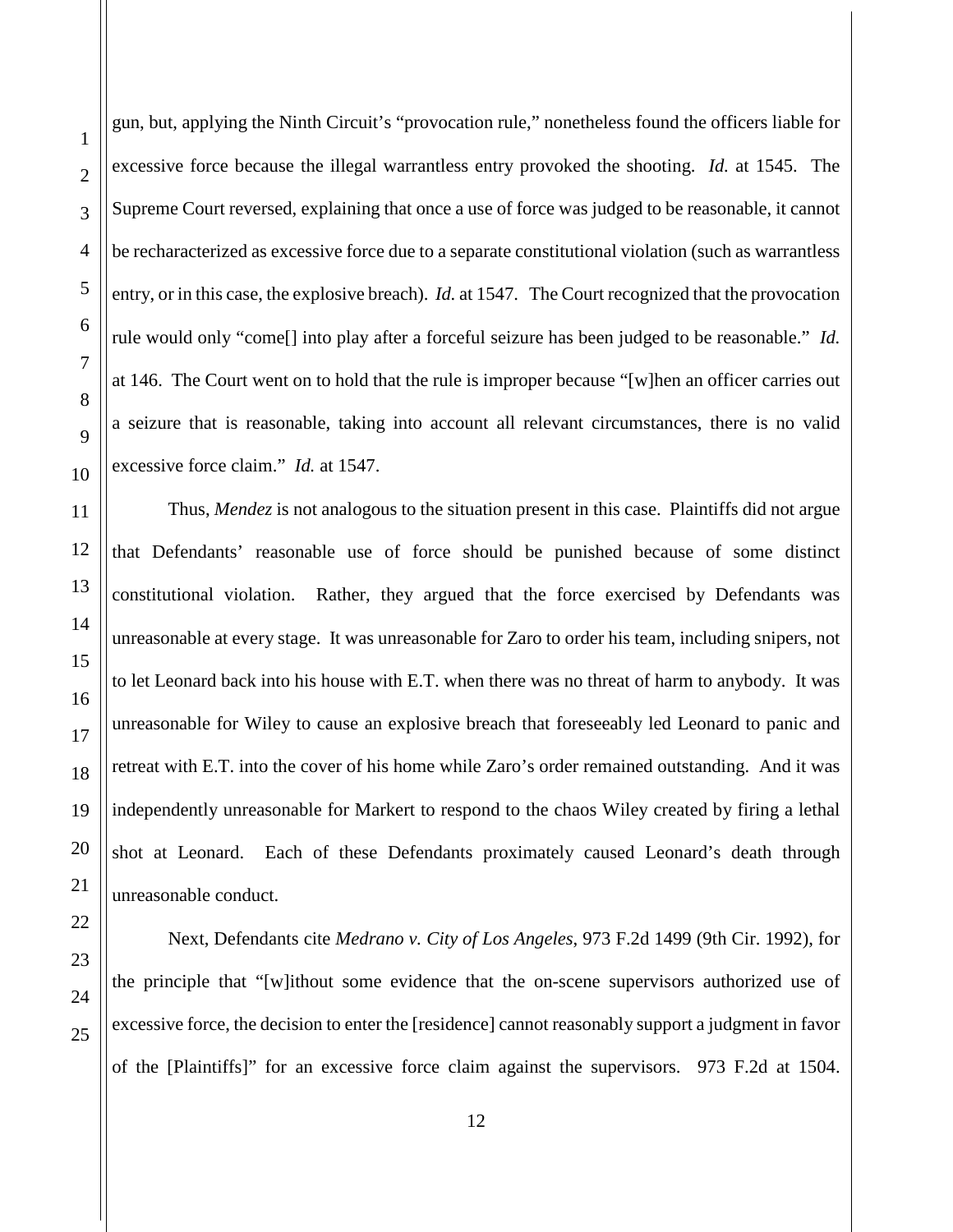*Medrano* concerned the death of Ruben Medrano, who had left a suicide note, locked himself in his bathroom with a loaded .357 magnum revolver, injected himself with a lethal dosage of heroin, and threatened to kill anyone who tried to enter the bathroom to prevent his suicide. *Id.* at 1501. Police officers negotiated with Medrano to come out of the bathroom, without success. *Id.* Once the officers could hear Medrano snoring, they determined that he was in a drug-induced state of unconsciousness and decided to enter the bathroom. *Id.* Two officers entered the bathroom and, according to their testimony, shot Medrano to death after Medrano awoke and fired his own gun. *Id.* at 1501-02. Medrano's family brought suit for excessive force, but the district court either dismissed or directed verdicts in favor of all the defendants except for the two officers who shot Medrano. *Id.* at 1502. On review, the Ninth Circuit held that directed verdicts in favor of the onscene supervisors and team leaders was appropriate because the decision to enter the bathroom was reasonable. *Id.* at 1504. Defendants argue Wiley was entitled to judgment because, like the supervisors in *Medrano*, his entry order was not unreasonable.

 However, the facts of this case are easily distinguishable from *Medrano*. In *Medrano*, the supervising officers merely authorized entry into a bathroom where the suspect was believed to be unconscious, negotiations had failed, and the suspect was likely to die if he was not provided immediate medical attention for a drug overdose. Here, in contrast, Wiley was responsible for a deafening explosive breach while negotiations were still ongoing and after Zaro had instructed snipers not to allow Thomas to return inside his house with E.T., despite the fact that the breach could foreseeably cause Thomas to do exactly that. (*See* ECF 270 at 212.) These two entry orders are not comparable. Instead of reasonably attempting to mitigate the likelihood of death as in *Medrano*, Wiley's actions exacerbated that risk.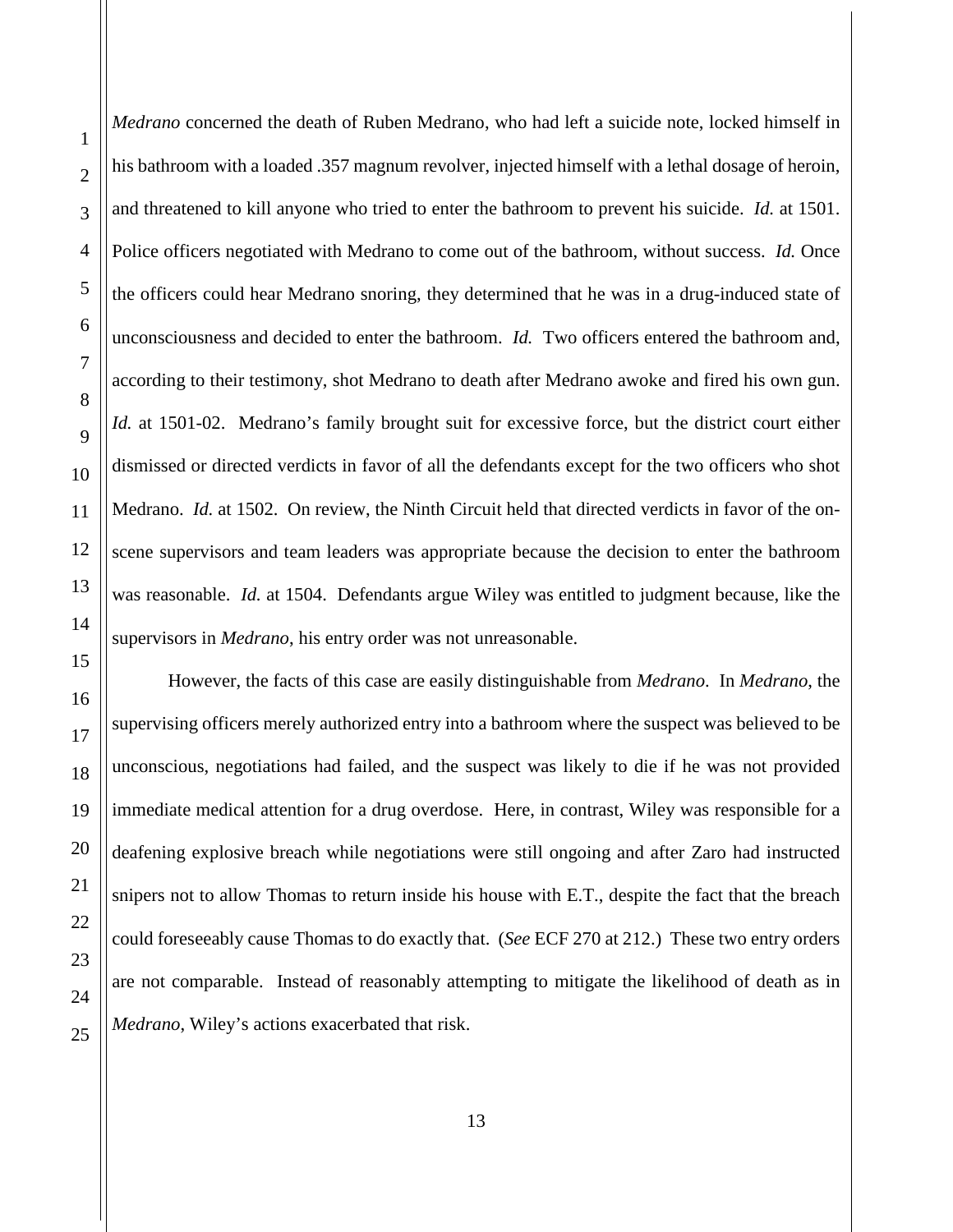## <span id="page-13-0"></span>D. Fourteenth Amendment Deprivation of Familial Relationship (Verdict Question Three)

Question Three of the verdict form read:

Plaintiffs E.T., Fred Thomas, and Annalesa Thomas bring a Fourteenth Amendment claim for deprivation of their familial relationship with Leonard Thomas. Did Michael Zaro cause E.T., Fred Thomas, or Annalesa Thomas to be deprived of their familial relationship with Leonard Thomas by acting with deliberate indifference to the consequences of his (Zaro's) actions and decisions?

(ECF 237 at 4.)

The jury found Zaro and Lakewood liable to E.T., Fred, and Annalesa on this claim. (ECF 237 at 4.) Parents and children may assert Fourteenth Amendment claims if they are deprived of their liberty interest in the companionship and society of their child or parent through official conduct. *See Lemire v. Cal. Dept. of Corr. & Rehab.*, 726 F.3d 1062, 1075 (9th Cir. 2013) (parents and children); *Smith v. City of Fontana*, 818 F.2d at 1418–19; *Curnow v. Ridgecrest Police*, 952 F.2d 321, 325 (9th Cir. 1991) (parent); *Crumpton v. Gates*, 947 F.2d 1418, 1421–24 (9th Cir. 1991) (child). However, "the Due Process Clause is violated by executive action only when it can be properly characterized as arbitrary, or conscience shocking, in a constitutional sense." *Cty. of Sacramento v. Lewis*, 523 U.S. 833, 845–47 (1998). The cognizable level of abuse of power is that which "shocks the conscience" or "violates the decencies of civilized conduct." *Id*. at 846. Mere negligence or liability grounded in tort does not meet the standard for substantive due process liability. *Id*. at 849.

In determining whether an action "shocks the conscience," the court must first ask "whether the circumstances are such that 'actual deliberation [by the officer] is practical.'" *Porter v. Osborn*, 546 F.3d 1131, 1137 (9th Cir. 2008) (quoting *Moreland v. Las Vegas Metro. Police Dep't,* 159 F.3d 365, 372 (9th Cir. 1998) (internal quotation marks omitted)). "Where actual deliberation is practical, then an officer's 'deliberate indifference' may suffice to shock the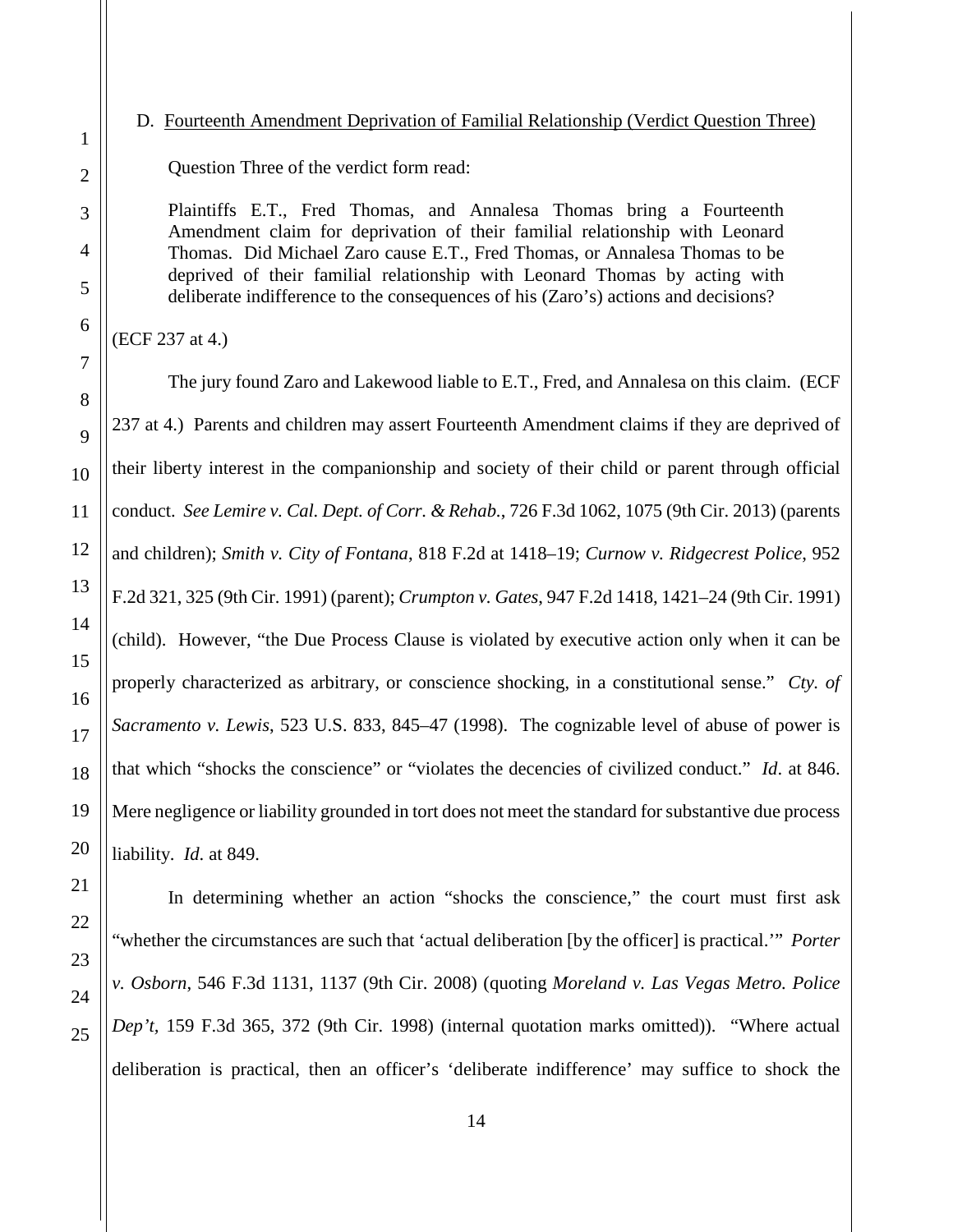1

2

3

4

conscience. On the other hand, where a law enforcement officer makes a snap judgment because of an escalating situation, his conduct may be found to shock the conscience only if he acts with a purpose to harm unrelated to legitimate law enforcement objectives." *Hayes v. Cty. of San Diego*, 736 F.3d 1223, 1230 (9th Cir. 2013) (*citing Wilkinson v. Torres*, 610 F.3d 546, 554 (9th Cir. 2010)); *see also Porter v. Osborn*, 546 F. 3d 1131, 1137-40 (9th Cir. 2008).

Zaro argues the "purpose to harm" standard should apply because he testified that he was operating in a time-pressured environment when he ordered officers to keep Leonard from taking E.T. back inside the house and when he issued the order to breach the door. However, these orders were made after several hours of negotiations and after Leonard had brought E.T. out to the porch with a car seat and overnight bag with the intent that E.T. be turned over to Annalesa. The jury could reasonably have determined that E.T. was at no risk of imminent harm when Zaro gave his orders, and that the situation was not "escalat[ing] so quickly that the officer must make a snap judgment." *See Porter*, 546 F.3d at 1137 (9th Cir. 2008). Indeed, Defendants conceded in their summary judgment motion that "Chief Zaro's decision to breach the door and enter the home was admittedly made after actual deliberation, and the 'deliberate indifference' standard therefore applies." (ECF 57 at 49.)

"Deliberate indifference occurs when 'the official acted or failed to act despite his knowledge of a substantial risk of serious harm.'" *Solis v. Cty. of Los Angeles*, 514 F.3d 946, 957 (9th Cir. 2008) (quoting *Farmer v. Brennan*, 511 U.S. 825, 841 (1994)). Accordingly, the jury was instructed to find for Plaintiffs if actual deliberation was practical and Zaro exhibited conscious or reckless disregard for the consequence of his actions. (*See* ECF 220 at 25.) The jury heard testimony that it was foreseeable that Leonard would react to the loud, unexpected explosion of the breach by reaching for his child. (*See* ECF 270 at 212.) Because Zaro had instructed his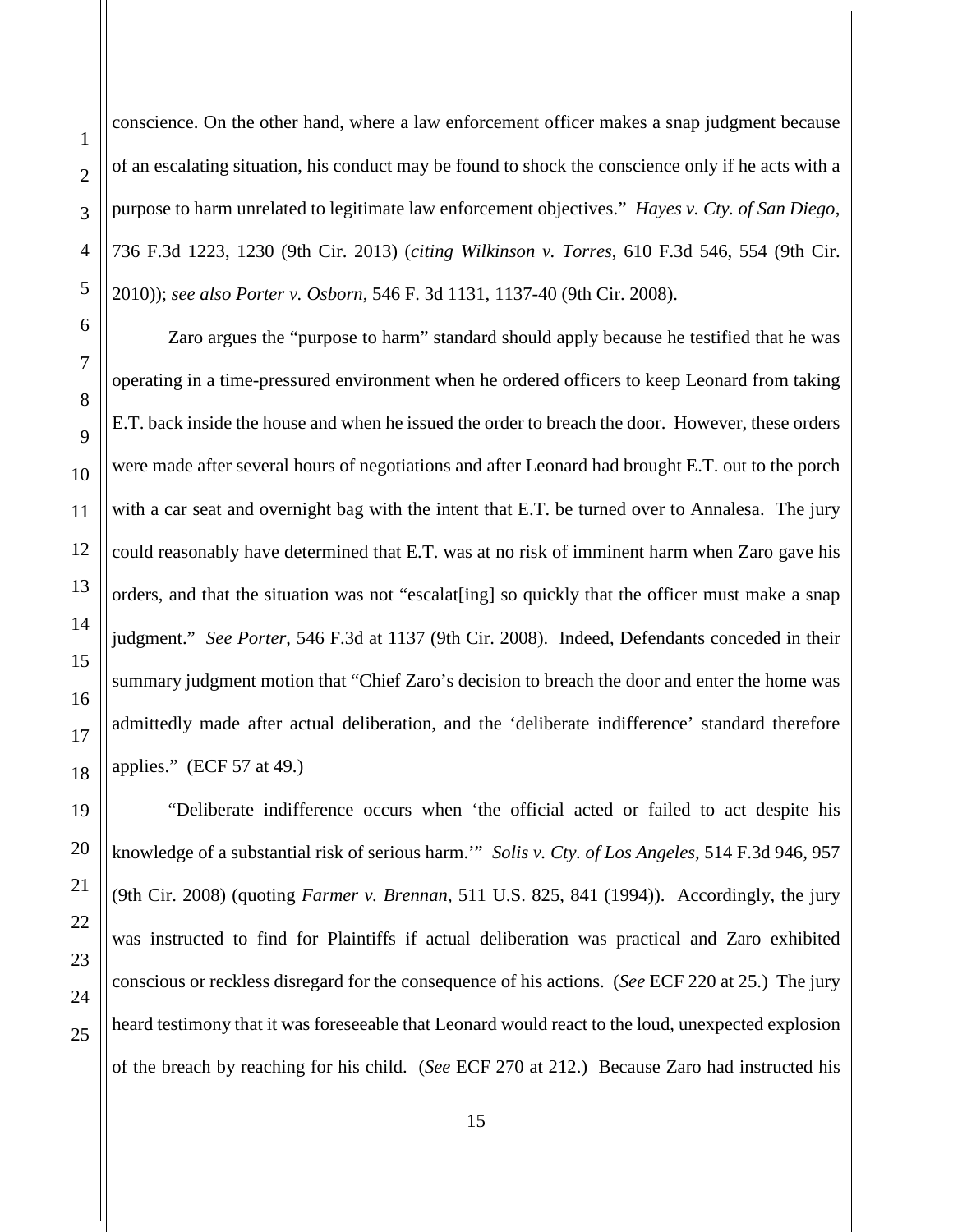team, including snipers, not to let Leonard back into the house with E.T., it was also foreseeable that should Leonard respond to the explosion by grabbing E.T. and retreating to the cover of his house, he would be shot and killed despite posing no threat of harm. The jury reasonably concluded that Zaro recklessly disregarded these consequences, and that disregarding the consequences that an unarmed man might be shot and killed shocks the conscience.

A jury finding that Zaro's order not to let Leonard return inside his house with E.T. was deliberately indifferent to the likely consequence that Leonard would be shot and killed for doing so is sufficient to support liability on this claim, without reference to Zaro's order to breach the back door. But even if the Court agreed with Defendants that the sole support for this claim rests on the argument that Zaro's order to breach the back door provoked the shooting, a directed verdict for Defendants still would not be appropriate. Defendants contend that such a finding would necessarily be based on a "provocation theory" that was rejected by the Supreme Court in *Cty. of Los Angeles v. Mendez*, 137 S. Ct. 1539 (2017). This contention is mistaken, as explained above. Unlike in *Mendez*, where the Supreme Court said a reasonable use of force could not be deemed unconstitutional due to another distinct constitutional violation, here the jury found that Defendants' use of force – including Zaro's authorization of that force – was itself unreasonable, and was unconstitutional as such. There is no reason to believe the jury applied a "provocation rule" that they were never instructed on and that did not fit the facts or arguments presented to them at trial.

Because liability was properly found against Zaro, the jury's verdict on this claim against Zaro's employer, the City of Lakewood, was appropriate as well.

16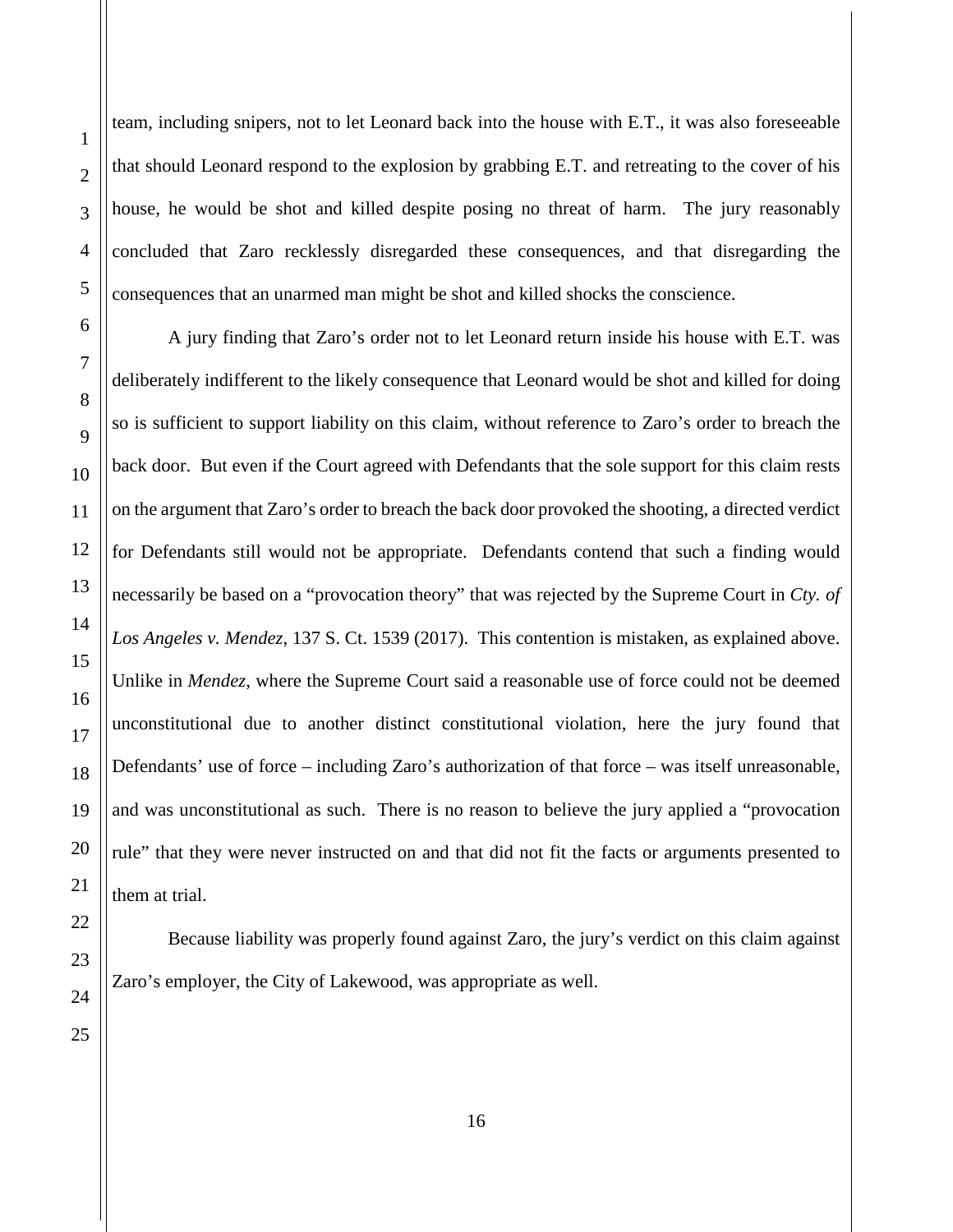<span id="page-16-0"></span>E. Unreasonable Search and Seizure: Explosive Breach (Verdict Question Four)

Question Four of the verdict form read:

Plaintiffs the Estate of Leonard Thomas, E.T., Fred Thomas, and Annalesa Thomas bring a Fourth Amendment constitutional claim for unreasonable seizure of their house through use of the explosive breach. Did any of the Defendants seize Plaintiffs' property through use of the explosive breach in an unreasonable manner, or cause their property to be unreasonably seized?

(ECF 237 at 5.)

The jury found Zaro, Wiley, and the City of Lakewood liable to E.T., Annalesa, Fred, and Leonard's Estate, and awarded \$125,000 to E.T., \$500,000 to Annalesa, \$125,000 to Fred, and \$125,000 to the Estate for this claim. Defendants argue that this award was improperly inflated because "[c]learly, the jury was awarding damages for the shooting of Leonard Thomas that occurred after the breach." (ECF 282 at 13.) Defendants maintain this was impermissible (once more) because the jury improperly relied on the Ninth Circuit's "provocation theory," and because these Plaintiffs were already compensated for the shooting of Leonard under other claims.

The Court disagrees. As discussed above, the Supreme Court held that reasonable use of force may not be deemed unreasonable due to a separate constitutional violation, such as warrantless entry. *See Cty. of Los Angeles v. Mendez*, 137 S. Ct. 1539 (2017). Here, in contrast, the officers did have a valid warrant, but the jury found that the officers' entry was not executed in a reasonable manner. Even when a warrant is validly issued, the warrant may be "unreasonably executed." *See Dalia v. United States*, 441 U.S. 238, 258 (1979). Given the state of negotiations with Leonard – he was on the front porch with E.T., a car seat, and an overnight bag, requesting Annalesa come to escort E.T. (*see* ECF 264 at 185) – the jury found that the use of an explosive charge was inherently dangerous and unreasonably destructive. That finding was supported by the evidence.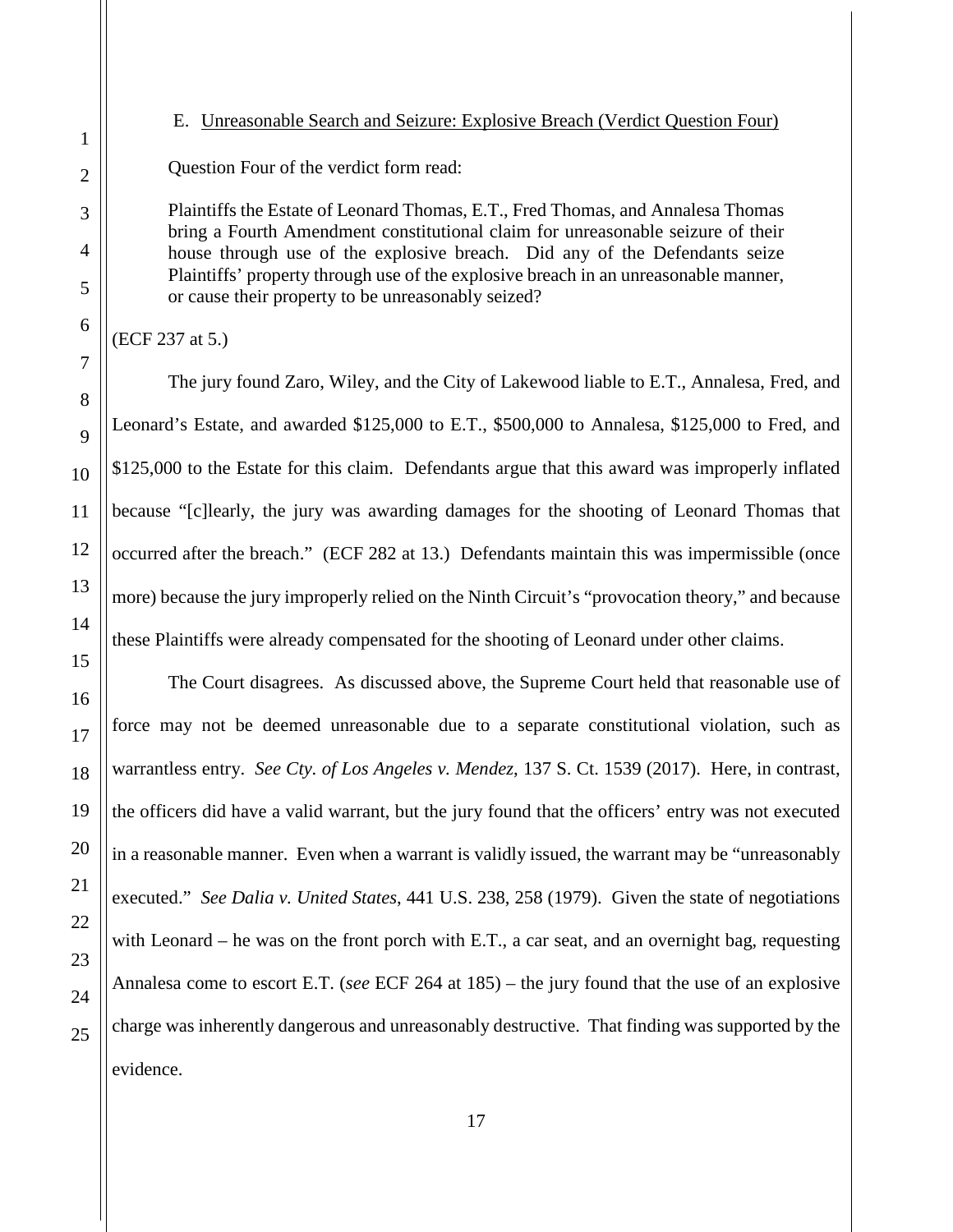Because the jury found in favor of Plaintiffs on several of their claims, the verdict form provided space for the jury to award damages under Question Ten. (ECF 237 at 11.) For each Plaintiff, the verdict form listed each claim brought by that Plaintiff and a line for the jury to assign damages for that claim. Thus, for example, Question 10a, as completed by the jury, read as follows:

**10a. E.T.:** For the claims you found in favor of E.T., what damages do you find for E.T. for each claim:

| Unreaonable seizure from his father (Question 1):<br>$\bullet$                   | 500,000     |
|----------------------------------------------------------------------------------|-------------|
| Deprivation of his familial relationship with Leonard (Question 3):<br>$\bullet$ | \$2,750,000 |
| Unreasonable seizure of his house (Question 4):<br>$\bullet$                     | \$125,000   |
| Unreasonable seizure of his dog (Question 5):<br>$\bullet$                       | N/A         |
| Outrage (Question 8) :<br>$\bullet$                                              | 125,000     |
| Negligent Investigation (Question 9):<br>$\bullet$                               | 500,000     |

(ECF 237 at 11.)

Defendants contend that the jury mistakenly included damages for the shooting of Leonard in their award for unreasonable seizure of the house. However, the verdict form clearly delineated these claims, so that when the jury came to the third line for damages related to the unreasonable seizure of the house, *i.e.* the explosive breach, it had already awarded \$3.25 million to E.T. for damages related to the shooting of Leonard. There is no reason to assume the jury believed that damages awarded for the explosive breach should include compensation to E.T. (or the other Plaintiffs) for a separate injury on which the jury had already ordered compensation.

Moreover, the jury awarded substantially more on this claim to Annalesa (\$500,000) than to E.T., Fred, or the Estate (\$125,000) each. If the jury understood this claim to concern the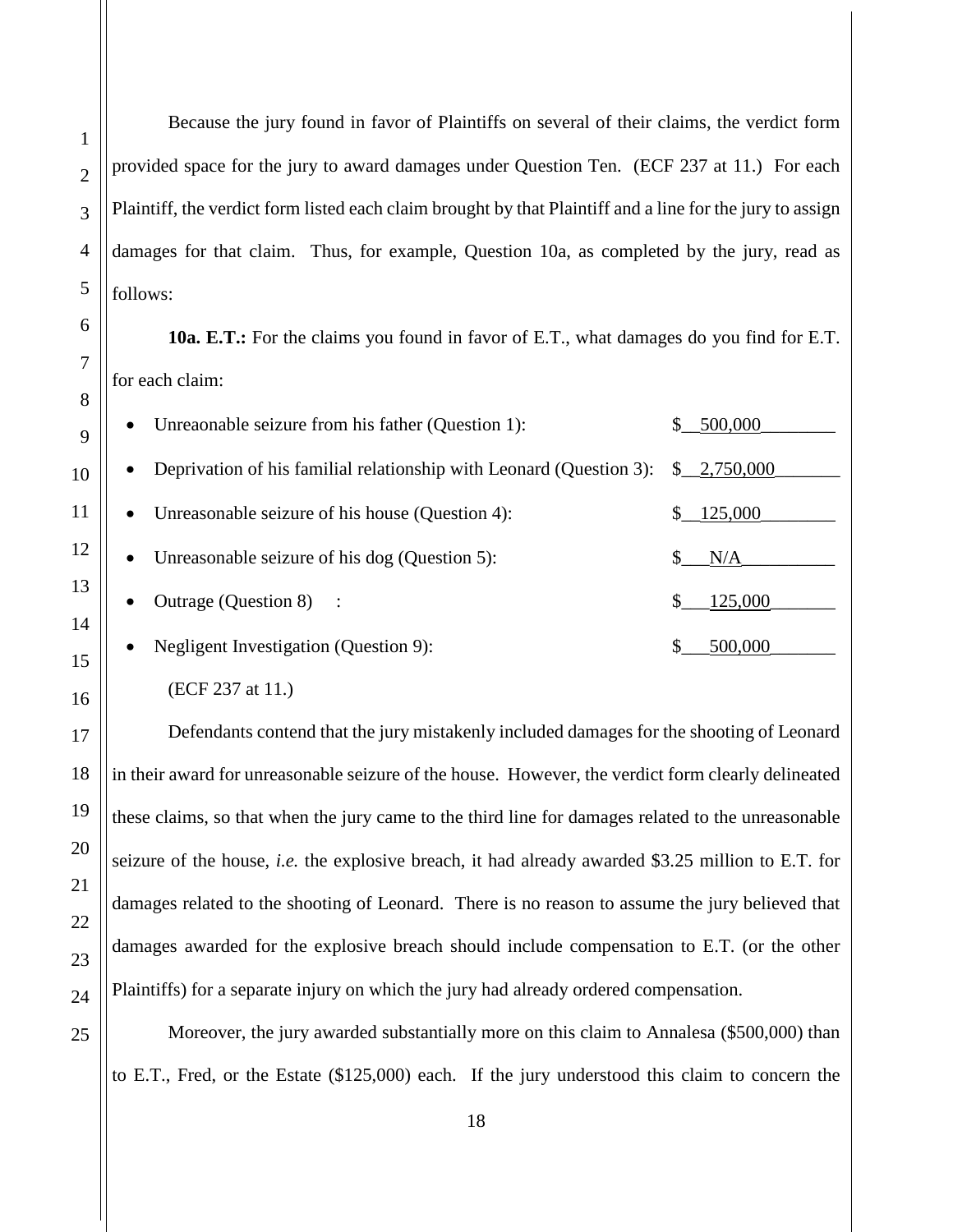shooting that followed the breach, this differentiation would make no sense because the jury did not find that the shooting caused substantially more harm to Annalesa than to the other Plaintiffs. (*See* ECF 237 at 11-12 (awarding Leonard and E.T. greater damages than Annalesa on claims related to the shooting, and awarding Fred equal damages to Annalesa on claims related to the shooting).) Rather, it is more likely the jury concluded that Annalesa suffered greater emotional distress from the unreasonable seizure of the house because, unlike Leonard and E.T., she owned the house, and unlike Fred, she was present when the explosive breach occurred. This greater emotional distress would properly produce a greater damages award. Thus, there is no reason to believe that the jury intended damages awarded for the explosive breach to compensate Plaintiffs for the shooting of Leonard.

At a hearing held regarding remittitur and qualified immunity on December 5, 2017, five months after the close of trial, Defendants for the first time offered an estimate of the value of the Thomas home to argue that the damages awarded for the explosive breach were excessive. The Court will not consider evidence that was not before the jury when it rendered its verdict. *See Young ex rel. Lowman v. Olds*, 168 F. App'x 140, 140-41 (8th Cir. 2006). Moreover, despite receiving an opportunity to question the jury after the verdict was rendered regarding any inconsistencies or duplication, Defendants declined to do so. (*See* ECF 295-1.) Because the evidence introduced at trial supported a finding that the explosive breach was unreasonable and that it was the source of destruction and mental anguish totaling the sums awarded by the jury, Defendants' claim is without merit.

Defendants additionally argue that Wiley's only involvement in the explosive breach was to relay the order from Zaro to the entry team at the back of the house, which they argue is insufficient to support liability. (ECF 282 at 14.) But the jury heard testimony from Zaro that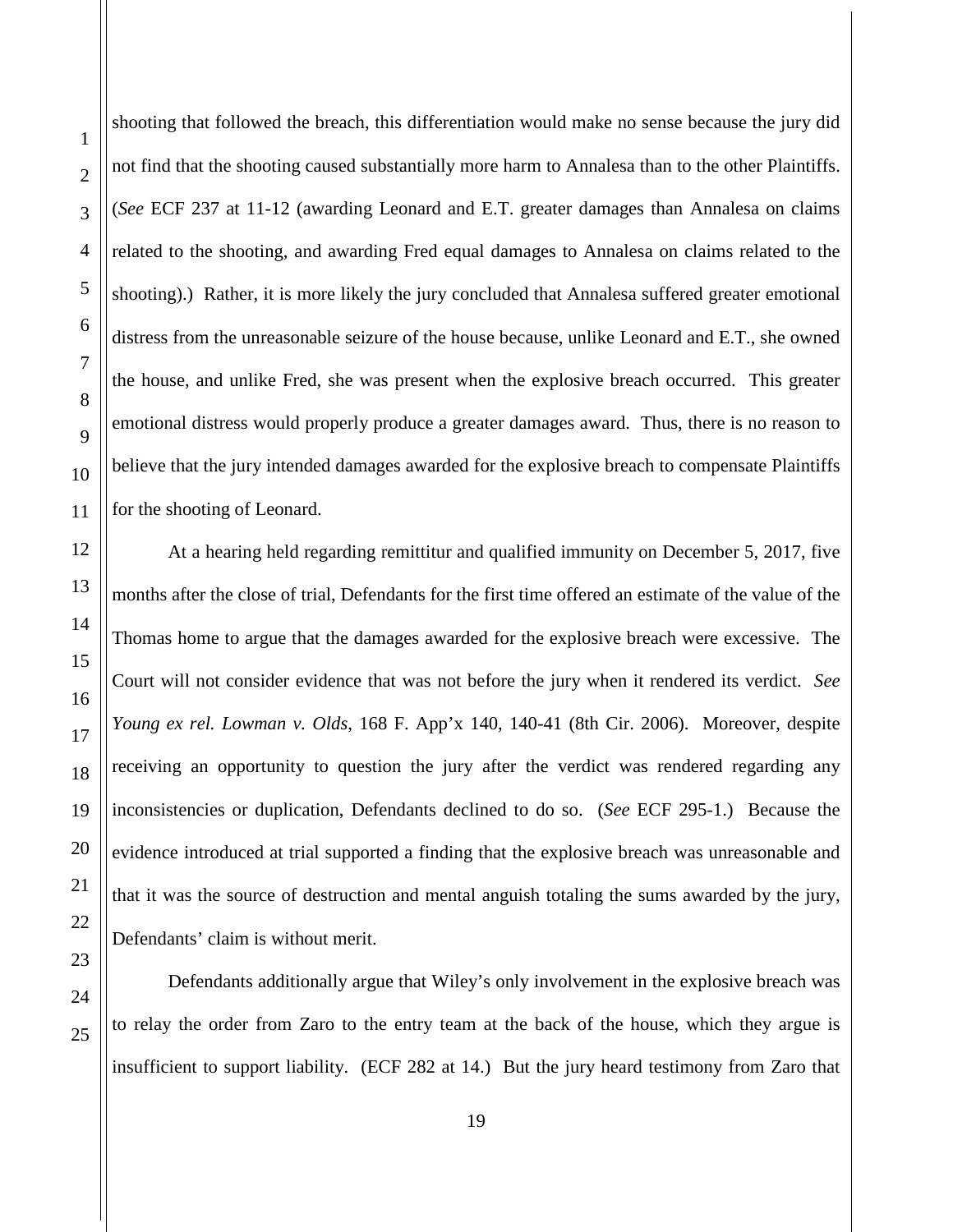<span id="page-19-0"></span>

| $\mathbf{1}$   | "Officer Wiley was asking repeatedly whether he could go ahead and breach." (ECF 263 at 198.)                                                                                                              |
|----------------|------------------------------------------------------------------------------------------------------------------------------------------------------------------------------------------------------------|
| $\overline{2}$ | And in his post-incident interview, Wiley recalled his role in the breach:                                                                                                                                 |
| 3              | I'm like, 'All right, all right. Hey sir this is not working. I need to set a charge now.'<br>I'm not getting anything, not getting anything like fuck it. 'Side 3, set that                               |
| 4              | charge.' Um, then I got the hold And then finally it was just like, 'Hey screw                                                                                                                             |
| 5              | this.' Um, I can't miss another opportunity where he separates from the kid, um.<br>'Hey [Cannon] set the charge.' [Zaro's] like, 'yeah, good with that.' 'Hey charge                                      |
| 6<br>7         | is set.' 'Hey sir, if I get an opportunity you know, I'm going to have [Cannon's]<br>team go through Side 3, we're going to punch through Side 1.' So this time I<br>get authorization to make the breach. |
| 8              | (Trial Ex. 41 at 35, 40, 42.)                                                                                                                                                                              |
| 9              | Based on the evidence presented at trial, the jury reasonably determined that Wiley was a                                                                                                                  |
| 10             | but-for cause of the explosive breach. <sup>1</sup>                                                                                                                                                        |
| 11             |                                                                                                                                                                                                            |
| 12             | Unreasonable Seizure of the Dog (Verdict Question Five)<br>F.                                                                                                                                              |
| 13             | Question Five of the verdict form read:                                                                                                                                                                    |
| 14             | Plaintiffs the Estate of Leonard Thomas and E.T. bring a Fourth Amendment claim                                                                                                                            |
| 15             | for unreasonable seizure of their dog. Did any of the Defendants unreasonably<br>seize the dog when they killed him, or cause an unreasonable seizure of the dog?                                          |
| 16             | (ECF 237 at 6.)                                                                                                                                                                                            |
| 17<br>18       | The jury found Wiley liable to Leonard's Estate on this claim. (Id.) Defendants argue this                                                                                                                 |
| 19             | verdict is legally and logically inconsistent because the jury did not find liability against Vance                                                                                                        |
| 20             | even though Vance also shot the dog Baxter. Defendants explain, "the verdict form did not ask                                                                                                              |
| 21             | the jury whether Vance and Wiley acted unreasonably when they 'shot' Baxter, but whether they                                                                                                              |
| 22             | acted unreasonably when they 'killed' him. Consequently, the verdict would have to be either                                                                                                               |
| 23             |                                                                                                                                                                                                            |
| 24             |                                                                                                                                                                                                            |
| 25             | The Court did not previously dismiss Plaintiffs' Fourth Amendment claims against Wiley, as Defendants suggest.                                                                                             |

<span id="page-19-1"></span> $1$  The Court did not previously dismiss Plaintiffs' Fourth Amendment claims against Wiley, as Defendants suggest. To the extent Defendants interpret the Court's previous orders differently, the Court reconsiders those orders in light of the evidence presented at trial. *See Moses H. Cone Me. Hosp. v. Mercury Const. Corp.*, 460 U.S. 1, 12 (1983) ("Every order short of a final decree is subject to reopening at the discretion of the district judge.").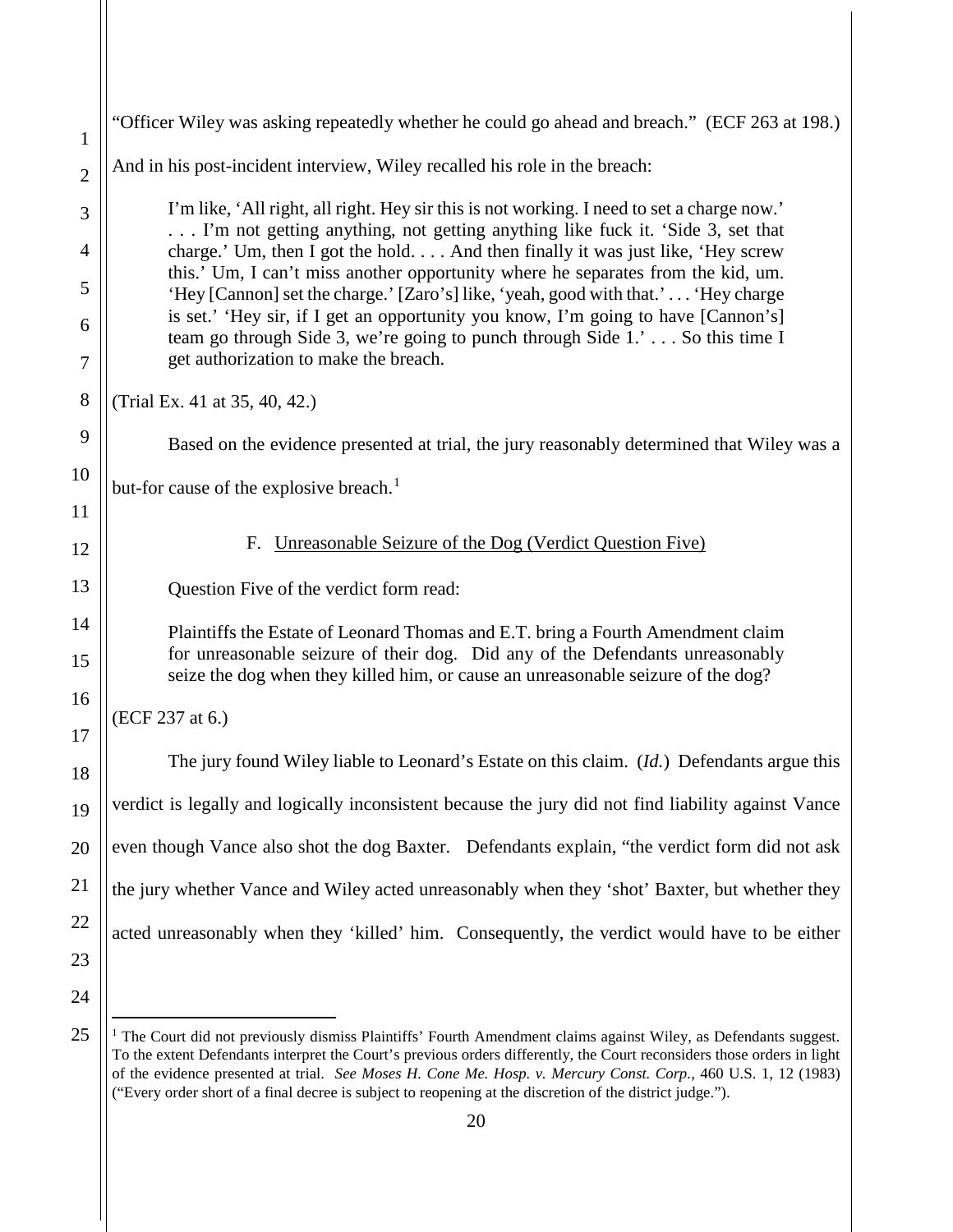'yes' or 'no' for both officers." (ECF 282 at 16 n.6.) On the contrary, the jury's verdict can be reconciled by the fact that Baxter was still alive after Vance shot it and before Wiley shot it. The jury could have found that Vance's use of force was reasonably calibrated to eliminate the threat from the dog, but that Wiley's subsequent decision to kill the dog was unreasonably gratuitous. Even if Defendants did not waive this claim by failing to ask the jury for clarification when given the opportunity, their argument fails on the merits.

## G. Fred's Fourth Amendment Seizure Claim (Verdict Question Six)

<span id="page-20-0"></span>Question Six of the verdict form read:

Plaintiff Fred Thomas brings a Fourth Amendment constitutional claim for unreasonable seizure of his person. Did any of the Defendants seizue Fred Thomas, or cause his person to be seized, without legal cause or with excessive force?

(ECF 237 at 7.)

The jury found Zaro and Cannon, but not Micenko (the officer who initially detained Fred) liable on this claim. (*Id.*) First, Defendants challenge whether Zaro and Cannon participated in Fred's arrest. Evidence presented at trial revealed that Cannon, the entry team leader, was at the back of house where Fred was arrested. (ECF 263 at 175.) After Micenko stopped Fred, Cannon radioed Zaro and said, "We've got the property owner and the father of the suspect detained. Where would you like [him]?" Zaro asked, "Other than him generally inserting himself onto the scene, does any of his activity warrant going to jail?" Cannon responded, "I guess that depends on how cooperative he is with you guys but you have at least obstructing on him if you want to." Zaro said, "That's what I need, thanks." (Trial Ex. 1041 at 10-11.) Fred was then taken to jail, where he was kept until two detectives and a chaplain arrived to inform him that Leonard had died. (ECF 266 at 133- 34, 159.) Based on this evidence, the jury reasonably concluded that Cannon and Zaro jointly made the decision to take Fred into custody for obstruction of justice.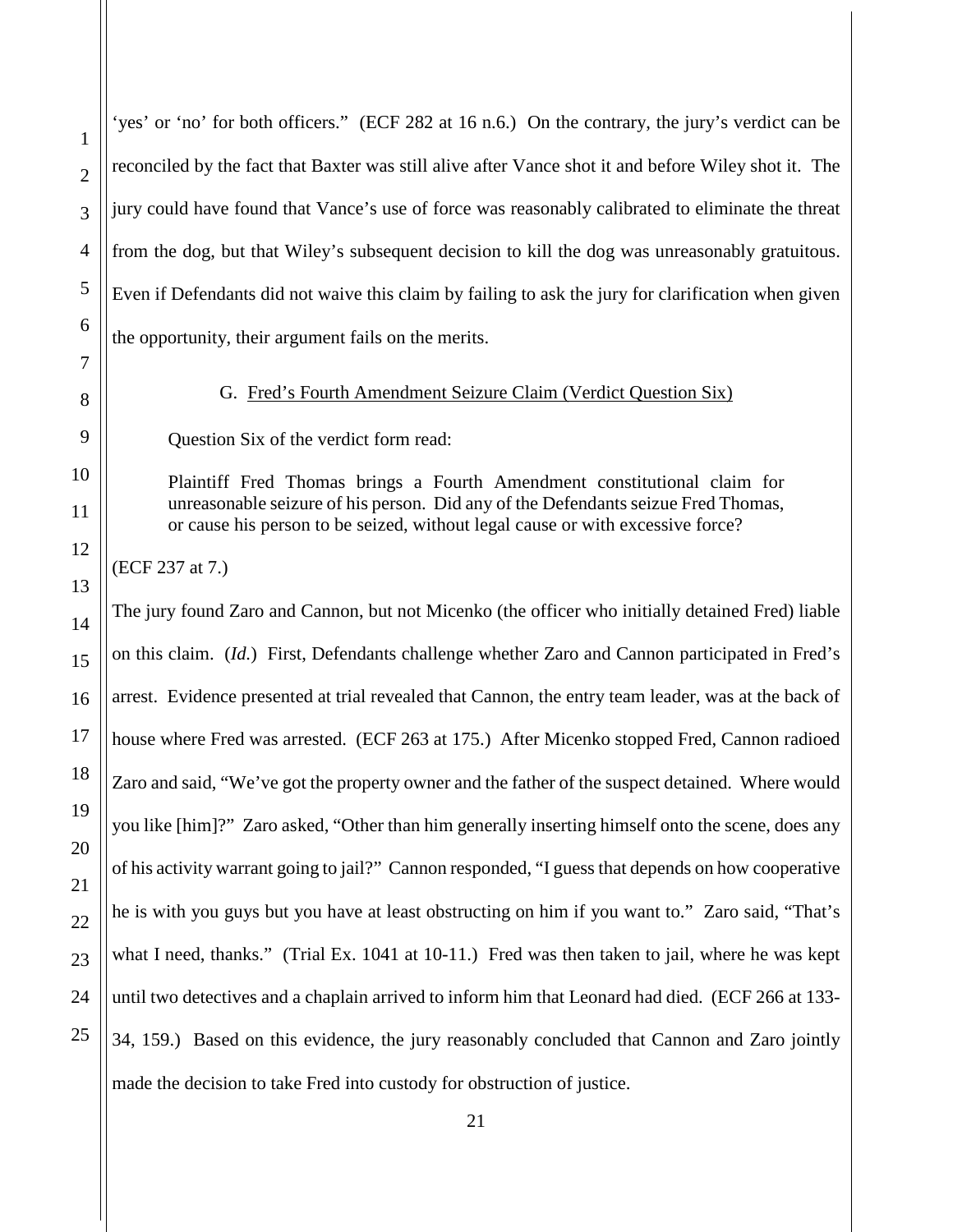Next, Defendants argue that even if Cannon and Zaro were responsible for Fred's arrest, the arrest was supported by probable cause, and holding Cannon and Zaro liable would be inconsistent with the jury's finding that Micenko was not liable. Fred testified that after his wife called him to request that he leave work and come help with Leonard, Fred drove within a few blocks of the house, where police informed him that the roads were closed. (ECF 266 at 124-25.) Fred decided to walk around to the back of the house, climb the fence, and attempt to walk over to talk to Leonard. (*Id.* at 126.) Fred testified that as soon as he climbed over the fence, officers yelled at him to put his hands up and to get on the ground. (*Id.* at 128.) Fred further testified that he complied with the order and explained that he was Leonard's father and simply wanted to talk to his son in order to help de-escalate the conflict, and that he was worried his son would be killed. Nonetheless, he was arrested and escorted to jail. (*Id.* at 128-30.)

Based on this evidence, the jury could have concluded that Micenko's initial seizure of Fred was justified in order to prevent any interference with the ongoing operation. However, the jury may also have reasonably concluded that Zaro's and Cannon's decision to transform that initial, temporary investigative stop into a full custodial arrest was not supported by probable cause. "The Fourth Amendment prohibits 'unreasonable searches and seizures' by the Government, and its protections extend to brief investigatory stops of persons or vehicles that fall short of traditional arrest." *United States v. Arvizu*, 534 U.S. 266, 273 (2002) (citing *Terry v. Ohio,* 392 U.S. 1, 9 (1968); *United States v. Cortez,* 449 U.S. 411, 417 (1981)). During an investigatory stop, a police officer may briefly stop and detain an individual for investigation without a warrant if the officer reasonably suspects that the person is engaged or about to be engaged in criminal conduct. *See United States v. Colin*, 314 F.3d 439, 442 (9th Cir. 2002). This "reasonable suspicion" standard requires less than probable cause. *See Arvizu*, 534 U.S. at 274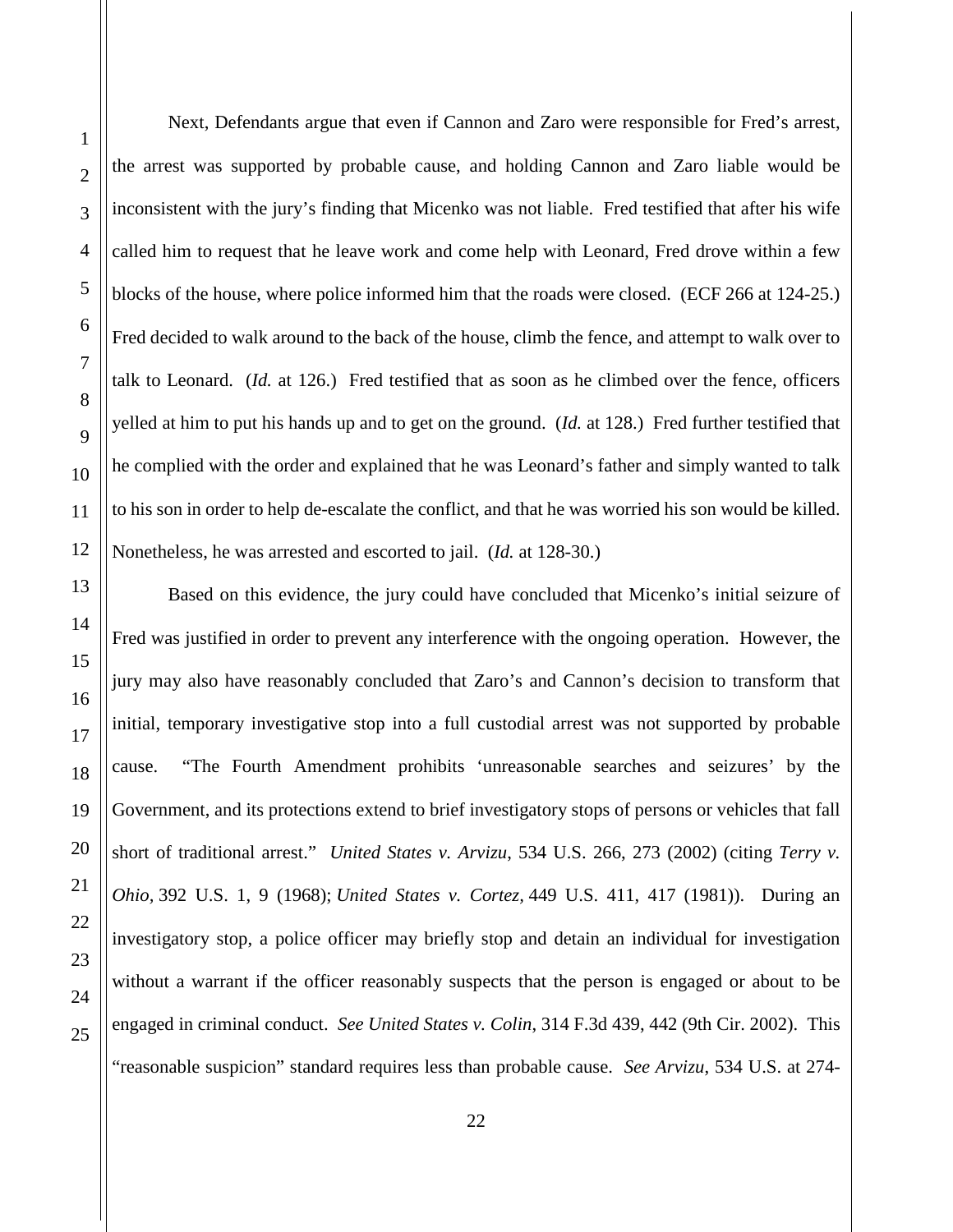76. Thus, the jury may have reasonably concluded that Micenko was not liable for briefly detaining Fred after Fred crossed the police perimeter, but that Zaro's and Cannon's decision to transform that brief detention into a custodial arrest lacked probable cause.

Alternatively, the jury may have recognized that when Zaro and Cannon made the decision to take Fred into custody, they had more information about Fred's legitimate intentions than Micenko possessed during the initial detention. By the time Zaro and Cannon decided to have Fred transported to jail, they knew that Fred was the property owner and father of Leonard. Fred had the opportunity to explain that he merely sought to help resolve the standoff with Leonard peacefully by talking to his son. Thus, the jury could have concluded that by the time Zaro and Cannon decided to formalize Fred's arrest, there was no longer a fair probability that Fred had willfully hindered, delayed, or obstructed law enforcement, and therefore there was no rational reason for his arrest. As the Ninth Circuit has held, probable cause for obstruction is not present where an individual complies with a police order slowly or fails to comply for only a few seconds. *See Mackinney v. Nielson*, 69 F.3d 1002, 1005-06 (9th Cir. 1995). Viewing the evidence in the light most favorable to Fred, he did no worse than comply with the officers' orders slowly. Because his actions did not supply probable cause for a custodial arrest, and the evidence supports a finding that Fred's custodial arrest was ordered by Zaro and Cannon, liability on this claim against those two Defendants was not inappropriate.

## H. State Law False Arrest (Verdict Question Seven)

<span id="page-22-0"></span>Question Seven of the verdict form read:

Plaintiff Fred Thomas brings a claim under Washington state law for false arrest. Did the Cities of either Fife or Lakewood, through the actions of their employees, cause Fred Thomas to be falsely arrested on May 24, 2013?

(ECF 237 at 8.)

1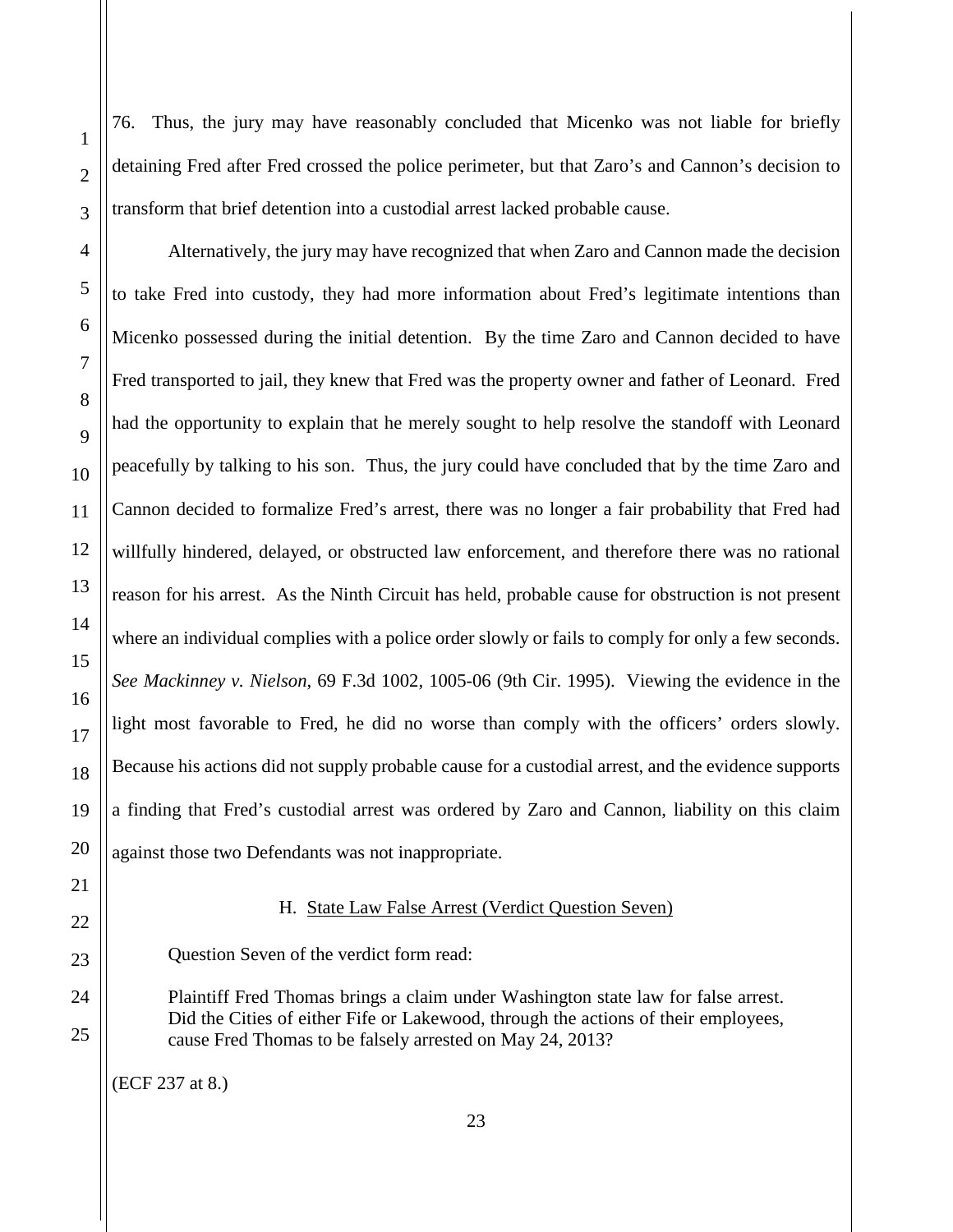The jury found the City of Lakewood liable to Fred on this claim. (*Id.*) Because Zaro and Cannon were agents of Lakewood, and liability against them for Fred's unreasonable seizure claim was supported by the evidence, the jury did not err by finding Lakewood liable as well. Defendants note that the Court previously granted their Rule 50(a) motion for a directed verdict against Lakewood on this claim. (ECF 219 at 3.) This ruling was a typographical error. While Defendants were free to object to the verdict form on the grounds that it was inconsistent with the Rule 50(a) order, they failed to do so. This claim was properly before the jury, and liability against Lakewood was supported by the evidence.

<span id="page-23-0"></span>

#### I. E.T. and Annalesa's Outrage Claims (Verdict Question Eight)

Question Eight of the verdict form read:

 Plaintiffs E.T. and Annalesa Thomas bring a claim under Washington state law for outrage against the City of Lakewood. Did the City of Lakewood, through the actions of its employees, intentionally or recklessly cause severe emotional distress to E.T. or Annalesa Thomas by outrageous conduct on May 24, 2013?

(ECF 237 at 9.)

The jury found the City of Lakewood liable to E.T. and Annalesa on this claim. (*Id.*) The tort of outrage requires the proof of three elements: (1) extreme and outrageous conduct, (2) intentional or reckless infliction of emotional distress, and (3) actual result to plaintiff of severe emotional distress. *Kloepfel v. Bokor*, 66 P.3d 630, 632 (Wa. 2003). Claims for outrage must be predicated on behavior that is "so outrageous in character, and so extreme in degree, as to go beyond all possible bounds of decency, and to be regarded as atrocious, and utterly intolerable in a civilized community." *Grimsby v. Sampson*, 530 P.2d 291, 295 (Wa. 1975) (internal citations omitted). As Defendants cite, "This cause of action is reserved for the most extreme of circumstances, such as forcing a plaintiff to witness the pain and suffering of his spouse while she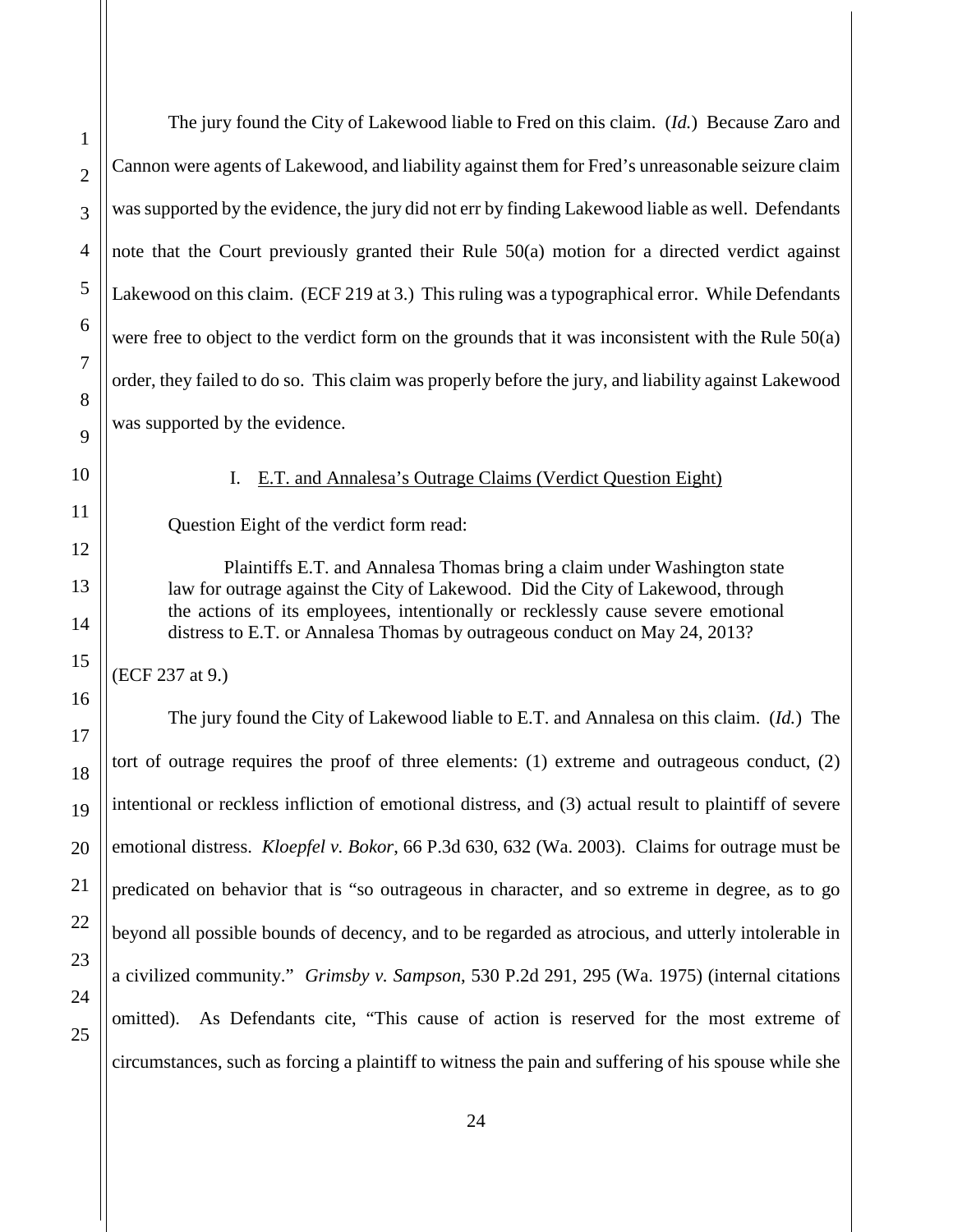died." *McCourt v. Ocwen Loan Servicing, LLC*, 2012 WL 681787 (W.D. Wash. 2012) (citing *Grimsby*, 530 P.2d at 295).

9

10

11

12

13

14

15

16

17

18

19

20

21

Yet Defendants maintain that no facts in this case rise to the level of outrage. The jury had good reason to disagree. Zaro and Wiley orchestrated an operation, executed in critical part by Markert, whereby an unarmed man who was negotiating the temporary release of his four year old son to the boy's grandmother was subject to an explosive breach of his back door, shot in his abdomen, and then repeatedly punched in the face while he died, despite having never threatened violence to anyone that night. The cases cited by Defendants recognize the emotional distress inherent in the experience of a close family member's death. *See, e.g.*, *Grimsby*, 530 P.2d at 295. E.T. was being held in his father's arms when Leonard was shot and could be heard crying "Daddy, Daddy!" (ECF 264 at 186.) Annalesa was on the street in front of the house when she heard an explosion and gunfire, and said, "Oh my God, they've shot my son." (ECF 267 at 158-59.) An officer had to drag her down the street away from the scene. (*Id.* at 159.) Defendants consistently represent the facts in the light most favorable to themselves and consistently fail to recognize the scope of Plaintiffs' loss, and the traumatic nature of the way in which the loss took place. The jury resoundingly found otherwise. Its finding stands.

Finally, Defendants argue that the award for outrage is duplicative of the recovery E.T. and Annalesa won for their Fourteenth Amendment deprivation of familial relationship claims. In fact, however, these claims represent distinct injuries. The Fourteenth Amendment claim represents the permanent loss of E.T.'s father and Annalesa's son; the outrage claim represents the emotional trauma of being present when Leonard was killed. Each claim exists independently of the other.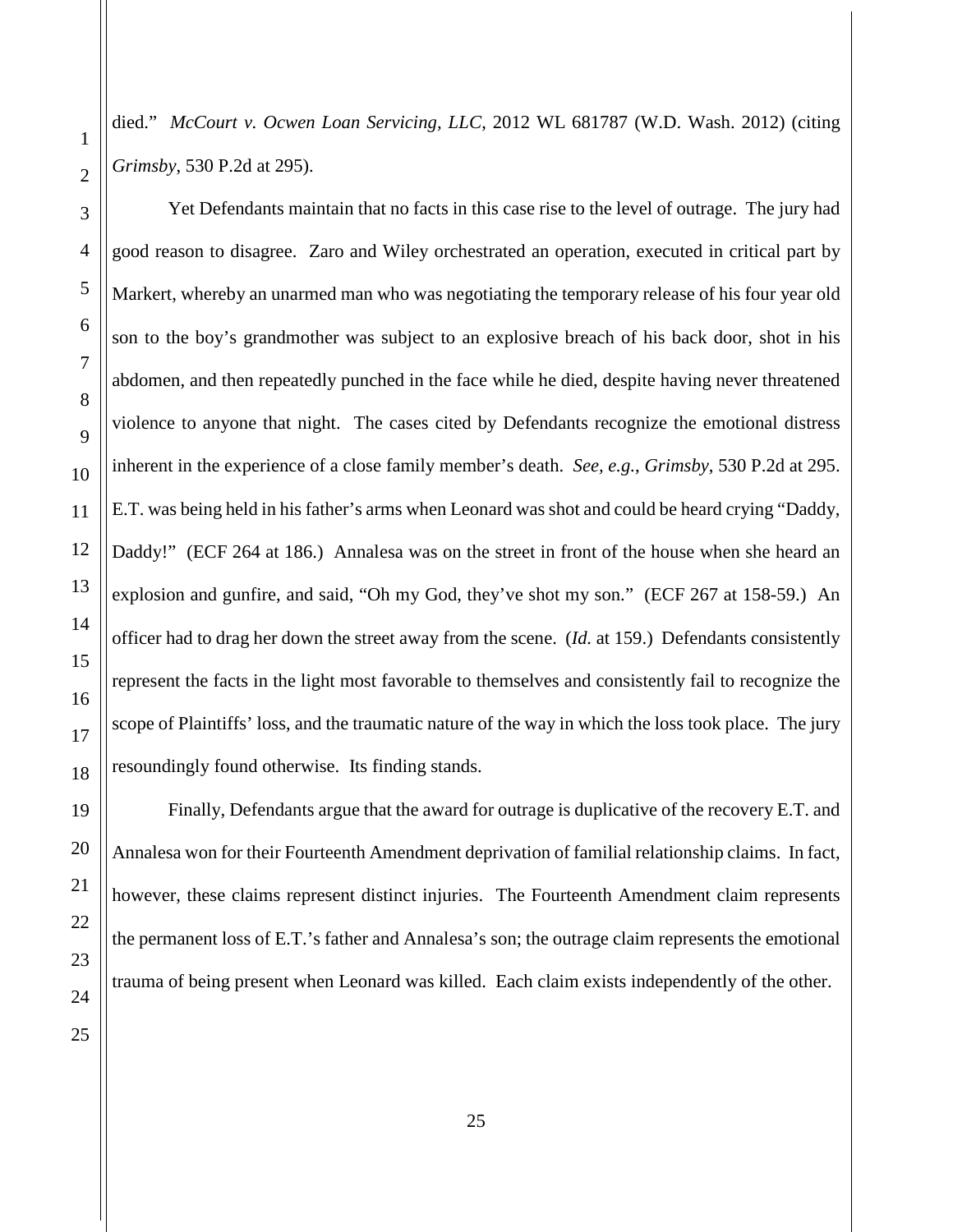20

21

22

23

24

25

#### J. Negligent Child Abuse Investigation (Verdict Question Nine)

<span id="page-25-0"></span>Question Nine of the verdict form reads:

Plaintiff E.T. brings a claim against the Cities of Fife and Lakewood under Washington state law for negligence in the investigation which separated him from his father. Did a negligent investigation by employees of the Cities of Fife or Lakewood cause the wrongful permanent removal of E.T. from his father Leonard Thomas?

(ECF 237 at 10.)

The jury found the Cities of Fife and Lakewood liable to E.T. on this claim. (*Id.*) The relevant statute provides that "A law enforcement officer may take, or cause to be taken, a child into custody without a court order if there is probable cause to believe that the child is abused or neglected and that the child would be injured or could not be taken into custody if it were necessary to first obtain a court order." RCW 26.44.050. The Supreme Court of Washington has recognized that this statutory duty implies a cause of action for children and parents for negligent investigation where authorities remove a child from a nonabusive home. *See M.W. v. Dep't of Soc. & Health Servs.*, 70 P.3d 954, 957 (Wa. 2003).

Defendants argue that the statute cannot be implicated because Defendants were executing a valid warrant for Leonard's arrest, and Defendants did not take E.T. "into custody" due to the fact that E.T. was turned over to his family. However, trial testimony indicated that Defendants decided not to arrest Leonard the night of the incident because the mission of their operation became "get[ting] custody of [E.T.]." (ECF 263 at 82; ECF 264 at 156.) The jury could reasonably have concluded that the force used by Defendants was intended to remove E.T. from the custody of Leonard and bring him into the custody of law enforcement. The jury could have further concluded that Defendants failed to exercise reasonable care in their investigation of the need to remove E.T. from Leonard's custody, which caused E.T. to be removed from a non-abusive home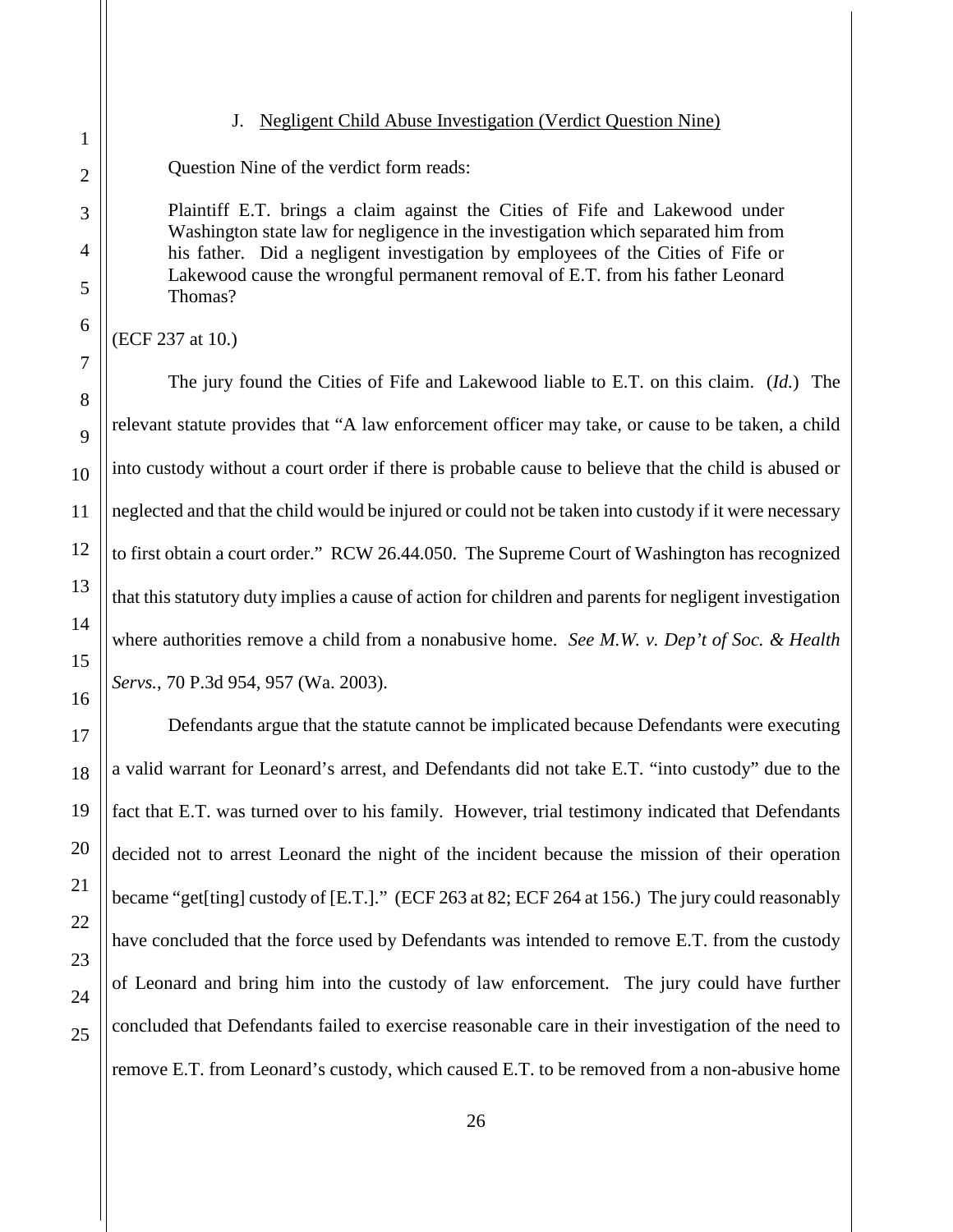by force. The fact that Defendants returned E.T. to his family after they secured custody of him does not excuse the manner in which E.T. was removed from his father's custody. Defendants also argue that they were improperly denied the opportunity to argue that Leonard was a superseding cause of any harm suffered by E.T. However, the jury was instructed in the context of the negligent investigation instructions on the principle of a superseding cause. (ECF 220 at 44.) The fact that the jury found liability despite this instruction indicates that it determined Defendants to be the proximate cause of the damages found.

## K. Punitive Damages (Verdict Question Eleven)

<span id="page-26-0"></span>Question Eleven of the verdict form asked whether punitive damages should be assessed against Zaro, Wiley, and/or Markert. (ECF 237 at 13.) Defendants briefly argue there was no evidence that they engaged in the type of conduct that would properly allow the issue of punitive damages to be placed before the jury. To the contrary, once the jury found that Defendants' actions were unreasonable and violated Plaintiffs' constitutional rights, it was reasonable and appropriate for the jury to consider the issue of punitive damages. The jury's conclusion that the Defendants' escalation and use of force resulting in the death of Leoanrd exhibited malice, recklessness, or callous indifference to Plaintiffs' rights was a reasonable conclusion based on the evidence presented to them.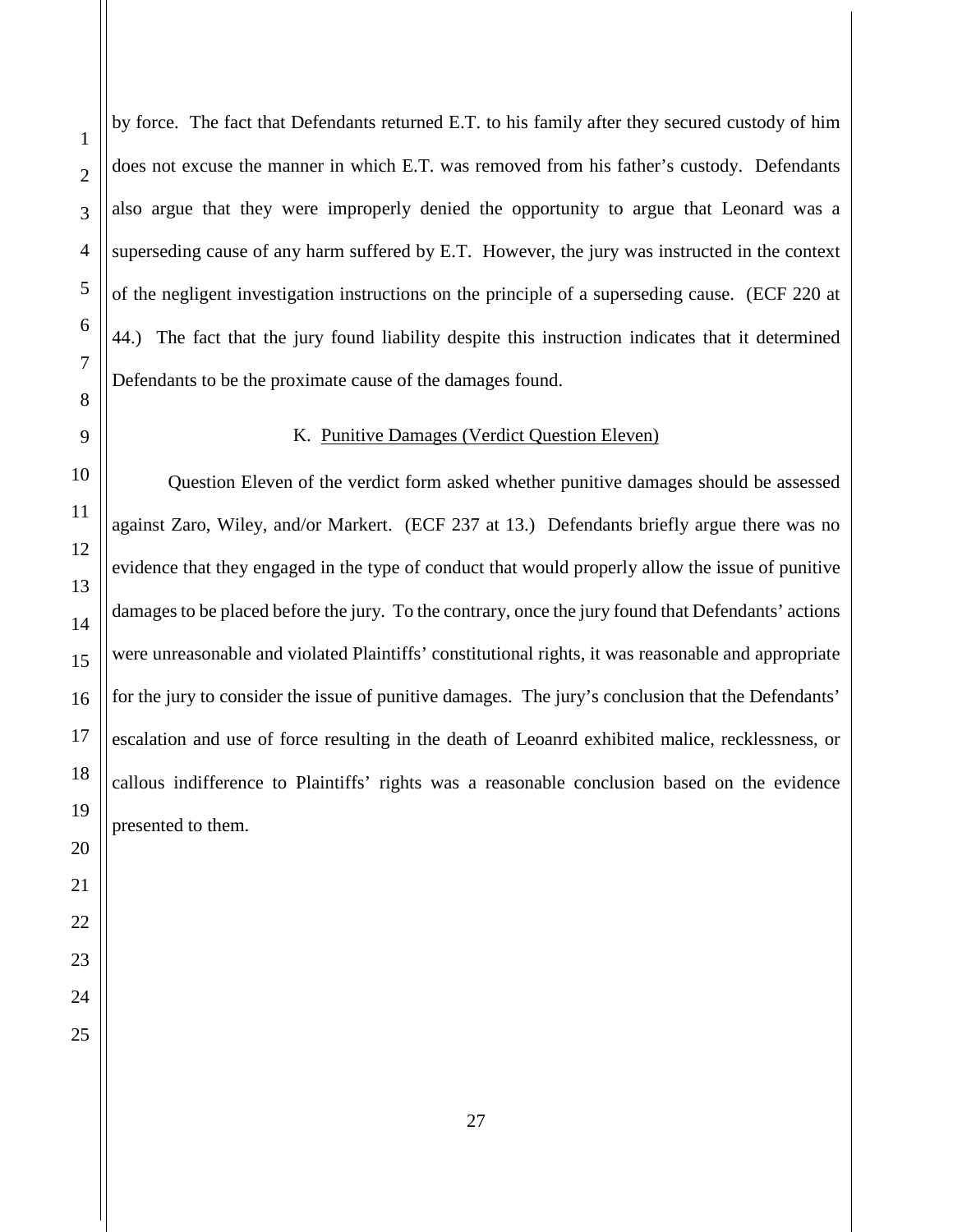<span id="page-27-0"></span>

| $\mathbf{1}$   | IV. DEFENDANTS' MOTION FOR REMITTITUR                                                   |
|----------------|-----------------------------------------------------------------------------------------|
| $\overline{2}$ | Defendants move for remittitur of the compensatory and punitive damages awarded against |
| 3              | them. (ECF 284.) The jury awarded the following compensatory damages:                   |
| 4              | To E.T.:                                                                                |
| 5              | \$500,000 for unreasonable seizure from his father;<br>$\bullet$                        |
| 6              | \$2,750,000 for deprivation of his familial relationship with Leonard;<br>$\bullet$     |
| 7              | \$125,000 for unreasonable seizure of his house;                                        |
| 8<br>9         | \$125,000 for outrage; and                                                              |
| 10             | \$500,000 for negligent investigation.                                                  |
| 11             | To the Estate of Leonard Thomas:                                                        |
| 12             | \$750,000 for unreasonable seizure of his son;                                          |
| 13             | \$1,000,000 for excessive force;                                                        |
| 14             |                                                                                         |
| 15             | \$125,000 for unreasonable seizure of his house; and                                    |
| 16             | \$10,000 for unreasonable seizure of his dog.                                           |
| 17             | To Annalesa Thomas:                                                                     |
| 18             | \$750,000 for deprivation of her familial relationship with Leonard;                    |
| 19             | \$500,000 for unreasonable seizure of her house; and                                    |
| 20             |                                                                                         |
| 21             | \$125,000 for outrage.                                                                  |
| 22             | To Fredrick Thomas:                                                                     |
| 23             | \$750,000 for deprivation of his familial relationship with Leonard;<br>$\bullet$       |
| 24             | \$125,000 for unreasonable seizure of his house; and                                    |
| 25             | \$500,000 for false arrest.                                                             |
|                |                                                                                         |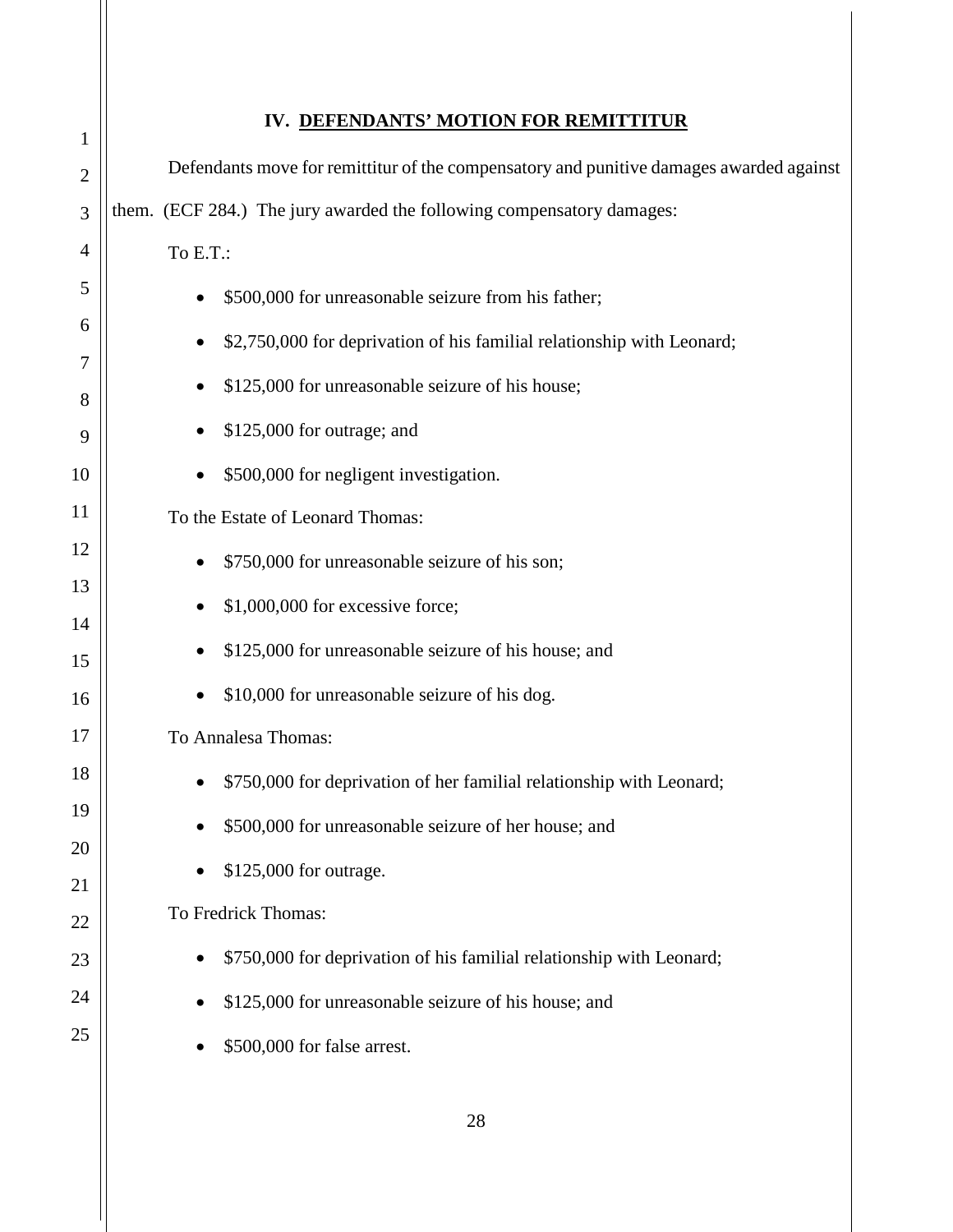Additionally, the jury imposed the following punitive damages:

- \$3,000,000 against Michael Zaro;
- \$1,500,000 against Michael Wiley; and
- \$2,000,000 against Brian Markert.

#### (ECF 237 at 12-13.)

In considering a motion for remittitur, the Court views the evidence concerning damages in a light most favorable to the prevailing party. *Seymour v. Summa Vista Cinema, Inc.*, 809 F.2d 1385, 1387 (9th Cir. 1987), *amended on other grounds by* 817 F.2d 609 (9th Cir. 1997). "Generally, a jury's award of damages is entitled to great deference, and should be upheld unless it is 'clearly not supported by the evidence' or 'only based on speculation or guesswork.'" *In re First All. Mortg. Co.*, 471 F.3d 977, 1001, 1003 (9th Cir. 2006) (quoting *Los Angeles Mem'l Coliseum Comm'n v. Nat'l Football League*, 791 F.2d 1356, 1360 (9th Cir. 1986)). "An otherwise supportable verdict must be affirmed unless it is 'grossly excessive' or 'monstrous' or 'shocking the conscience.'" *Brady v. Gebbie*, 859 F.2d 1543, 1557 (9th Cir. 1988) (quoting *Fauntila v. Carter*, 571 F.2d 487, 492 (9th Cir. 1978)). That is, the Court will not substitute its own judgment for the judgment of the collective conclusion of the jury unless the jury's award is "clearly unsupported by the evidence." *Id.* "[C]ompensatory damages may be awarded for humiliation and emotional distress established by testimony or inferred from the circumstances, whether or not plaintiffs submit evidence of economic loss or mental or physical symptoms." *Tortu v. Las Vegas Metro. Police Dep't*, 556 F.3d 1075, 1086 (9th Cir. 2009).

Defendants argue that before analyzing the governing legal factors, the Court should address the fact that it is "clear" the jury's decision-making was improperly influenced by "sentiment in the community about police excessive force against African-Americans." (ECF 284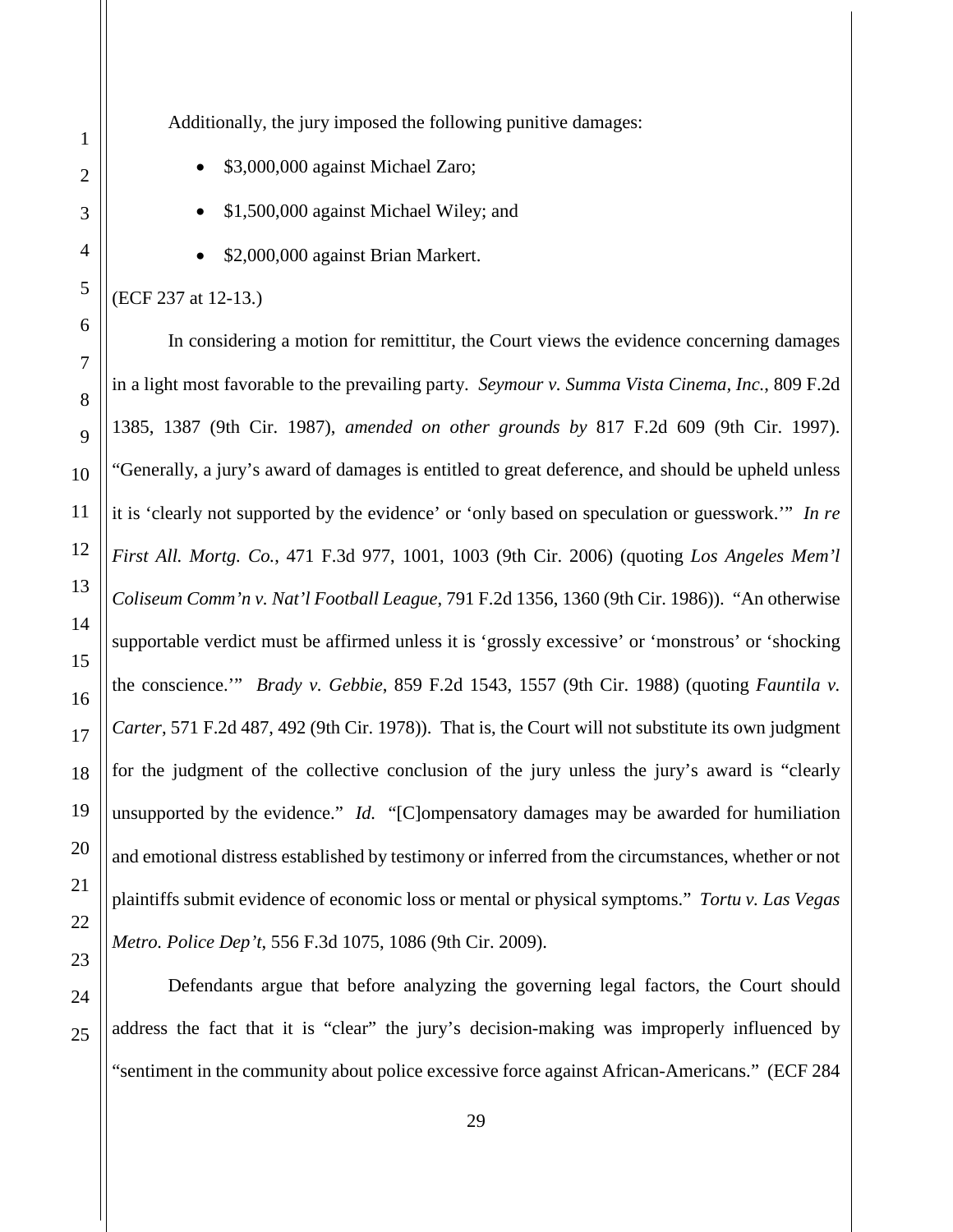at 2.) The jury's findings should be discounted, Defendants' counsel repeated to the Court during the December 5, 2017 hearing on qualified immunity and remittitur, because "what the jury found here is that they weren't going to go back to their individual communities and tell the people that they associate with, we found in favor of white cops that shot an unarmed black man." The Court could not more strongly reject Defendants' argument. Without any evidence – without any factual foundation whatsoever – Defendants have chosen to malign one of this country's most sacred civic institutions, the impartially selected petit jury. Eight individuals interrupted their lives for three and a half weeks of solemn attention to this case. These eight individuals swore to try the matter at issue according to the evidence and the instructions of this Court. They listened, they watched, and for five days they deliberated.

The suggestion that this jury flouted its charge and colluded to hold government officials liable merely to advance the jurors' individual reputations is not simply frivolous; it is insulting to our constitutional order. And the notion that the American justice system can be characterized by an illegitimate solicitude for black victims of alleged police misconduct is so painfully ahistorical that one wonders whether Defendants advance this argument seriously. Apparently, Defendants would have the Court declare a mistrial at this late stage on the basis of juror prejudice notwithstanding the fact that Defendants successfully moved to preclude the venire from viewing a video on unconscious bias (*see* ECF 146, 163); notwithstanding the fact that Defendants only used two of their three peremptory challenges (*see* ECF 168); notwithstanding the fact that Defendants represented to the Court that they accepted the jury as constituted (*see* ECF 261 at 169); notwithstanding the fact that Defendants never requested a continuance or change of venue; notwithstanding the fact, should it even matter, that none of the jurors were African American; and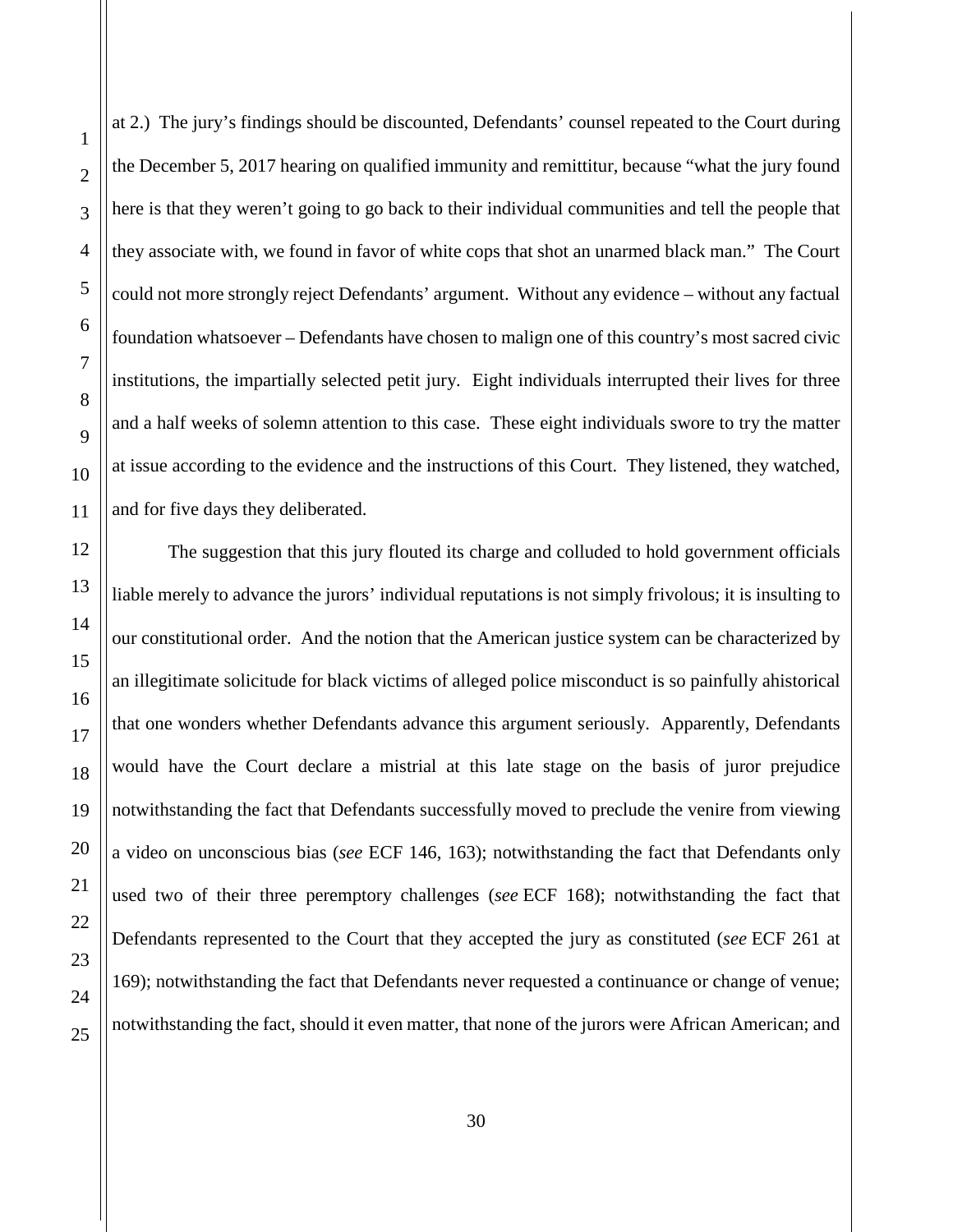-

notwithstanding the fact that all available evidence suggests each juror conducted himself or herself with integrity and impartiality. The Court declines Defendants' request.

Perhaps Defendants intend to argue that the damages awarded in this case were inflated because of passions and prejudices that clouded the jury's logical reasoning.<sup>[2](#page-30-2)</sup> If Defendants are, in fact, concerned that the jury's response to the facts of this case may have been colored by emotion, they fail to show that those emotions were somehow inappropriate. This jury was empaneled to hear a case about a misuse of police power that left a young man dead, a child fatherless, two parents devastated with grief. The law is not so cold and callous as to forbid an emotional reckoning with this suffering. The jury need not have – and could not have – avoided the manner and magnitude of the Thomas family's loss. Indeed, the jury was instructed to access its collective emotional register to consider whether the officials' conduct here "shocks the conscience." (ECF 220 at 25) It found in the affirmative, and rationally calculated that the sound and fury unleashed by Defendants in May 2013 signified something very specific: \$15,135,000 in damages.

### A. Compensatory Damages

<span id="page-30-0"></span>Defendants move for remittitur on every claim for which the jury awarded damages. The Court will address each in turn.

<span id="page-30-1"></span>1. Jury's Awards to E.T.

## a. Unreasonable seizure.

 Defendants request that the \$500,000 awarded to E.T. for being unreasonably seized from his father be reduced to \$25,000 because E.T. has only a vague memory of what occurred that

<span id="page-30-2"></span> $2$  In Part VI, below, the Court addresses – and rejects – Defendants' argument that Plaintiffs improperly exploited racial considerations.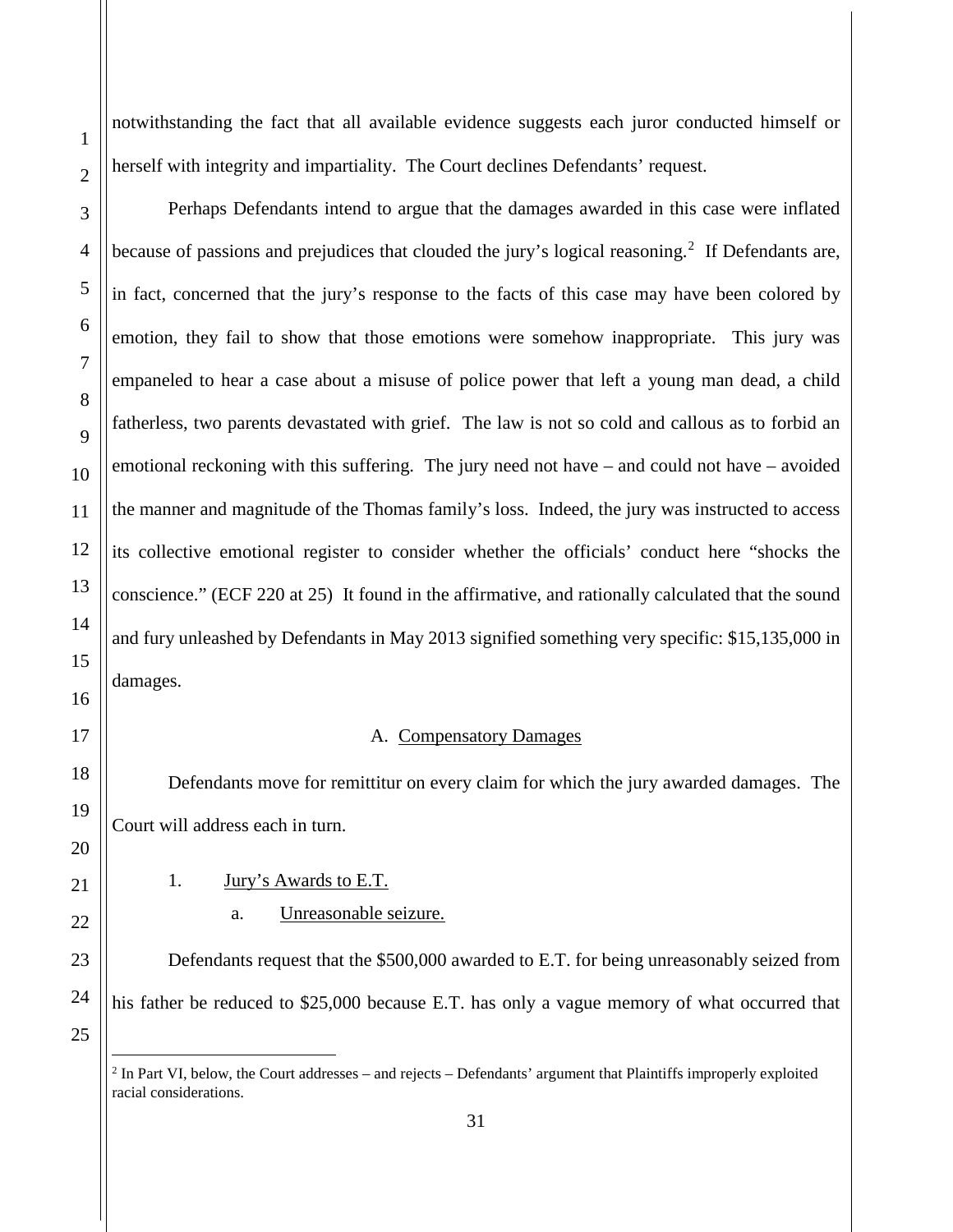night. Plaintiffs, however, submitted evidence that E.T. does appear to remember the relevant events. (*See* ECF 266 at 12.) Defendants seized E.T. from his father by shooting Leonard while he was holding E.T., and then pulling E.T. from Leonard's arms while he lie dying. Viewing the evidence in a light favorable to Plaintiffs, as the Court must, *Seymour*, 809 F.3d at 1387, this was all done even though E.T. was not in any danger from his father. Plaintiffs correctly note that the evaluation of the magnitude of a child's trauma is a quintessentially jury question. The Court finds that the jury's award is a reasonable reflection of the kind of trauma evidenced at trial.

#### b. Deprivation of his familial relationship with Leonard.

Defendants request that the \$2,750,000 awarded to E.T. for the deprivation of his familial relationship with Leonard be reduced to \$500,000 because the jury disregarded, among other factors, that Leonard's chronic substance abuse problems frequently interfered with his ability to parent E.T. Defendants, however, ignore substantial evidence of Leonard's devotion and care for E.T. (*See* ECF 265 at 182-93; ECF 266 at 66-68, 72-75, 93, 119-21, 137-38, 148-54; ECF 267 at 37-39, 172-77.) Leonard was described by those who knew him as a father who loved his child and lived for his child, serving as E.T.'s primary caregiver and custodian. When Defendants ended Leonard's life they also severed one of the most important relationships in E.T.'s life. The jury's verdict will stand.

#### c. Unreasonable seizure of his house.

Defendants request that the \$125,000 awarded to E.T. for the unreasonable seizure of his house be reduced to \$1 because E.T. did not remember the explosive breach and was not injured by it. Defendants ignore E.T.'s right not to have the home where he lived seized in an unconstitutional manner. An unreasonable violation of the personal home is not simply a nominal harm. The jury heard testimony that E.T., who rarely cried, sobbed when reminded of his old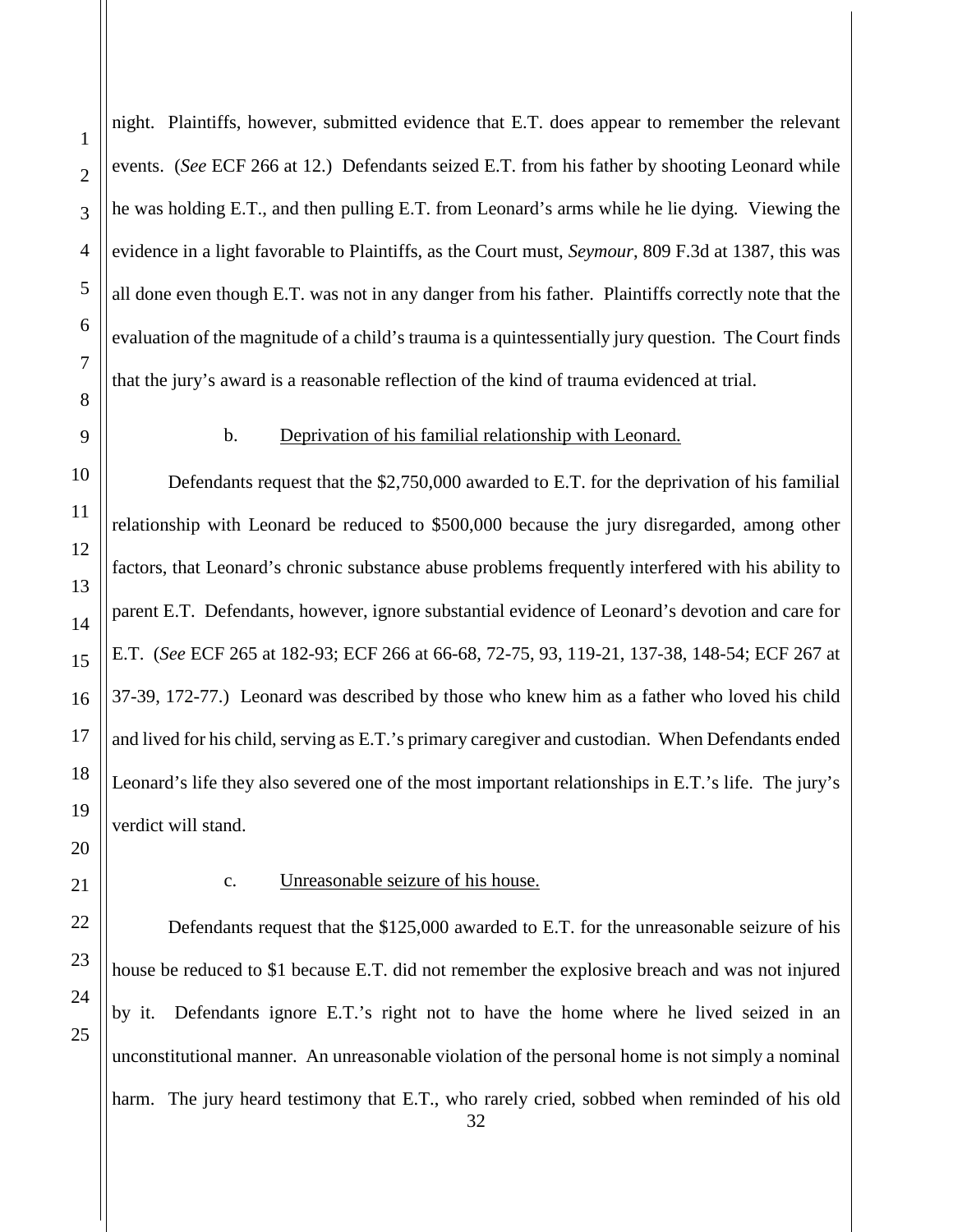home and wanted to return even though he knew his father was no longer there. (ECF 267 at 177- 78.) The damages awarded by the jury for the unreasonable seizure of his home will not be adjusted by the Court.

## d. Outrage.

Defendants request that the \$125,000 awarded to E.T. for outrage be reduced to \$1 because the damages are duplicative of those awarded on his civil rights causes of action. Outrage, however, recognizes damages for personal presence during the injury of an immediate family member, *see Reid v. Pierce Cty.*, 961 P.2d 333, 337 (Wa. 1998), which is an injury distinct from the other claims brought by E.T. E.T. was present in the worst way when his father was killed – embraced by Leonard when the bullet hit, and pried from Leonard's arms as his father bled to death. Defendants further argue, "This is an example of the jury seeing a dollar-sign with a blank next to it and feeling obligated to fill in a number." (ECF 284 at 18.) This contention, however, is impossible to square with the jury's decision not to award any damages to Fred for excessive force during his arrest despite finding Zaro and Cannon liable on that claim. (*See* ECF 237 at 12.) The verdict reveals that the jury only awarded damages where it deemed an award to be appropriate. Given E.T.'s physical presence when his father was killed, the Court will not disturb the amount of the jury's verdict on this claim.

1

2

3

4

5

6

7

8

9

10

## e. Negligent investigation.

Defendants request that the \$500,000 awarded to E.T. for negligence in the investigation that precipitated the entire episode and separated him from his father be reduced to \$1 because the award was duplicative. Moreover, this was the only claim on which the jury found liability against the City of Fife, which again suggests that the jury was considering independent actions or consequences unique to each claim. Defendants rejected Plaintiffs' proposed verdict form, which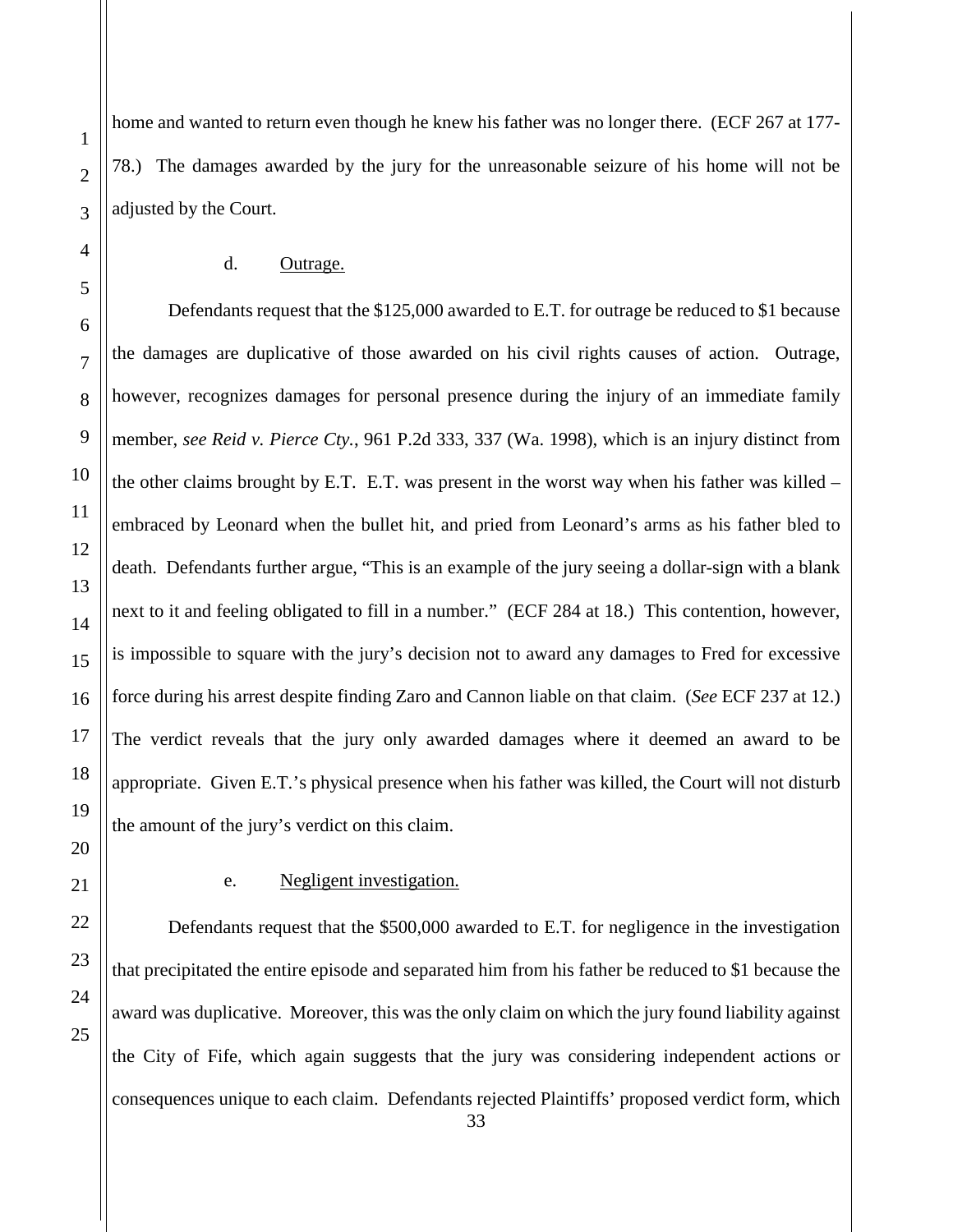carefully avoided any possibility of duplication (*see* ECF 208), and declined to raise any inconsistencies in the completed verdict form – despite receiving the opportunity to do so – before the jury was dismissed (*see* ECF 295-1). Defendants have otherwise failed to carry their burden of demonstrating duplication, and accordingly the jury's verdict will not be disturbed.

<span id="page-33-0"></span>

1

## 2. Jury's Awards to the Estate of Leonard Thomas.

## a. Unreasonable seizure of E.T.

Defendants request that the \$750,000 awarded to the Estate for the unreasonable seizure of E.T. be reduced to \$50,000 because Leonard could have expected that he was not going to be allowed to keep E.T. that night. Defendants ignore that Plaintiff's claim was not simply that E.T. was seized, but that E.T. was seized in a horrific manner. Police seized E.T. from Leonard by shooting Leonard in the stomach and then punching him in the face as they forcibly pulled his son from his arms. The anguish and distress that Leonard experienced due to this separation supports the jury's full award.

#### b. Excessive force.

Defendants request that the \$1,000,000 awarded to the Estate for the excessive force used against Leonard be reduced to \$500,000 because Leonard was rendered unconscious within minutes of the shooting. Notwithstanding Defendants' unseemly efforts to diminish the physical pain and anguish suffered by a dying man, Defendants also ignore the fact that the jury was instructed to consider in its award of any damages, "The loss of enjoyment of life experienced and that with reasonable probability will be experienced in the future," and "Deprivation of life." (ECF 220 at 46.) These categories go beyond the agony that Leonard experienced in the final moments of his life to encompass the total sum of his loss. The Court will not disturb the jury's award.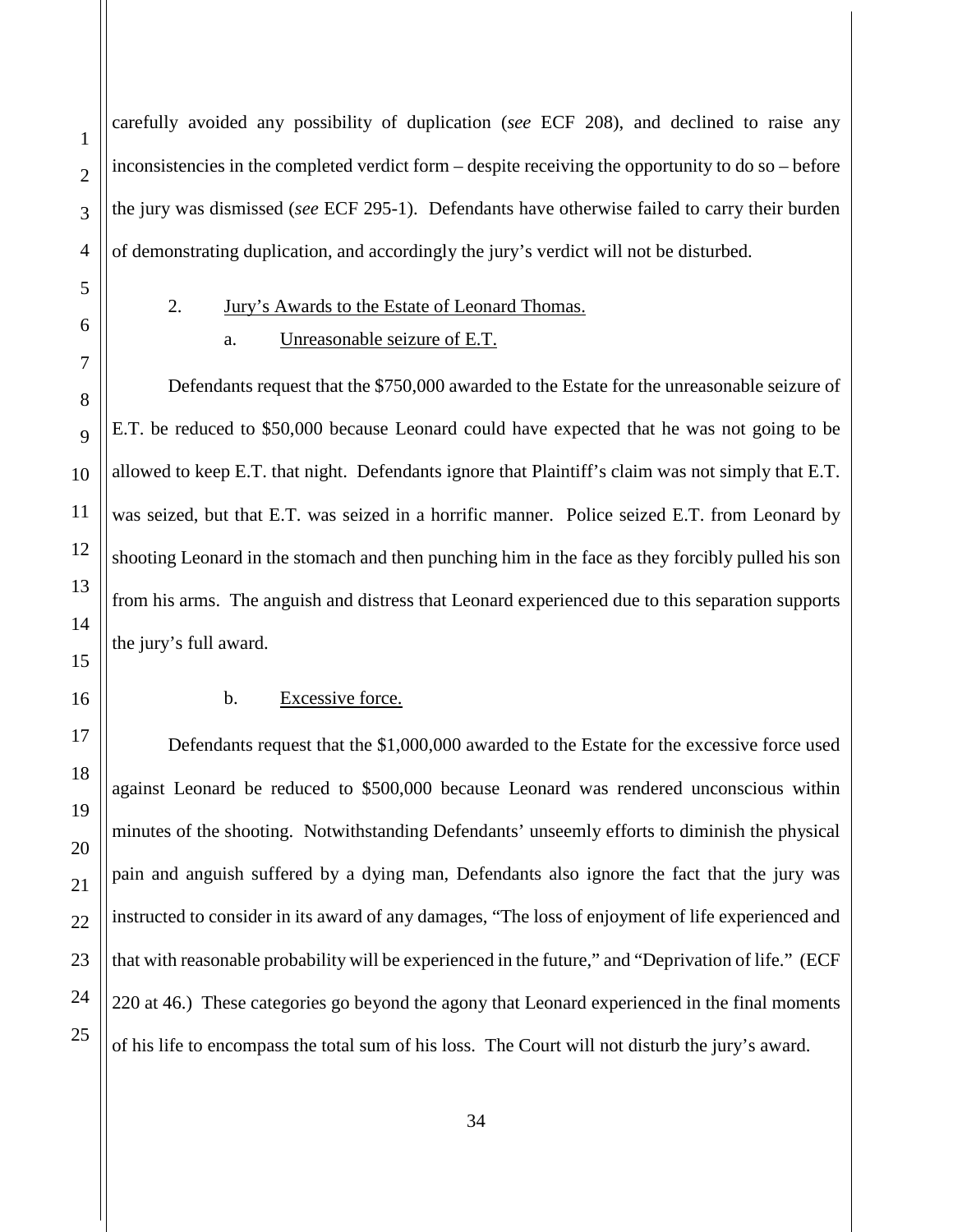#### c. Unreasonable seizure of his house.

Defendants request that the \$125,000 awarded to the Estate for the unreasonable seizure of Leonard's house be reduced to \$5,000 because it could come as no surprise that his home would become occupied by the police given the circumstances. As with their arguments against the Estate's award for unreasonable seizure of E.T., Defendants ignore the unconstitutional manner in which the seizure of the house occurred. Even though Defendants had a warrant to enter Leonard's home, the Constitution nonetheless applied to their method of entry. The method Defendants chose – an explosive breach ignited when Leonard was unarmed and negotiating the surrender of E.T. to Annalesa – was a dangerous, escalatory, destructive intrusion. The damages awarded fairly reflect the jury's view of the magnitude of that violation.

## d. Unreasonable seizure of his dog.

Defendants request that the \$10,000 awarded to the Estate for the unreasonable killing of Leonard's dog Baxter be reduced to \$1 because the dog was in poor health and may not have survived the first volley of shots fired by Nathan Vance, who was found not liable. Dogs do not lose all of their value, however, when they become ill, and Defendants cannot point to unrefuted evidence in the record that this dog would not have survived but for Wiley's gratuitous gunshots. Leonard's emotional attachment to Baxter was apparent from the manner in which he mourned the dog's illness, and that loss supports an award of \$10,000.

<span id="page-34-0"></span>

# 3. Jury's Awards to Annalesa Thomas.

## a. Deprivation of familial relationship with Leonard.

Defendants request that the \$750,000 awarded to Annalesa for the deprivation of her familial relationship with Leonard be reduced to \$250,000 because Annalesa had a troubled relationship with Leonard and was a domestic violence victim of Leonard on the night he was

1

2

3

4

5

6

7

8

9

10

11

12

13

14

15

16

17

18

19

20

21

22

23

24

25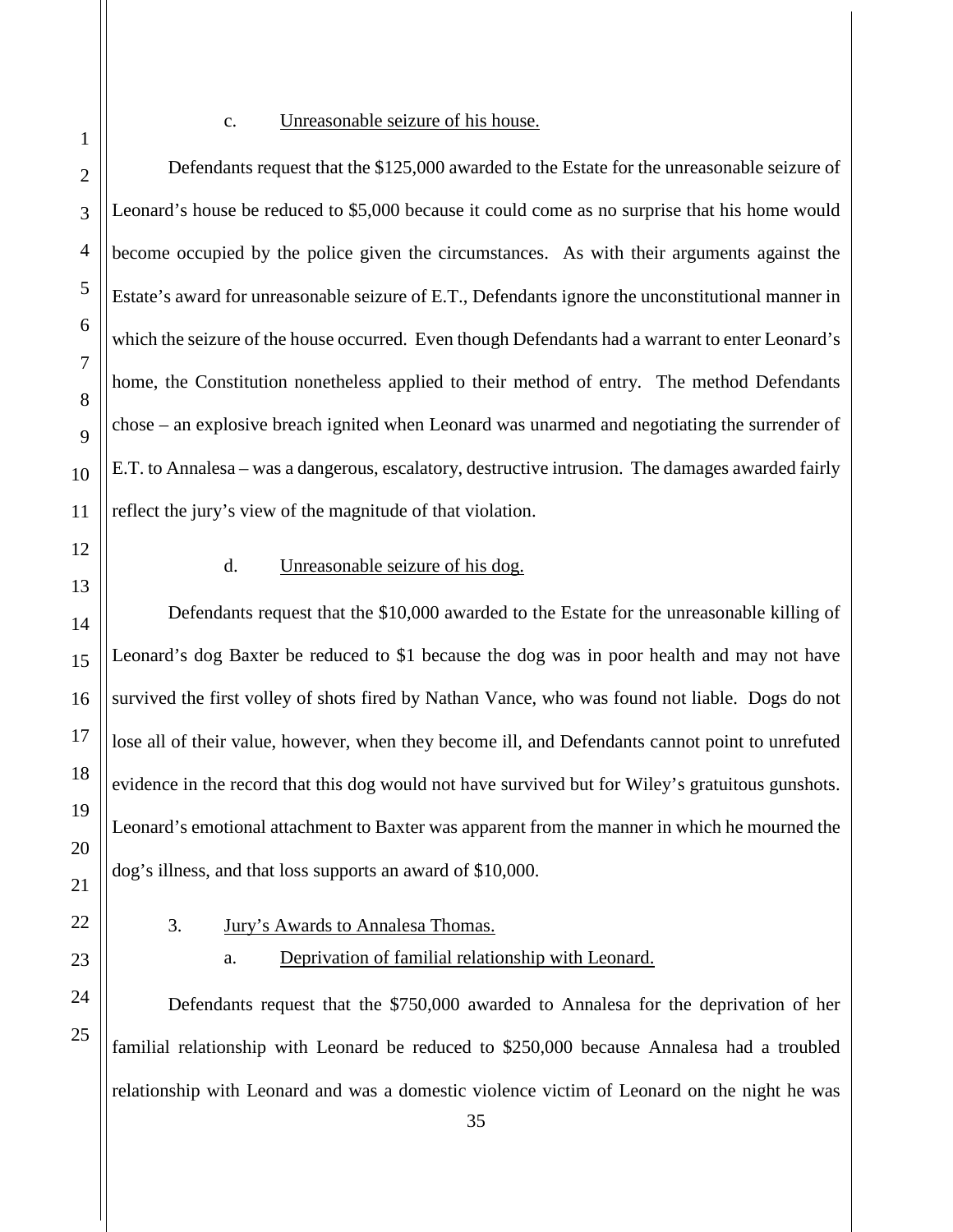killed. The domestic violence in question involved Leonard grabbing Annalesa's wrist during the scuffle over a phone. As an example of Annalesa's troubled relationship with Leonard, Defendants point out that "She wrote a letter to a court in one of Leonard's criminal cases, begging for something short of a jail sentence because Leonard was an end-stage alcoholic who could die during alcohol withdrawals." (ECF 284 at 21.) A mother's begging the court for leniency on behalf of her son, however, seems to be more an example of parental love for her child than an example of antagonism or estrangement. That love was well documented during trial, and the jury witnessed firsthand the grief that Annalesa continues to endure. (*See, e.g.*, ECF 267 at 141-42.) The jury's award was an appropriate calculation of the damages suffered by a mother's loss of her child.

## b. Unreasonable seizure of her house.

Defendants request that the \$500,000 awarded to Annalesa for the unreasonable seizure of her house be reduced to \$5,000 because the evidence does not support the jury's decision to award Annalesa a greater sum on this claim than was awarded to the other Plaintiffs. The jury's decision to award a greater sum to Annalesa than to the other Plaintiffs may be explained by the fact that unlike Leonard and E.T., Annalesa owned title to the house. And unlike Fred, she was present when the explosive breach was detonated. The jury could reasonably have concluded that these variables resulted in greater damages to Annalesa. The fact that Annalesa summoned the police to help deescalate a minor conflict with her son was not a license for an unconstitutional entry that damaged her house and exacerbated the standoff.

#### c. Outrage.

Defendants request that the \$125,000 awarded to Annalesa for outrage be reduced to \$1 because she did not see Markert's bullet strike Leonard. Defendants provide no citation, however,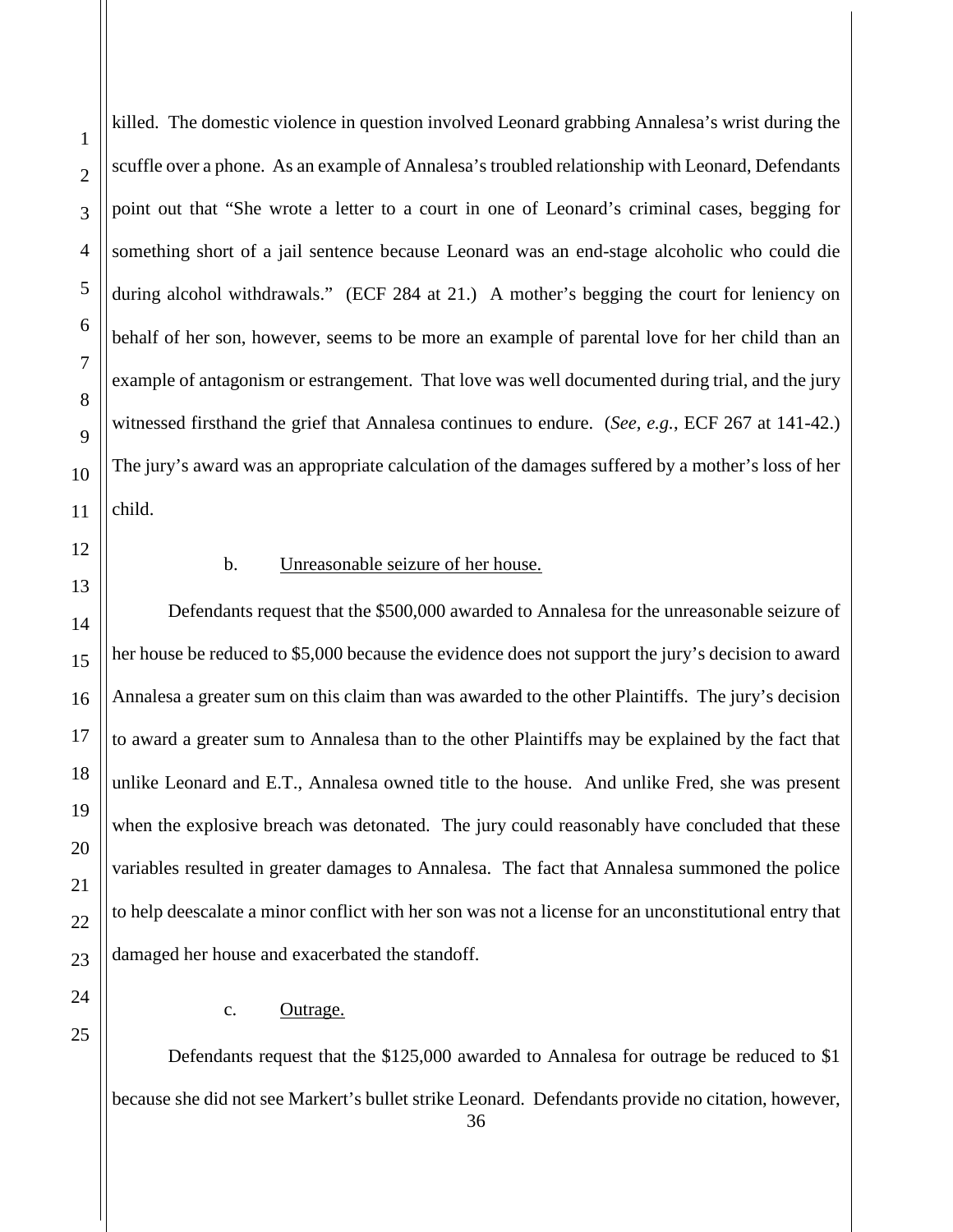for a requirement that Annalesa physically witness the shooting. Annalesa was present at the scene, heard the explosion and gunfire that killed her child, and exclaimed, "Oh my God, they've shot my son." (ECF 267 at 158-59.) This is precisely the type of emotional trauma for which outrage damages are intended to compensate. *See Grimsby v. Sampson*, 530 P.2d 291, 295 (Wa. 1975)

<span id="page-36-0"></span>

## 4. Jury's Awards to Fredrick Thomas.

a. Deprivation of his familial relationship with Leonard.

Defendants ask that the \$750,000 awarded to Fred for the deprivation of his familial relationship with Leonard be reduced to \$300,000 because "Fred's relationship with Leonard was a troubled one." (ECF 284 at 22.) On the contrary, the jury heard extensive testimony about the enduring, loving, father-son bond between Fred and Leonard. (*See, e.g.*, ECF 266 at 112-13, 139- 41; ECF 267 at 38-39, 170-71.) The jury was entitled to credit this testimony and award Fred \$750,000 for the loss of his son.

## b. Unreasonable seizure of his house.

Defendants ask that the \$125,000 awarded to Fred for the unreasonable seizure of his house be reduced to \$1 because Fred did not suffer any harm as a result of his house being seized. The jury found that the police caused unreasonable destruction to a home Fred owned, and that finding is supported by the evidence. The violation of residential property is not a trivial matter. The Court cannot say that the jury's award was "grossly excessive."

c. False arrest.

Defendants ask that the \$500,000 awarded to Fred for false arrest be reduced to \$50,000 because the jury "essentially awarded Fred damages for the lost opportunity to bring the standoff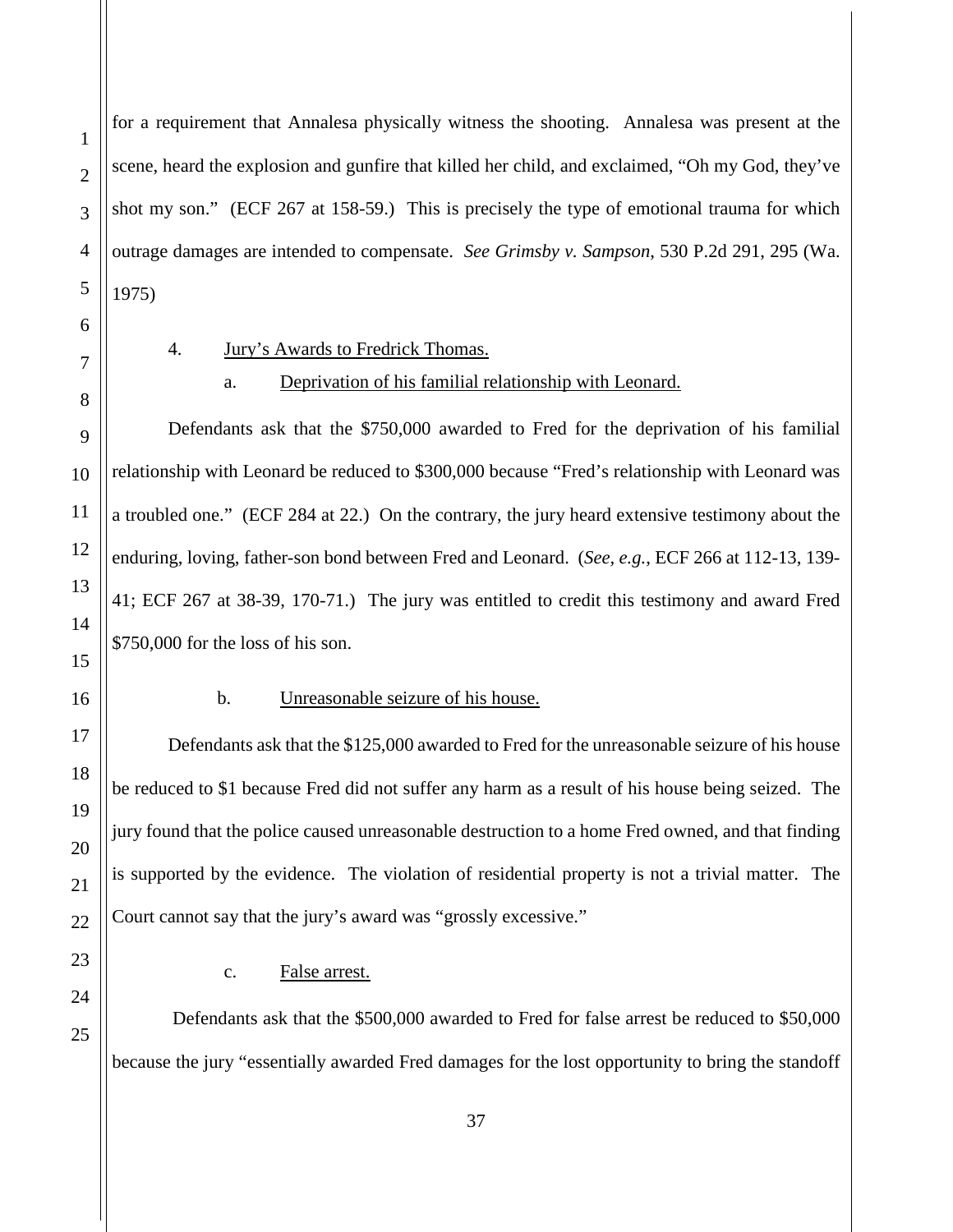to a peaceful resolution." (ECF 284 at 23.) Defendants have not provided any citation, however, for why the jury was not permitted to consider the circumstances of the arrest and the emotional toll that Fred endured during his wrongful confinement. The jury found that Zaro and Cannon ordered Fred to be removed from the scene even though Fred had explained that he was the property owner and simply wanted to speak with his son. Regardless of whether Fred could have successfully contributed to resolving the standoff had he been permitted to remain, the consequences of removing him were severe. He wrongfully spent the night in a cell, unable to speak to his wife or son during this critical moment in their lives. He testified, "I sat in that cage all night long, knowing my son was dead." (ECF 266 at 134.) The following morning two officers and a chaplain arrived to inform Fred that Leonard had indeed been killed. When police returned Fred's cellphone he saw a missed call and voicemail from Leonard where, Fred testified, "He begs me, 'Please help me, Dad. Please help me, Dad,' and I never heard it till the next day." (ECF 266 at 168.) The jury had an opportunity to observe Fred testify and view his still-palpable grief. Its award for the false arrest of Fred is supported by the evidence presented to the jury.

#### B. Punitive Damages

<span id="page-37-0"></span>The jury imposed punitive damages against Zaro in the amount of \$3 million, against Markert in the amount of \$2 million, and against Wiley in the amount of \$1.5 million. Defendants argue that the punitive damages award was unreasonable and violated the Constitution's Due Process Clause. The Court assesses reasonableness through analysis of the "*Hammond* factors": (a) whether there is a reasonable relationship between the punitive damages award and the harm likely to result from the defendant's conduct as well as the harm that actually occurred;

(b) the degree of reprehensibility of the defendant's conduct, duration of that conduct, the defendant's awareness, any concealment, and the existence and frequency of similar past conduct;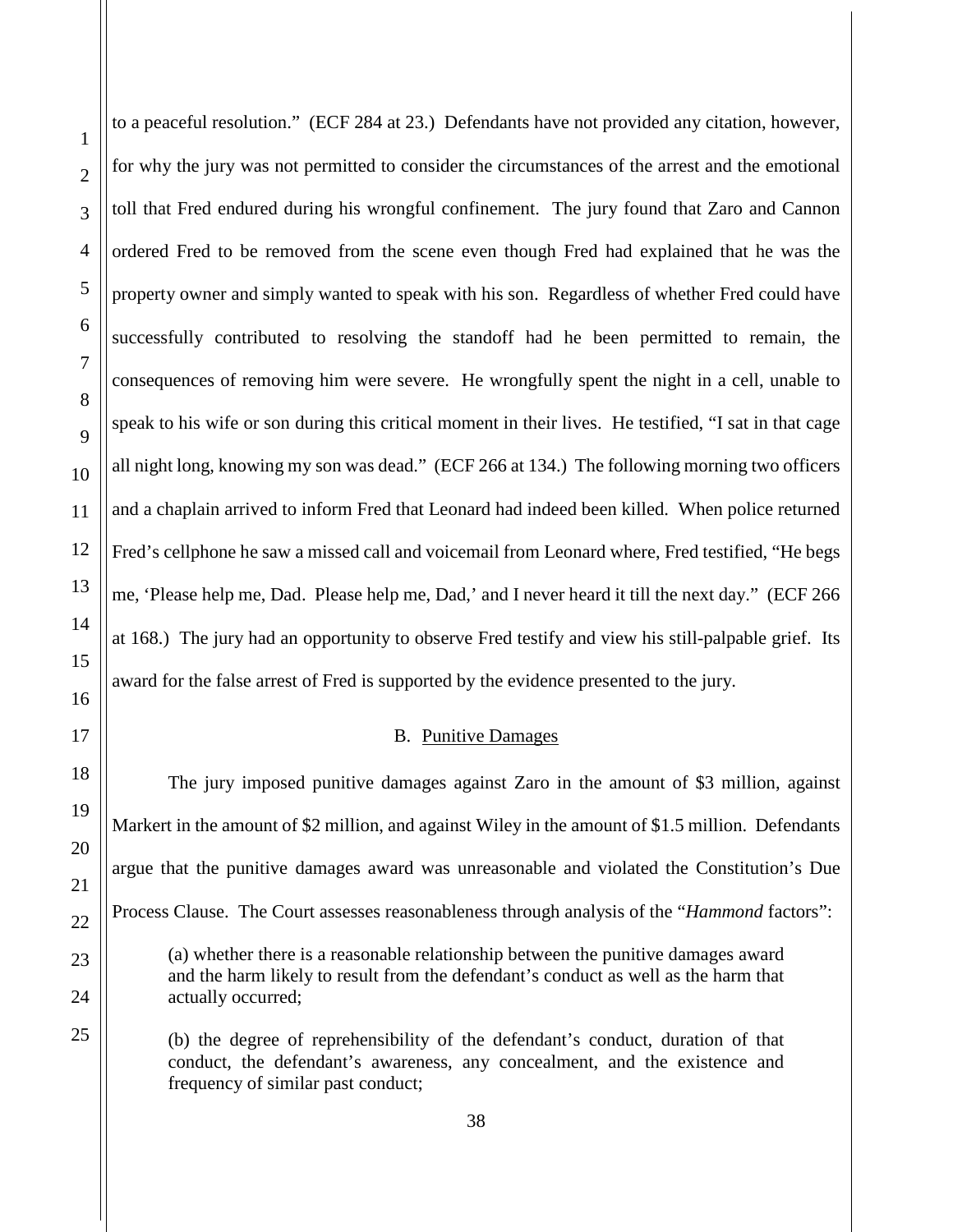(d) the "financial position" of the defendant;

(e) all the costs of litigation;

. . .

(f) the imposition of criminal sanctions on the defendant for its conduct, these to be taken in mitigation; and

(g) the existence of other civil awards against the defendant for the same conduct, these also to be taken in mitigation.

*Morgan v. Woessner*, 997 F.2d 1244, 1257 n.14 (9th Cir. 1993) (quoting *Pacific Mut. Life Ins. Co. v. Haslip*, 499 U.S. 1, 21-22 (1991)). The Court may also look to "other general elements of reasonableness to determine whether a punitive damage award should be upheld. The broader picture must not be lost." *Id.* at 1257. "The task of the court is a comparison between the amount of punitive damages actually assessed and a figure derived from the facts of the case at hand. To arrive at this figure, the court should look to awards in similar cases and to its own experience." *Id.*

The *Hammond* factors support a finding that the jury's award was reasonable. The harm caused and reprehensibility exhibited by the Defendants warrants significant condemnation. The Defendants have not been subject to any other civil or criminal sanction, and they have not borne the costs of litigation. Indeed, this jury verdict is the only form of accountability Defendants face for their conduct.

The sole factor that might raise a question about the amount of the award is the Defendants' financial position. Defendants argue that the punitive damages amount to "the financial equivalent of a death sentence" because they failed to "take into account the financial realities of being a career police officer." (ECF 284 at 6.) There are two problems with this argument. First, "There is no constitutional prohibition of awards in excess of a party's net worth." *Dawe v. Corr. USA*,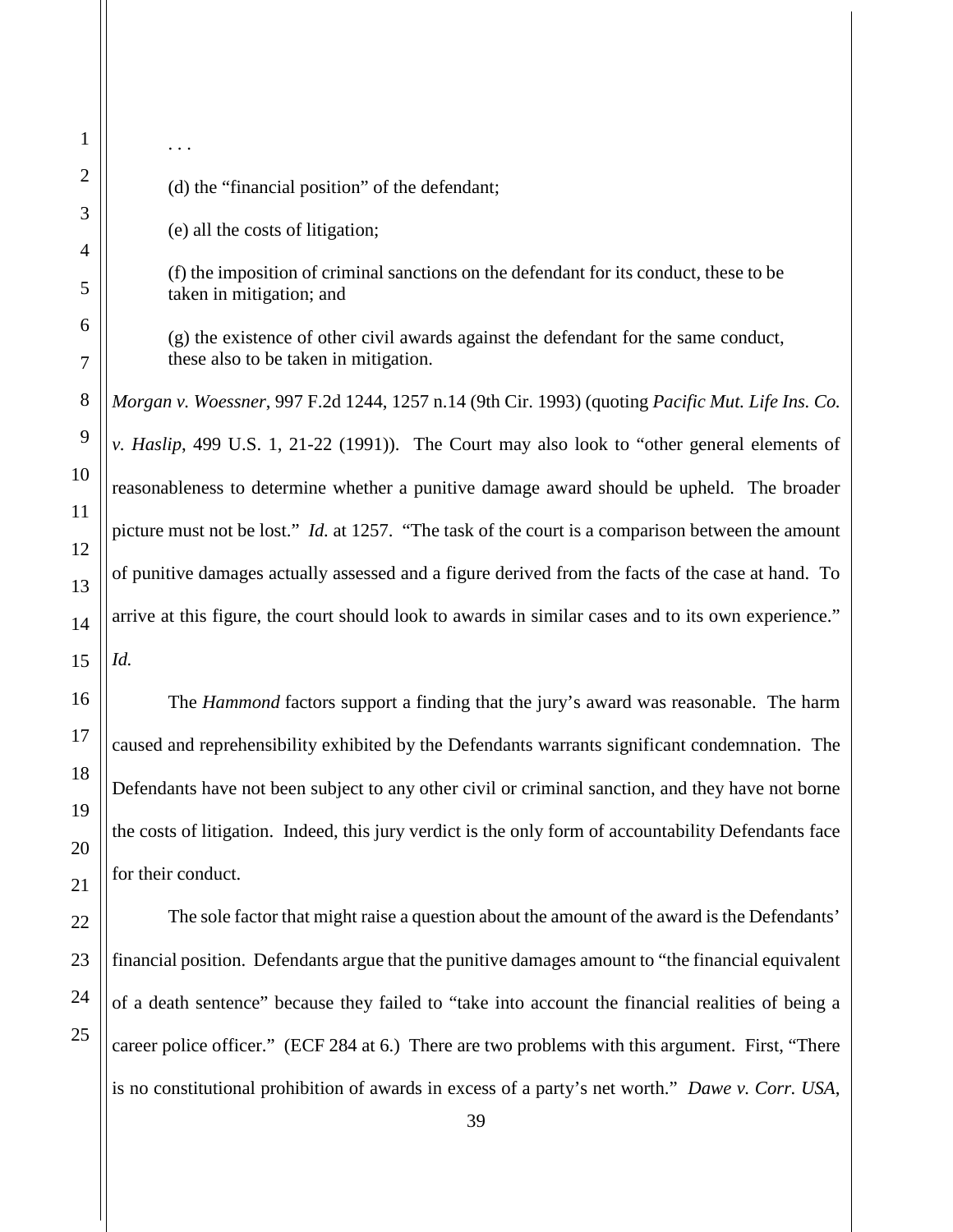1

2

3

4

5

506 F. App'x 657, 660 (9th Cir. 2013); *see also Kemezy v. Peters*, 79 F.3d 33, 36 (7th Cir. 1996) ("The reprehensibility of a person's conduct is not mitigated by his not being a rich person, and plaintiffs are never required to apologize for seeking damages that if awarded will precipitate the defendant into bankruptcy."). While this factor may weigh in Defendants' favor, it is not dispositive.

Second, Defendants may not argue that the jury unreasonably failed to consider the Defendants' financial position when Defendants made the strategic choice not to present evidence of their finances to the jury. The Ninth Circuit has refrained from interfering with a punitive damages award when defendants offered no evidence of their financial ability to pay. *See Tri-Tron Int'l v. Velto*, 525 F.2d 432, 438 (9th Cir. 1975); *El Ranco, Inc. v. First Nat'l Bank of Nev.*, 406 F.2d 1205 (9th Cir. 1968), *cert. denied,* 396 U.S. 875 (1969). This is a common rule across the country. *See, e.g.*, *Schaub v. VonWald*, 638 F.3d 905, 926 & n.14 (8th Cir. 2011) ("as a matter of federal law, it is a defendant's burden to introduce evidence of net worth for purposes of minimizing a punitive damages award"); *Provost v. City of Newburgh*, 262 F.3d 146, 163-64 (2d Cir. 2001) ("The duty then is on the defendant to present evidence, before the jury renders its verdict . . . of his limited resources if he wishes that factor to be weighed in the calculation of punitive damages."); *Mason v. Okla. Turnpike Auth.*, 182 F.3d 1212, 1214 (10th Cir. 1999) ("plaintiff does not bear the burden of demonstrating defendant's financial condition"); *Kemezy*, 79 F.3d at 36 (same); *Hutchinson v. Stuckey*, 952 F.2d 1418, 1422 n.4 (D.C. Cir. 1992) ("the weight of authority places on *the defendant* the burden of producing evidence of his own financial condition if he wishes it considered by the jury.); *Fishman v. Clancy,* 763 F.2d 485, 490 (1st Cir. 1985) (declining to overturn a jury verdict where the defendants "failed to create a record of their financial capabilities"). Defendants cannot argue their inability to pay at this stage when no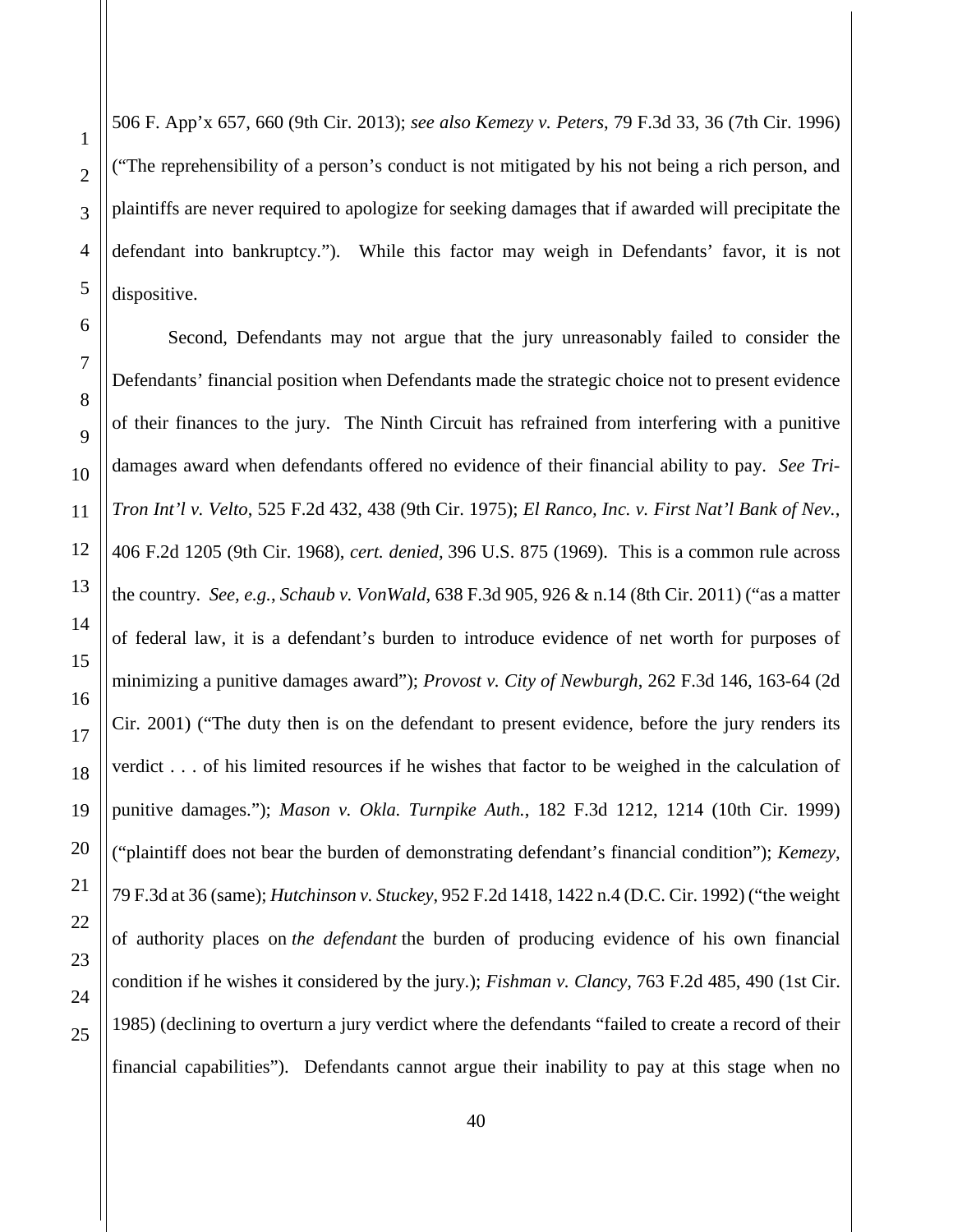evidence on the matter was introduced during trial. The Court will not second guess the jury by considering evidence that the jury did not have before it.

An award of punitive damages must also be consonant with the Due Process Clause of the Fourteenth Amendment. The Supreme Court has identified three "guideposts" for courts to consider when reviewing the constitutionality of a punitive damages award:

(1) the degree of reprehensibility of the defendant's misconduct;

(2) the disparity between the actual or potential harm suffered by the plaintiff and the punitive damages award; and

(3) the difference between the punitive damages awarded by the jury and the civil penalties authorized or imposed in comparable cases.

*State Farm Mut. Auto. Ins. Co. v. Campbell*, 538 U.S. 408, 418 (2003).

"Perhaps the most important indicium of the reasonableness of a punitive damages award is the degree of reprehensibility of the defendant's conduct." *BMW of N. Am., Inc. v. Gore*, 517 U.S. 559, 575 (1996). The jury obviously found that the type of harm and reprehensible conduct revealed at trial were unusually severe, even for a wrongful death case. At every step of the evening after Annalesa and Thomas first asked the police for help resolving where E.T. should spend the night, Defendants escalated the probability that someone would die. They responded to a minor domestic dispute with a full SWAT Team including two armored trucks and two snipers. When Leonard brought E.T. onto the porch in preparation to hand him off, Zaro ordered his team – including the snipers – not to let Leonard back inside with his son. Wiley orchestrated an explosive breach that destabilized any hope for a peaceful resolution. Markert shot and killed an unarmed man who was holding his son in his arms. Unlike civilians, police officers are trained to respond to tense conflicts with equipoise and empathy. Instead, taking the facts in the light most favorable to the verdict, these three defendants exhibited conduct that was reckless and destined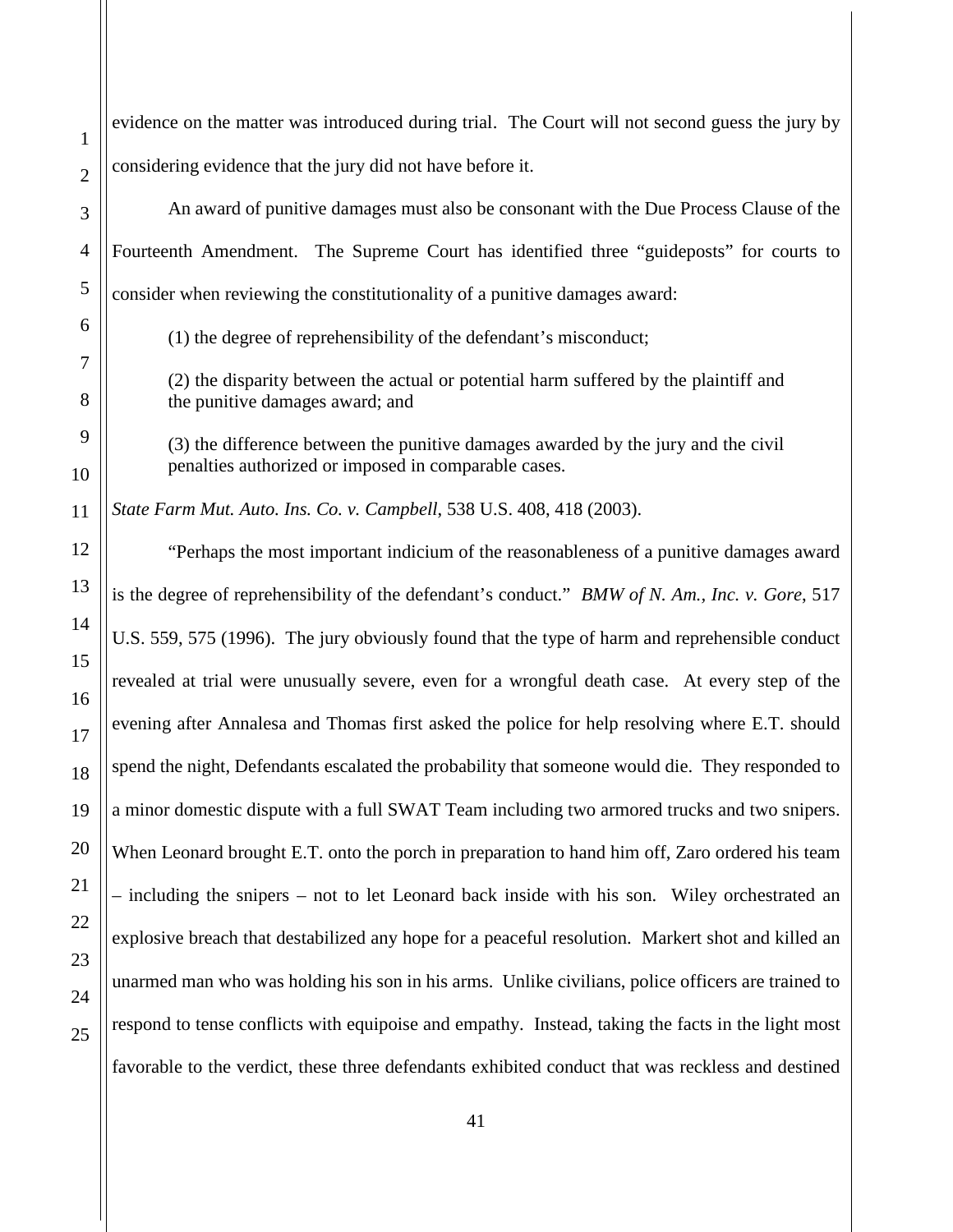to cause harm. The Supreme Court has recognized that conduct causing physical harm is more reprehensible than conduct causing merely economic harm, and conduct that evinces indifference or reckless disregard for the health or safety of others is more likely to be reprehensible than a mere accident. *Id.* at 575-76. The intentional acts here resulted in the most tragic of physical harms: death.

"The second and perhaps most commonly cited indicium of an unreasonable or excessive punitive damages award is its ratio to the actual harm inflicted on the plaintiff." *Id.* at 580. This can be measured by calculating the ratio between punitive damages and compensatory damages. *Id.* The Supreme Court has recognized a punitive damages award of more than four times the amount of compensatory damages might be close to the constitutional line. *Id.* at 581. Here, the punitive damages imposed against each defendant are less than the compensatory damages assessed against them. The jury's award does not exceed the bounds of reasonability and due process.

Finally, the Court may assess the constitutionality of a punitive damages award by comparing the verdict to damages imposed in comparable cases. Defendants have compiled a spreadsheet of 64 appellate cases reviewing the jury's assessment of punitive damages to show that the mean award, adjusted to present value, is \$370,479. (ECF 295 at 96-97.) This spreadsheet suffers an obvious deficiency: it includes all cases where the jury awarded punitive damages, for any claim. That a jury assessed \$5,000 in a Fair Housing Act action (*see Fountila v. Carter*, 571 F.2d 487, 488 (9th Cir. 1978)) or \$10,000 for a First Amendment violation (*see Acosta-Sepulveda v. Hernandez-Purcell*, 889 F.2d 9, 13 (1st Cir. 1989)) is singularly unhelpful when determining the appropriate range of damages for Fourth and Fourteenth Amendment violations that resulted in the loss of life. Of further concern, Defendants omit the most analogous case, *Estate of*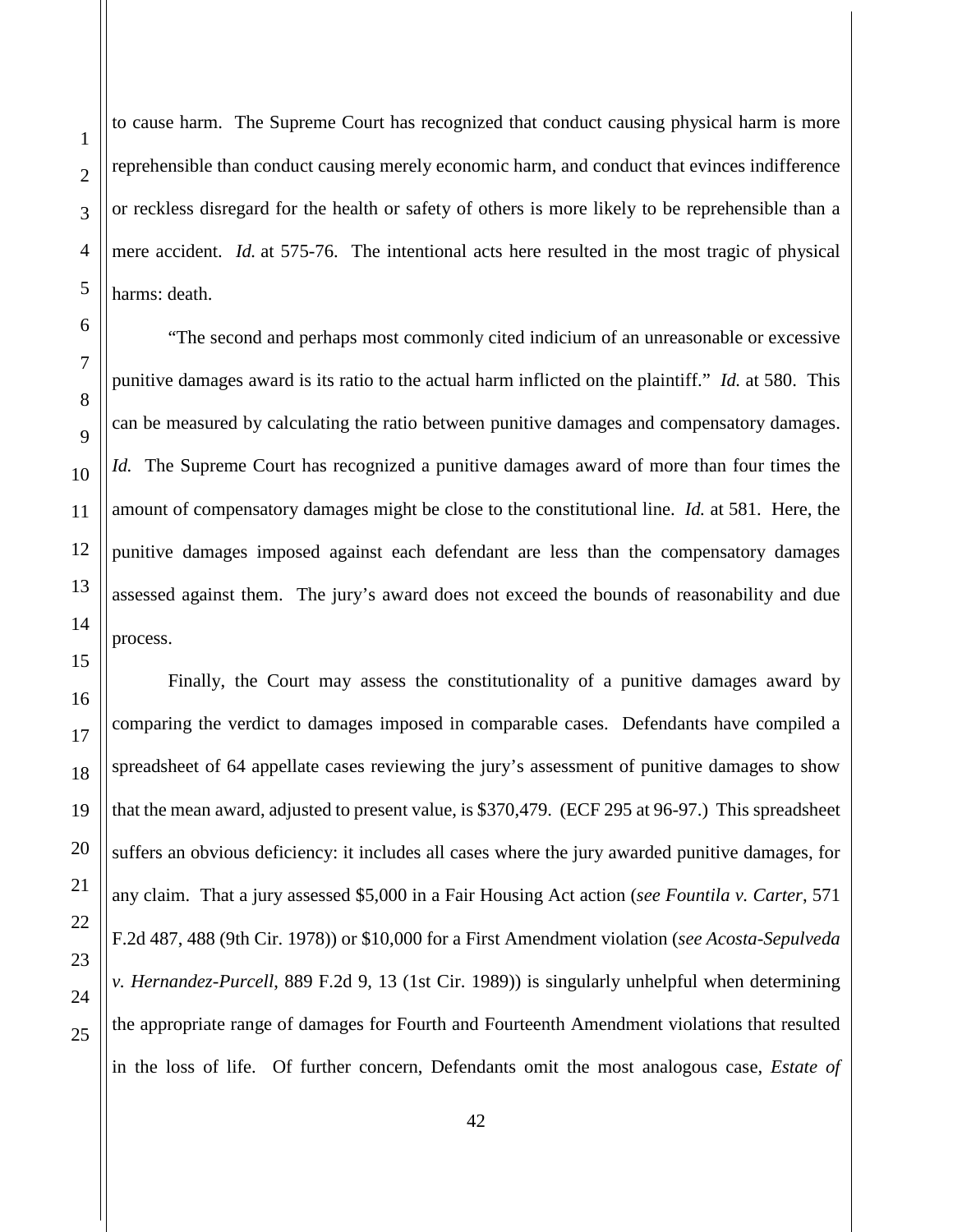*Moreland v. Dieter*, 395 F.3d 747 (7th Cir. 2005). In *Moreland*, the jury awarded a combined \$27.5 million in punitive damages against two sheriff's deputies after finding them liable for wrongfully causing the death of an individual by the use of unnecessary and excessive force. 395 F.3d at 751. The much smaller award here was properly calibrated to punish and deter.

Given the evidence presented at trial, the compensatory and punitive damages awards were well within the jury's prerogative and the Court will not disturb them. Defendants' Motion for Remittitur (ECF 284) is DENIED.

## **V. DEFENDANTS' MOTION FOR QUALIFIED IMMUNITY**

<span id="page-42-0"></span>Defendants move for qualified immunity pursuant to Rule 50(b) for the following individuals:

- Mike Zaro (for the Fourth Amendment and Fourteenth Amendment claims resulting from his orders that led to the shooting of Leonard and the explosive breach);
- Brian Markert (for the Fourth Amendment claims resulting from his shooting of Leonard);
- Mike Wiley (for the Fourth Amendment and Fourteenth Amendment claims resulting from his participation in the explosive breach and for shooting the dog); and
- Jason Cannon (for the Fourth Amendment claims resulting from his participation in the arrest of Fred).

(ECF 280.)

Three questions must be addressed to resolve this motion. First, did Defendants waive their qualified immunity claims? Second, did Defendants commit a constitutional violation? And third, if a constitutional violation was committed, would a reasonable officer have known that the conduct was unconstitutional? The Court will address each in turn.

1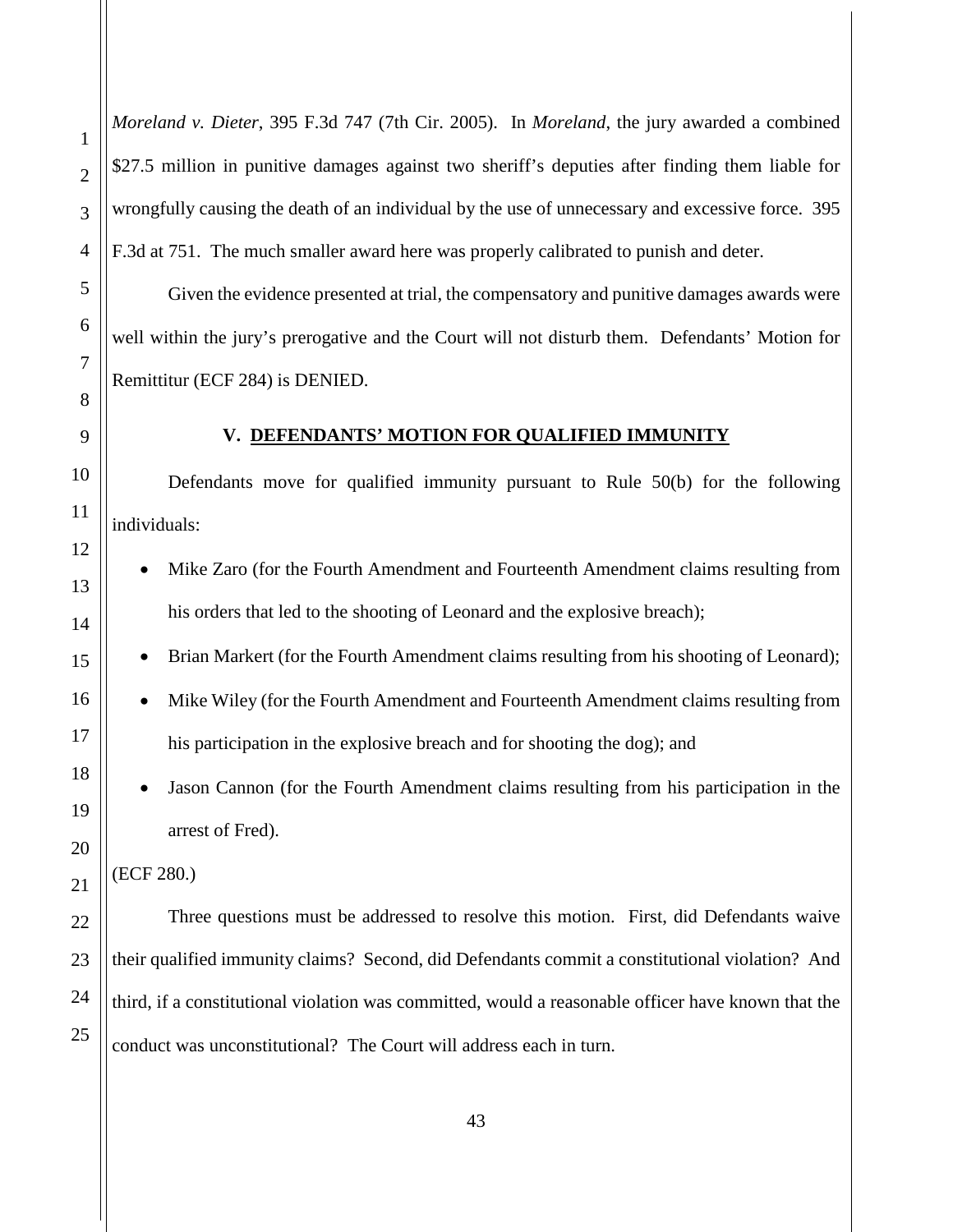A. Waiver

## <span id="page-43-0"></span>1. Markert, Wiley, Cannon

<span id="page-43-1"></span>The Supreme Court has formulated the doctrine of qualified immunity to dispose of "insubstantial claims" at the earliest stage of litigation possible. *See Harlow v. Fitzgerald,* 457 U.S. 800, 818 (1982); *Hunter v. Bryant,* 502 U.S. 224, 227 (1991) ("[W]e repeatedly have stressed the importance of resolving immunity questions at the earliest possible stage in litigation."). Thus, defendants typically assert qualified immunity in a motion to dismiss or motion for summary judgment. At those stages, a court may grant qualified immunity if the plaintiffs have not made out a constitutional violation, based on the facts alleged or "shown." *See Pearson v. Callahan,* 555 U.S. 223, 232 (2009).

Markert, Wiley, and Cannon raised qualified immunity in a motion to the Court for the first time in their Rule 50(a) motion for a directed verdict on July 3, 2017. (ECF 184.) Plaintiffs argue that by failing to raise qualified immunity in a motion to dismiss or motion for summary judgment, and by failing to request special verdicts relevant to a qualified immunity defense to the jury, the defense has been waived. Where the jury's verdict "necessarily rel[ies] on factual findings which are determinative of the immunity issue[,] district courts may be required to solicit special verdicts on the factual issues needed to determine entitlement to qualified immunity." *Sloman v. Tadlock*, 21 F.3d 1462, 1469 n.9 (9th Cir. 1994). The Second Circuit has also held that, "To the extent that a particular finding of fact is essential to a determination by the court that the defendant is entitled to qualified immunity, it is the responsibility of the defendant to request that the jury be asked the pertinent question. . . . If the defendant does not make such a request, he is not entitled to have the court, in lieu of the jury, make the factual finding." *Zellner v. Summerlin*, 494 F.3d 344, 368 (2d Cir. 2007) Moreover, Plaintiffs note, the Ninth Circuit has held that a district court may only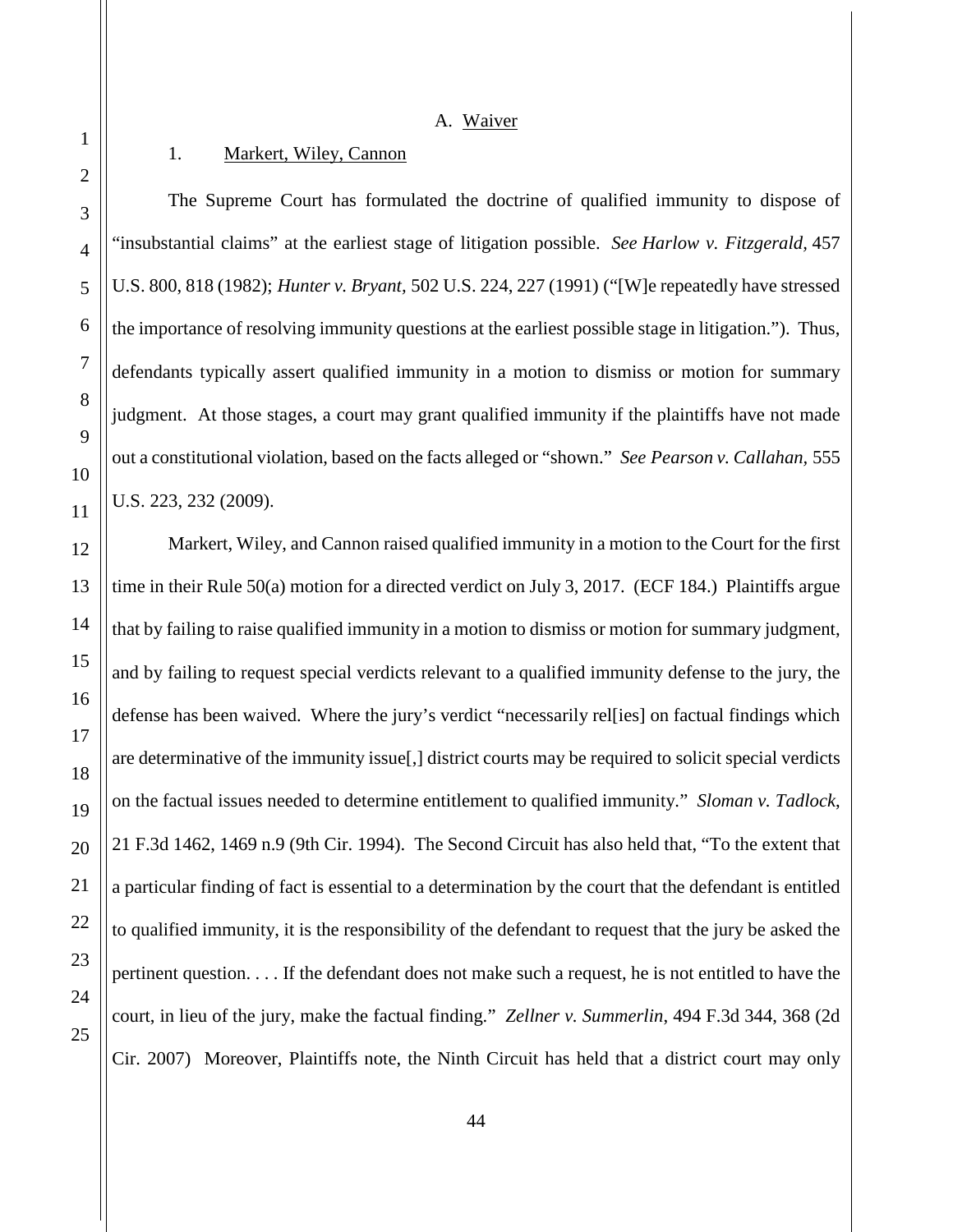submit qualified immunity to the jury where "historical facts material to the qualified immunity determination are in dispute." *Connor v. Heiman*, 672 F.3d 1126, 1131 (9th Cir. 2012).

None of these cases support a finding of complete waiver, however. *Connor* simply prohibits juries from resolving the legal elements of qualified immunity, which is why the Court denied Defendants' requested jury instruction that would have had the jury do so here. (*See* ECF 119.) *Sloman* and *Zellner*, meanwhile, prohibit judges from resolving the factual elements of qualified immunity. Because the jury found Defendants liable, and because none of the Defendants requested special verdicts on any factual issues, all factual disputes shall be resolved in favor of Plaintiffs. As discussed below, however, that factual deference does not completely resolve the qualified immunity inquiry because the legal element – whether the constitutional prohibition was "clearly established" – remains for the Court's determination. That determination can be made at any time, even after trial.

In *Hill v. McKinley*, 311 F.3d 899 (8th Cir. 2002), the Eighth Circuit addressed the district court's post-trial denial of qualified immunity where the defendant did not submit any special verdicts to the jury. The Court explained:

The defendants raised the qualified immunity defense in their answer to Hill's third amended and substituted complaint, but did not file a motion for summary judgment, as is the usual practice. Although the defendants did not receive the benefit of an early resolution to their claim of qualified immunity, the defense is not waived by failure to assert it by motion prior to trial. On appeal from a posttrial rejection of a qualified immunity defense, we consider the evidence in a light favorable to the prevailing party."

311 F.3d at 902 (citations omitted).

In an unpublished decision, the District of Arizona construed Ninth Circuit precedent to permit qualified immunity to be raised for the first time on the fourth day of trial. *See Thompson v. City of Tucson Water Dep't*, No. CIV 01-53-TUC-FRZ, 2006 WL 3063500, at \*6 n.14 (D. Ariz.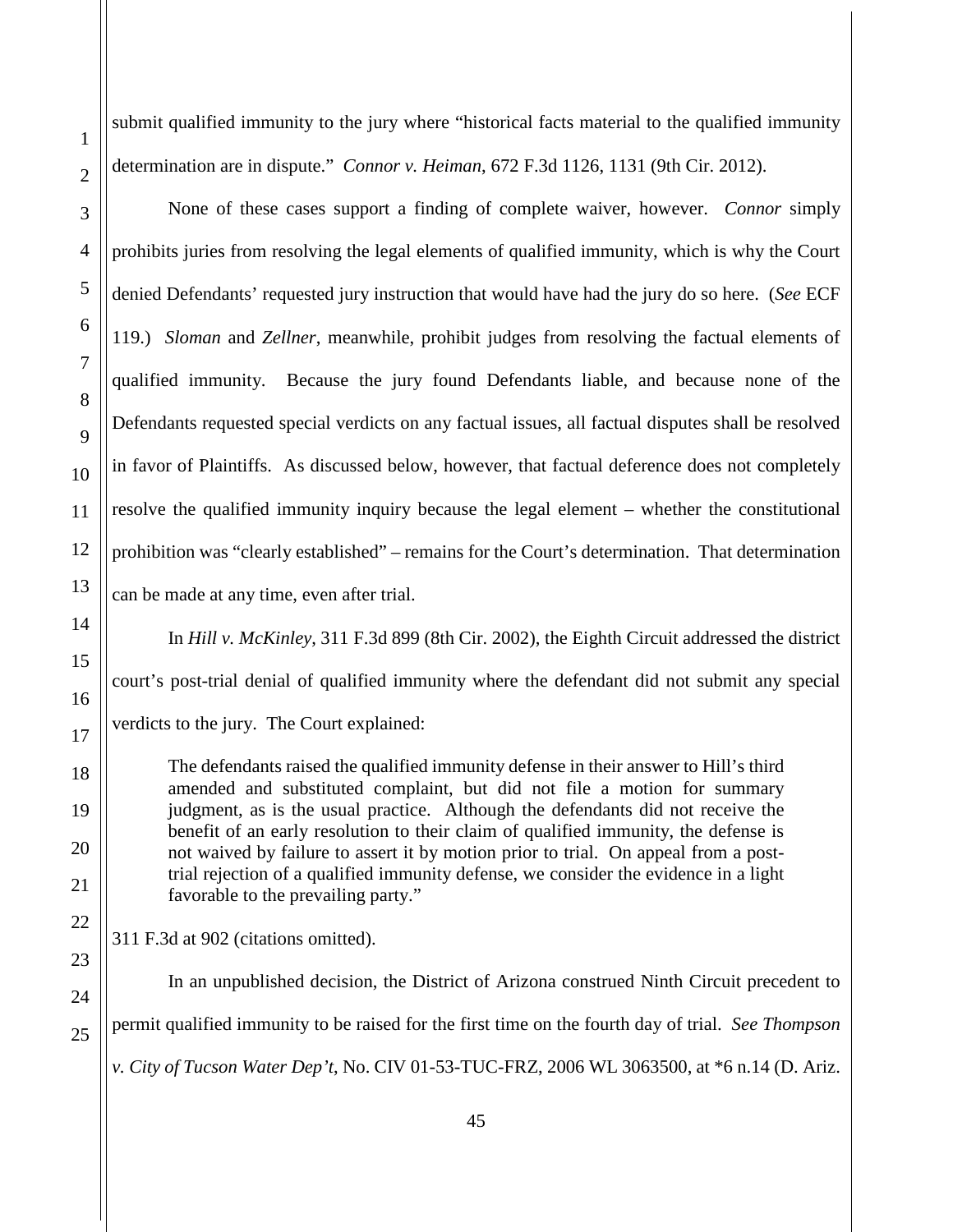Oct. 27, 2006) ("[A]s the Ninth Circuit has generally found that qualified immunity can be raised in a Rule 50 motion, the Court will err on the side of caution and find that the qualified immunity defense has not been waived.").

Thus, the Court concludes that Markert, Wiley, and Cannon did not waive their qualified immunity claims by waiting until their Rule 50(a) motion to formally raise the issue for the Court's resolution.

<span id="page-45-0"></span>2.  $Zaro$ 

While Defendants' Rule 50(a) motion for judgment as a matter of law argued that Micenko, Cannon, Markert, and Wiley were entitled to qualified immunity, it did not assert qualified immunity for Zaro. (ECF 184.) "When a qualified immunity claim cannot be resolved before trial due to a factual conflict, it is a litigant's responsibility to preserve the legal issue for determination after the jury resolves the factual conflict. A Rule 50(a) motion meets this requirement." *Tortu v. Las Vegas Metro. Police Dep't*, 556 F.3d 1075, 1083 (9th Cir. 2009). The "failure to file a Rule 50(a) motion precludes consideration of a Rule 50(b) motion for judgment as a matter of law." *Id.*

Thus, Plaintiffs argue, Zaro's claim has been waived and may not be entertained now. Defendants respond that they did argue against liability for Zaro in their Rule 50(a) motion on the grounds of insufficient evidence, and that this was adequate to preserve the claim for qualified immunity because the insufficient evidence arguments overlap substantially with the qualified immunity arguments. The First Circuit has confronted this exact situation, and held otherwise. In *Parker v. Gerrish*, 547 F.3d 1 (1st Cir. 2008), the Court considered a case where the defendant argued insufficiency of the evidence in a Rule 50(a) motion without mentioning qualified immunity, and subsequently moved for qualified immunity under a Rule 50(b) motion. The Court held this was too late: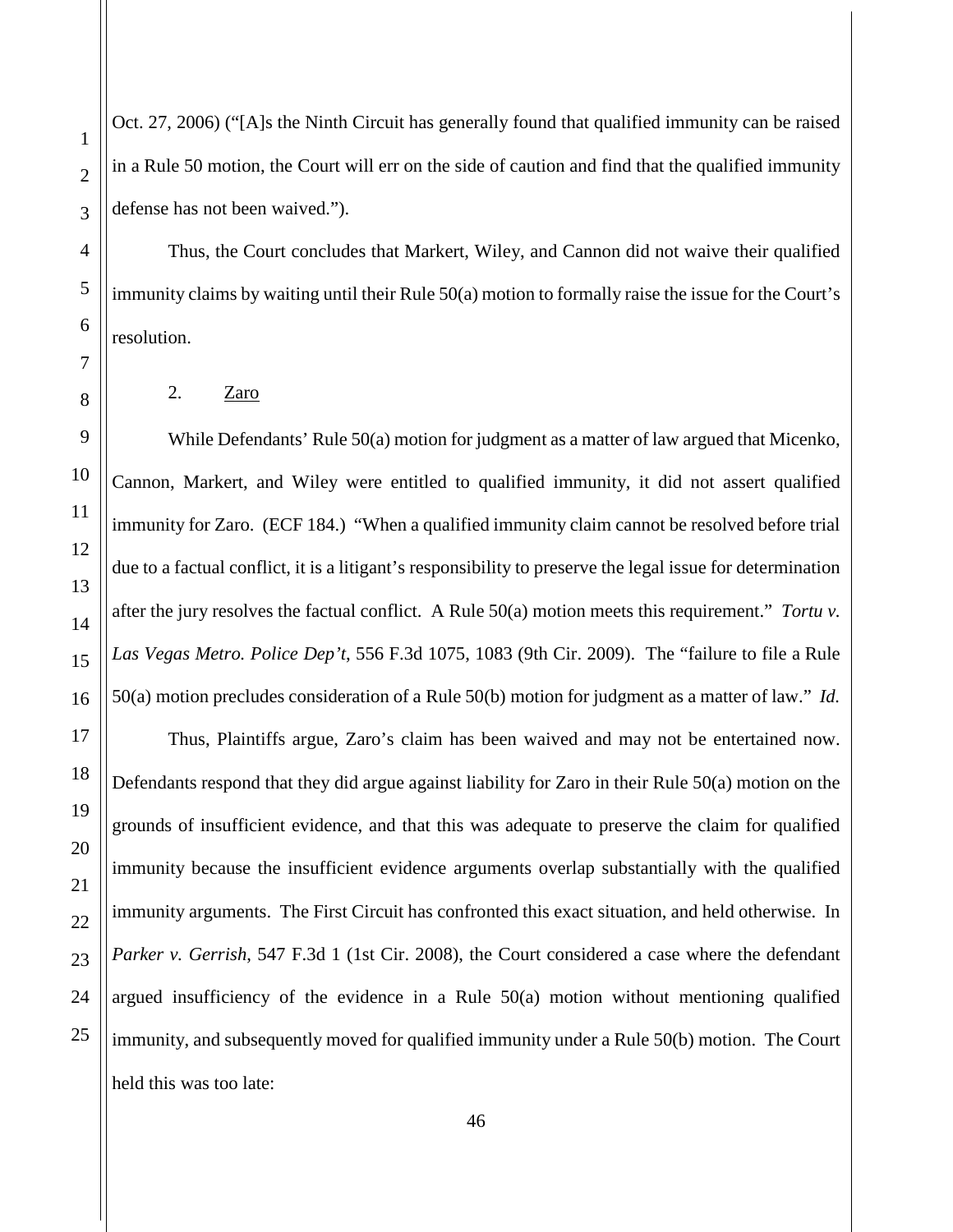[The] Rule 50(a) motion only argued that the evidence was insufficient to support a finding of a constitutional violation. Though Gerrish stated that there were two issues, he only argued the excessive force issue. Gerrish did not specify qualified immunity as the legal basis for his motion or give the district court judge adequate notice that he was renewing that claim in this context. *See United States v. Samboy,* 433 F.3d 154, 161 (1st Cir. 2005) ("To raise an argument on appeal, a party must 'spell out its arguments squarely and distinctly . . . or else forever hold its peace.'" (quoting *Rivera–Gómez v. de Castro,* 843 F.2d 631, 635 (1st Cir. 1988))). Accordingly, his qualified immunity defense is waived.

Though we have discretion "to relieve a party from the normal consequences of failure to proffer a defense" in a timely manner, we do so only to prevent a "miscarriage of justice" where "error is plain" and the equities heavily favor correcting that error. *Correa,* 69 F.3d at 1196. We need not conduct a detailed examination of the waived qualified immunity arguments to conclude that no such circumstances are presented here.

547 F.3d at 12; *see also Isom v. Town of Warren*, 360 F.3d 7, 9 (1st Cir. 2004) ("[D]efendants did

not raise immunity as an issue at the time of their Rule 50 motion, and so they have waived that defense as a grounds for the motion."); *Provost v. City of Newburgh*, 262 F.3d 146, 161 (2d Cir. 2001) ("Because [the defendant officer] did not specifically include a qualified immunity argument in his pre-verdict request for judgment as a matter of law, he could not have included such an argument in his post-verdict motion even had he attempted to do so.").

Accordingly, Zaro has waived his qualified immunity defense. In the alternative, he would

<span id="page-46-0"></span>not be entitled to qualified immunity on the merits, as discussed below.

## B. Constitutional Violation

"A defendant will receive qualified immunity if one of two conditions are met. First, immunity will be applied if the plaintiff has not 'alleged' or 'shown' facts that would make out a constitutional violation. Second, even if the Plaintiff has shown such a violation, the defendant is entitled to qualified immunity if the constitutional right allegedly violated was not 'clearly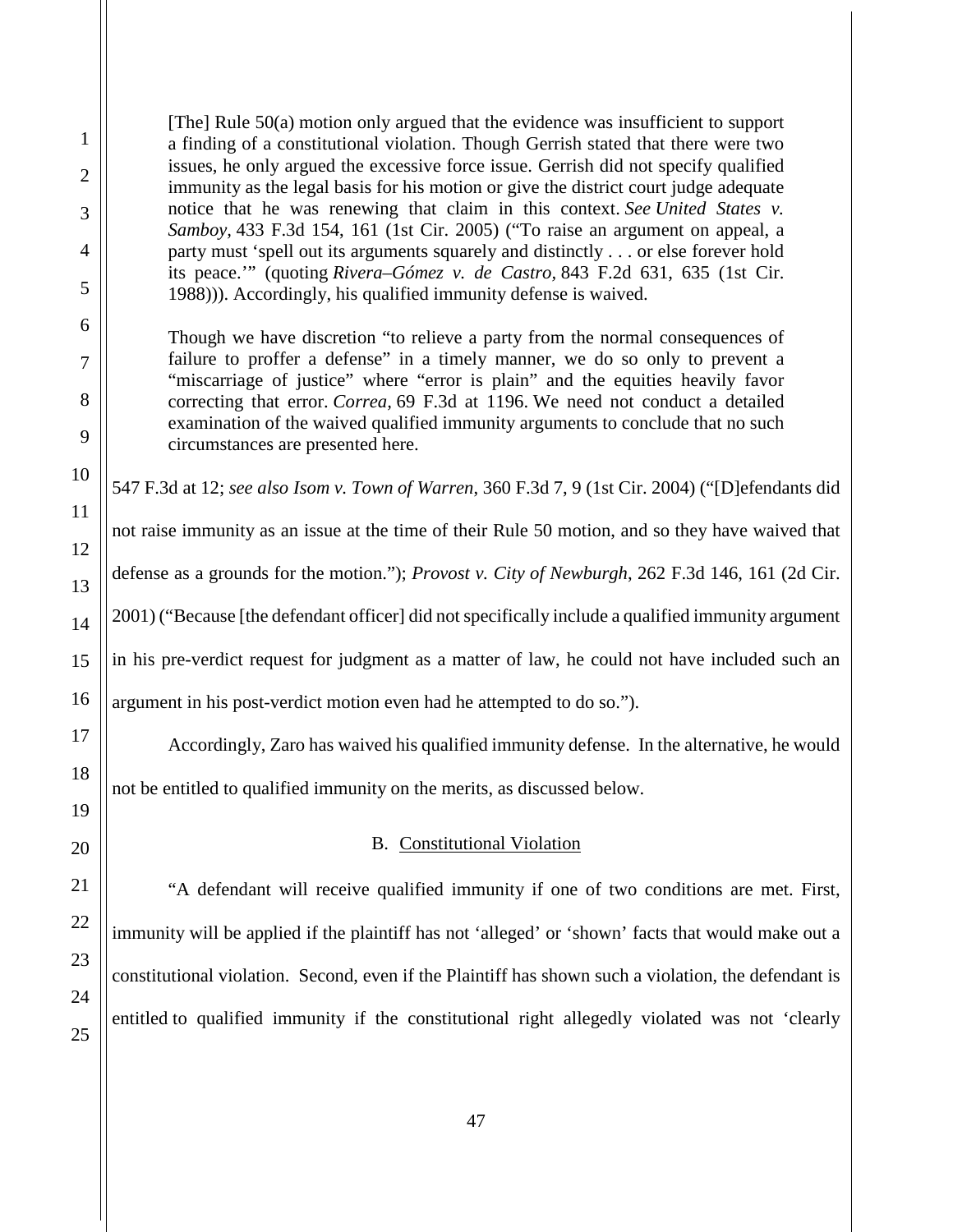established' at the time of defendant's alleged misconduct." *A.D. v. California Highway Patrol*, 712 F.3d 446, 453-54 (9th Cir. 2013) (citations omitted).

*A.D.* provides an analogous situation where qualified immunity was requested after trial. The Ninth Circuit emphasized the importance of deferring to the jury's verdict in determining the first prong of qualified immunity analysis, whether Plaintiff has "shown facts that would make out a constitutional violation." 712 F.3 at 453. The Court said that Markgraf, the defendant officer, was not entitled to qualified immunity because "Plaintiffs have done more than 'show' that Markgraf violated their due process rights – they proved it to a jury." *Id.* at 456. The Court explained that "the verdict precludes us from hypothesizing about whether Markgraf could have believed that a legitimate law enforcement objective existed" because "deference to the jury's view of the facts persists throughout each prong of the qualified immunity inquiry." *Id.* (quoting *Guillemard–Ginorio v. Contreras–Gomez,* 585 F.3d 508, 528 (1st Cir. 2009)). "According to the jury's view of the facts, Markgraf shot Eklund without a legitimate law enforcement objectives. We would not be deferring to that view if we now held that Markgraf was entitled to qualified immunity, because he *could have* believed a legitimate law enforcement objective existed under the circumstances. Although such an inquiry might be appropriate when a defendant asserts qualified immunity in a motion for summary judgment or a pre-verdict JMOL motion, the jury's view of the facts must govern our analysis once litigation has ended with a jury's verdict." *Id.* at 456-57 (emphasis in original). "[P]ost-verdict, a court must apply the qualified immunity framework to the facts that the jury found (including the defendant's subjective intent)." *Id.* at 459. The Ninth Circuit recognized that the jury's factual findings could be logically inferred by viewing the jury's verdict in light of the jury instructions. *Id.* at 456 n.5.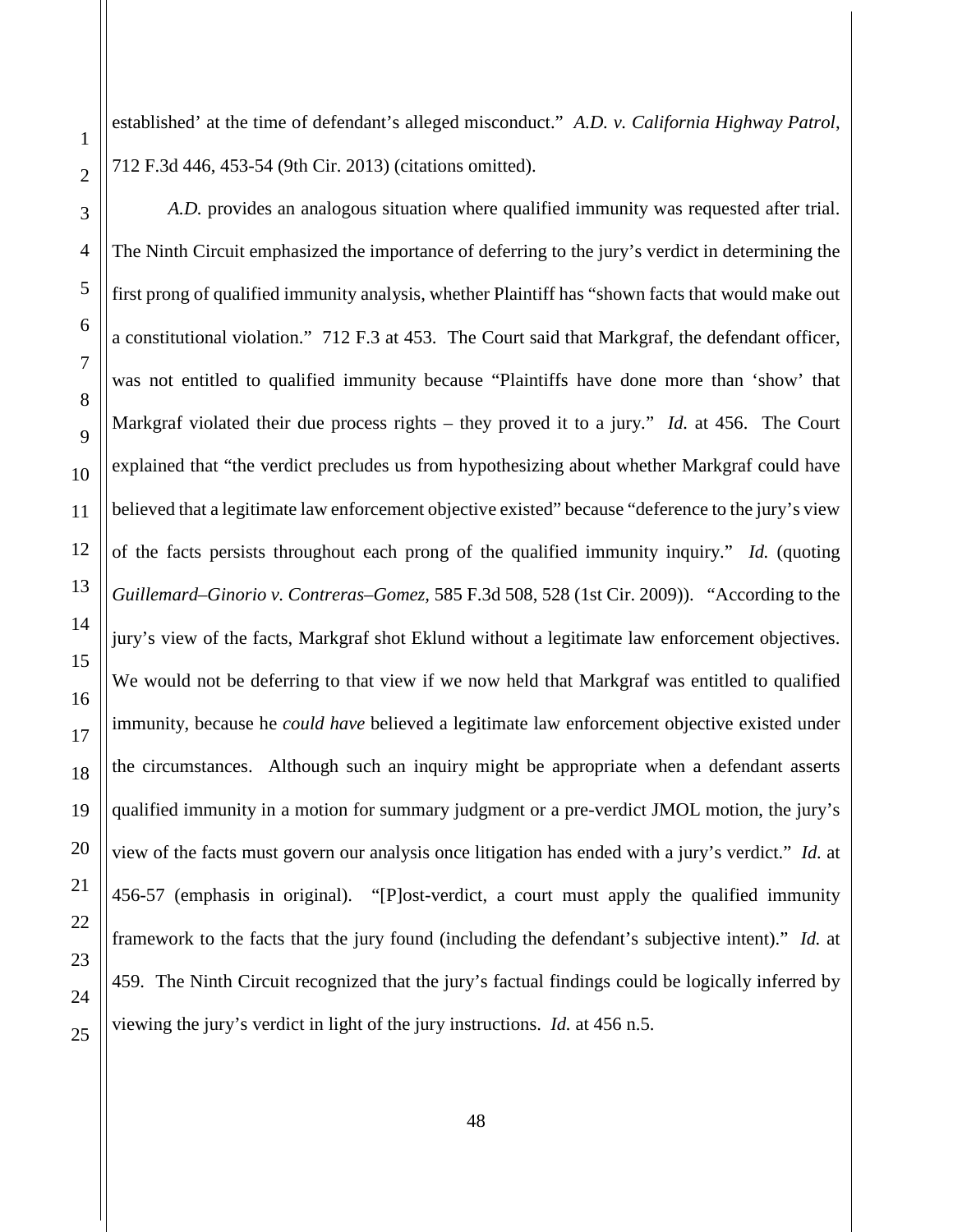The importance of deferring to a jury's fact finding when deciding a motion for qualified immunity was also discussed in *Corcoran v. Fletcher*, 160 F. Supp. 2d 1085 (C.D. Cal. 2001). The court explained, "[D]espite the difficulty in applying qualified immunity, one thing is certain and, for the purposes of this case, dispositive. That is, where essential historical facts concerning what an official knew or did are in dispute, 'it is clear that these are questions of fact for the jury to determine.'" 160 F. Supp. 2d at 1090 (quoting *Headwaters Forest Defense v. Cty. of Humboldt*, 240 F.3d 1185, 1207 (9th Cir. 2000)). "Put simply, 'the jury, not the judge, must decide the disputed 'foundational' or 'historical' facts that underlie the determination.'" *Id.* (quoting *Acosta v. City and County of San Francisco,* 83 F.3d 1143, 1147 (9th Cir.1996)). The *Corcoran*  court also recognized that a jury award of punitive damages renders qualified immunity particularly unlikely:

Furthermore, the special verdicts (i.e., the Punitive Damages Special Verdict Form) indicate that the jury not only found there was no probable cause for Corcoran's arrest, but that Fletcher was either "malicious or in reckless disregard of Corcoran's constitutional rights" and so merited punitive damages. *See Larez v. Holcomb,* 16 F.3d 1513, 1518 (9th Cir. 1994) (observing in context of faulty jury instruction that the jury's award of punitive damages "provides a strong indication that the jury did not find the [officer's] account persuasive," and citing *Benigni v. City of Hemet,* 879 F.2d 473, 480 (9th Cir. 1988), for the proposition that "the jury's award of punitive damages indicated that the jury found the police officer's conduct unreasonable"). Indeed, it would be entirely inconsistent with the jury's clearly supportable finding that Fletcher was either malicious or reckless in the denial of Corcoran's rights to then conclude that his conduct is entitled to immunity. *See Hamilton v. Endell,* 981 F.2d 1062, 1066 (9th Cir. 1992) ("A finding of deliberate indifference necessarily precludes a finding of qualified immunity.").

Therefore, because the jury instructions demonstrate that the jury must have determined that Officer Fletcher not only lacked probable cause to arrest Corcoran but did so unreasonably, and because this Court holds that the jury's determination was sufficiently supported by the record, this Court hereby denies Fletcher's assertion of qualified immunity.

*Id.* at 1090-91.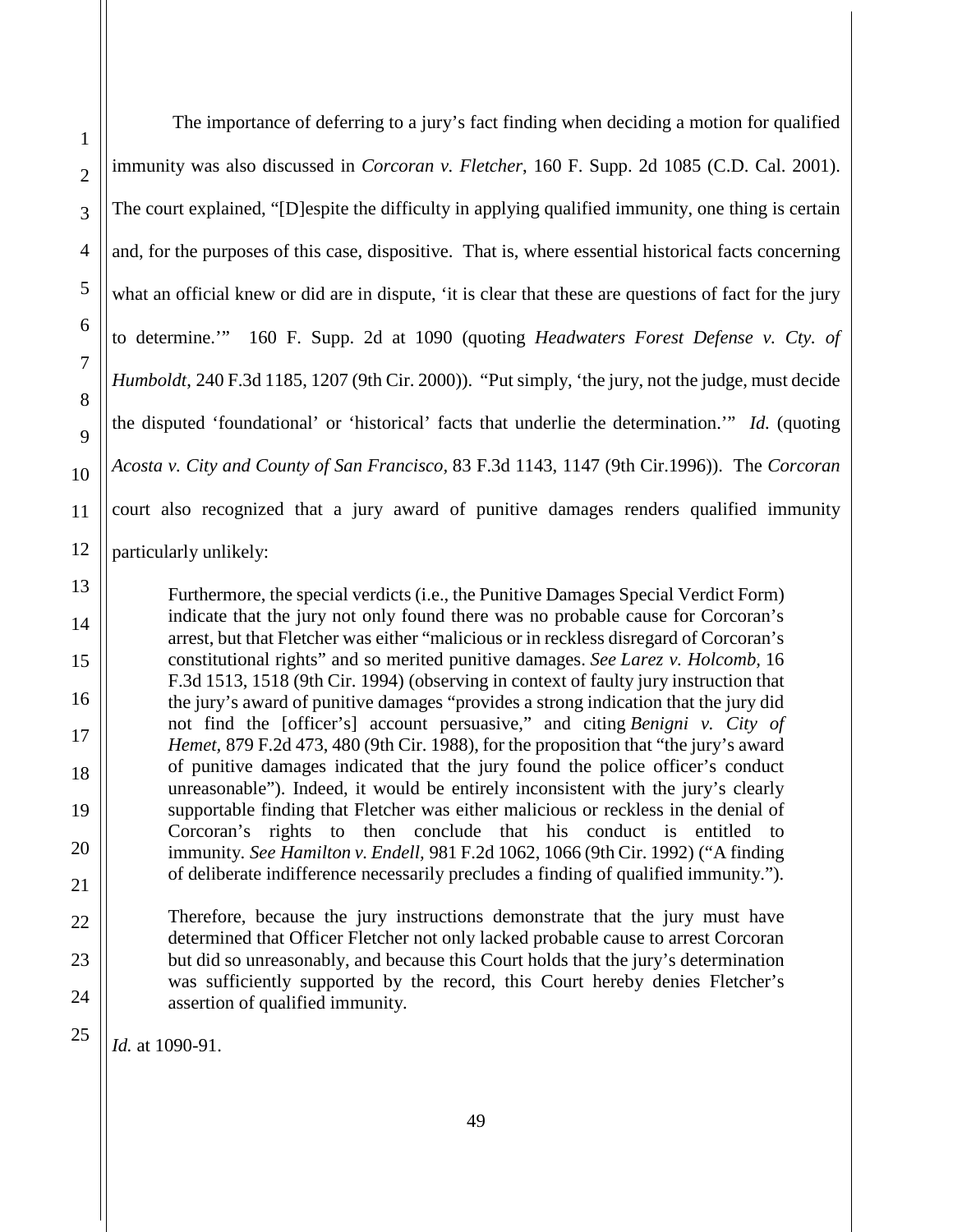When a jury has rendered a verdict against a defendant claiming qualified immunity, the defendant is not without recourse. The *A.D.* Court suggested that the defendant could directly attack the sufficiency of the evidence to support the jury's verdict, or attack the jury instructions as inadequate statements of clearly established law. 712 F.3d at 459. The jury verdict here is sufficient to recognize that each of the Defendants committed a

constitutional violation. Zaro argues that his command "don't let him go back into the house with that kid" was not an order to kill. Wiley argues that he was not directly responsible for the explosive breach and was justified in shooting Leonard's dog because the dog was trying to get back up after it had been shot. Markert argues he was justified in shooting Leonard because Leonard was holding E.T. in a threatening manner. Cannon argues he was not involved in Fred's arrest and that the arrest was justified by probable cause for obstruction of justice. The jury's verdict refutes all of these claims.

The jury found that Zaro caused excessive force to be used against Leonard and caused Plaintiffs' property to be unreasonably seized, and found Zaro's actions so reprehensible that it imposed \$3 million in punitive damages against him. The jury found that Wiley caused Plaintiffs' property to be unreasonably seized, caused excessive force to be used against Leonard, and unreasonably seized the dog, and found his behavior so reckless and malicious that it assessed \$1.5 million in punitive damages. The jury found that Markert used excessive force against Leonard, which means it must not have believed his account of the way Leonard was holding E.T., and assessed \$2 million in punitive damages. Finally, after being instructed on the definition of obstruction and probable cause, the jury found Cannon guilty of causing Fred to be seized without legal cause.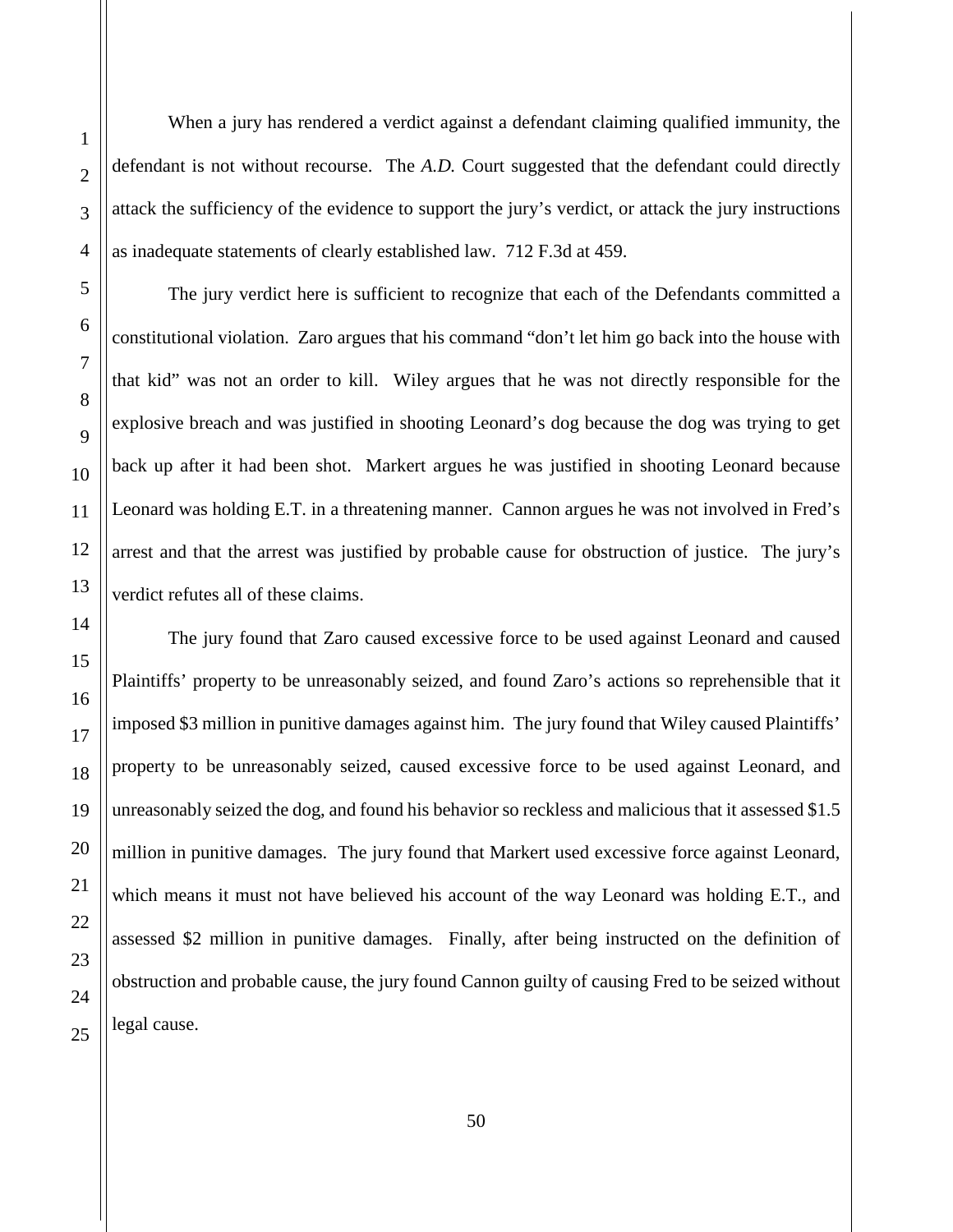Defendants counter that a number of undisputed facts weigh in their favor. They argue that the officers were told that Leonard had a pistol and that he had hung his son out of a second-story window, that the officers knew Leonard was agitated, and that the officers knew that Leonard never released E.T. during the course of the four and a half hour standoff. Defendants would have the Court focus on these facts in isolation, without reference to the evidence submitted by Plaintiffs, to find that Defendants' use of force was constitutional. But even if the Court were to give credence to Defendants' novel form of "deference" to the jury's findings, they would not prevail. That an agitated man may have a pistol, and may have held his son dangerously hours earlier, does not supply constitutional authorization for his killing. The shooting of Leonard could only be justified if Leonard posed an immediate threat to the safety of officers or to others. This disputed fact required a jury trial, and the jury supplied a unanimous answer: No he did not. To the extent Defendants have challenged the sufficiency of the evidence to support the liability findings (*see* ECF 282), the Court has rejected these arguments in Part III above.

## C. Clearly Established Law

<span id="page-50-0"></span>The final question is whether these constitutional violations found were "clearly established at the time of the challenged conduct." *Ashcroft* v. *al-Kidd*, 563 U.S. 731, 735 (2011). "A Government official's conduct violates clearly established law when, at the time of the challenged conduct, '[t]he contours of [a] right [are] sufficiently clear' that every 'reasonable official would have understood that what he is doing violates that right.'" *Id.* at 741 (alterations in original) (quoting *Anderson* v. *Creighton*, 483 U.S. 635, 640 (1987)). The Supreme Court does not "require a case directly on point, but existing precedent must have placed the statutory or constitutional question beyond debate." *Id.*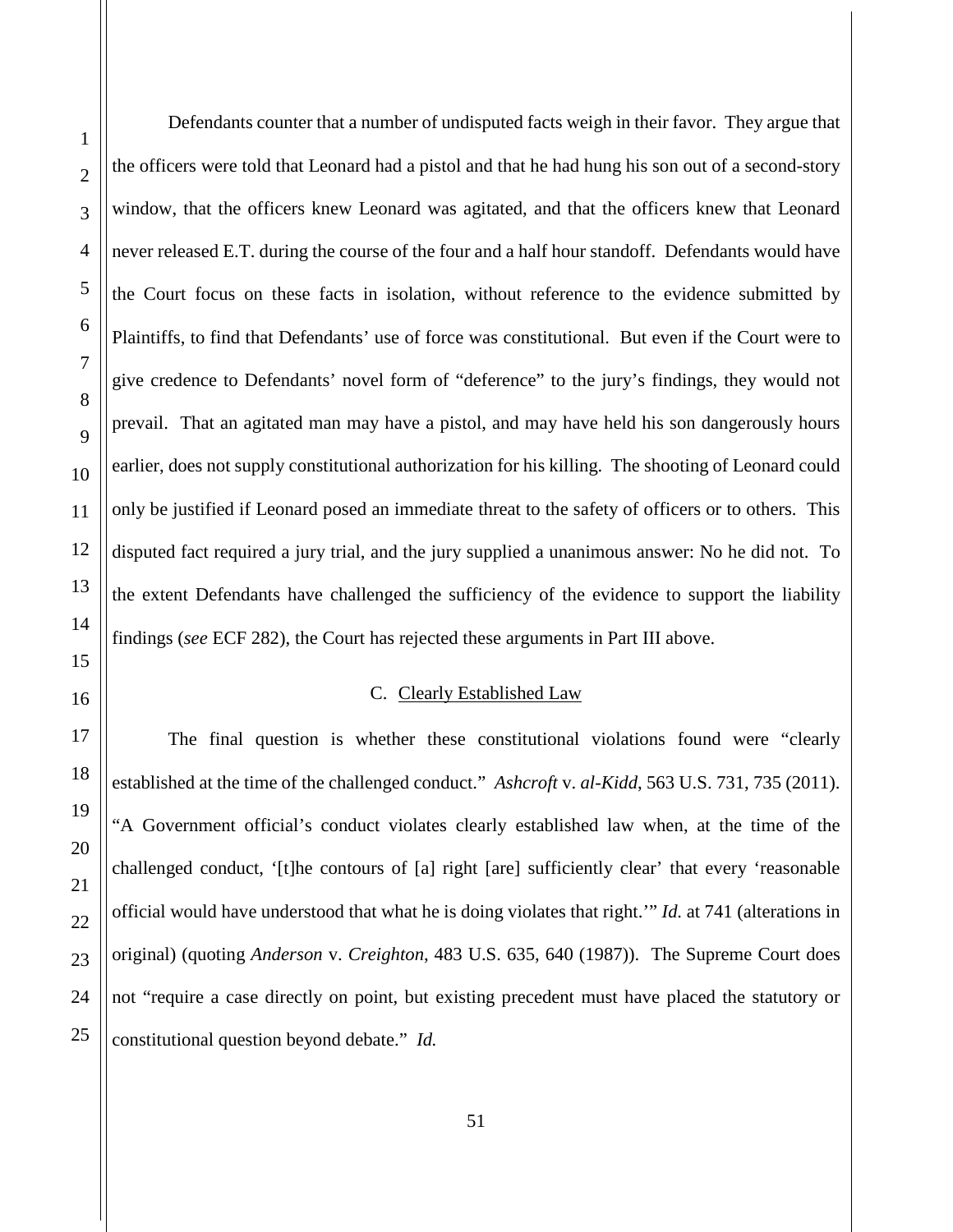The "'clearly established' inquiry is a question of law that only a judge can decide." *Morales v. Fry*, 873 F.3d 817, 821 (9th Cir. 2017). An Eighth Circuit case, *Hill v. McKinley*, 311 F.3d 899 (8th Cir. 2002), provides an example of when qualified immunity may be appropriate after a jury returns a guilty verdict. There, the plaintiff had been arrested for public intoxication and brought to jail, where, she testified, she was strapped naked to a restraining board, visible to male guards, for three hours. 311 F.3d at 901-03. Consistent with the jury's verdict against the prison officials, the Court held that plaintiff's "Fourth Amendment rights were violated when the defendants allowed her to remain completely exposed to male guards for a substantial period of time after the threat to security and safety had passed." *Id.* at 903. However, the Court continued, "Although we conclude that the facts establish a constitutional violation, we believe the defendants were entitled to qualified immunity on the ground that their actions did not violate clearly established law" because "we cannot say as a matter of law that it was clearly established in 1996 that a highly intoxicated, loud and violent prisoner could not constitutionally be restrained naked outside the view of all but a small number of guards." *Id.* at 904-05. Accordingly, the Court's task is to resolve all factual disputes in favor of Plaintiffs, and then determine whether Defendants' actions would have been clearly unconstitutional on the night of the shooting, May 24, 2013.

## <span id="page-51-0"></span>1. Excessive force against Leonard.

As for the shooting of Leonard, we must resolve the dispute about the way Leonard was holding E.T. in favor of Plaintiffs and ask whether it was clearly established that police may not authorize or use lethal force against a suspect who is not threatening immediate harm. It plainly was. As the Ninth Circuit recently recounted, citing cases pre-dating 2013, "If a jury determines" that [a plaintiff] no longer posed an immediate threat, any deadly force . . . used after that time violated long-settled Fourth Amendment law. We have cases holding that the use of deadly force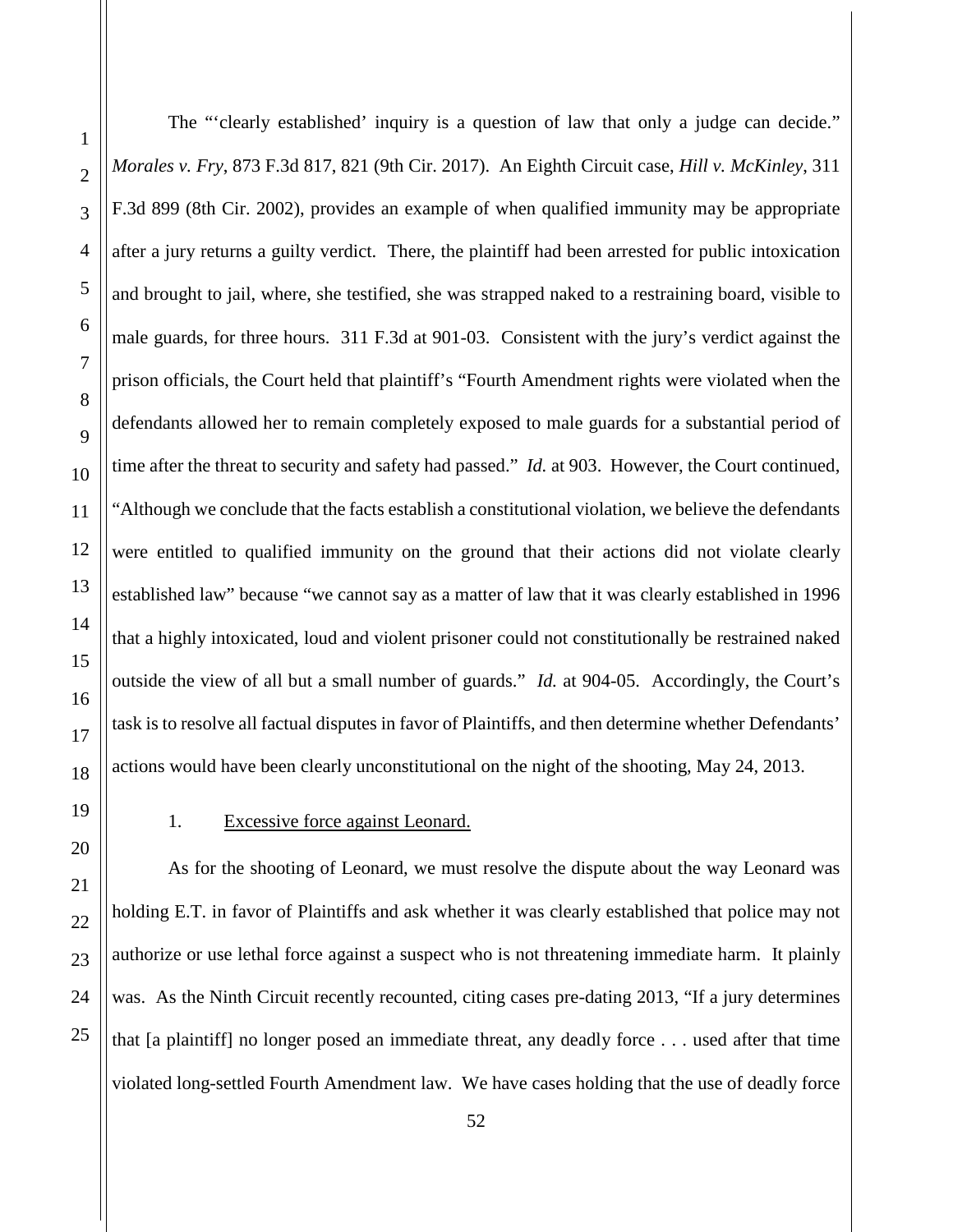1

against a non-threatening suspect is unreasonable." *Zion v. Cty. of Orange*, 874 F.3d 1072, 1076 (9th Cir. 2017) (citing *Tennessee* v. *Garner*, 471 U.S. 1, 11–12 (1985); *Harris* v. *Roderick*, 126 F.3d 1189, 1201 (9th Cir. 1997)). "While locating the outer contours of the Fourth Amendment may at times be a murky business, few things in our case law are as clearly established as the principle that an officer may not seize an unarmed, nondangerous suspect by shooting him dead in the absence of probable cause to believe that the suspect poses a threat of serious physical harm, either to the officer or to others." *Torres v. City of Madera*, 648 F.3d 1119, 1128 (9th Cir. 2011) (citations and alterations omitted).

The Ninth Circuit has identified and established constitutional violations in other cases with facts that overlap with this one. For example, the Court denied qualified immunity to the FBI agents involved in the Ruby Ridge siege in *Harris v. Roderick*, 126 F.3d 1189 (9th Cir. 1997). After an initial outdoor firefight between agents and Plaintiff Harris, Weaver, and Weaver's son Sammy left one agent and Sammy dead, Harris and Weaver retreated to Weaver's cabin. 126 F.3d at 1193. An FBI team created rules of engagement providing that any armed adult male observed in the vicinity of the cabin "could and should be killed." *Id.* At approximately 6:00 pm the following day, Harris, Weaver, and Weaver's daughter Sarah exited the cabin and approached a nearby shed, where Sammy had been prepared for burial. *Id.* Defendant Horiuchi, an FBI sniper, shot Weaver in the back, and after Weaver called out for his wife Vickie, Horiuchi fired a second shot that passed through Vickie and hit Harris. *Id.* at 1193-94.

Horiuchi argued that the "shot he fired while Harris was trying to return to the cabin was objectively reasonable because Harris presented a greater danger when he was in the cabin than when he was outside, and it was therefore necessary to prevent him from reentering." *Id.* at 1203. The Court disagreed: "One of the many problems with Horiuchi's argument is that the force he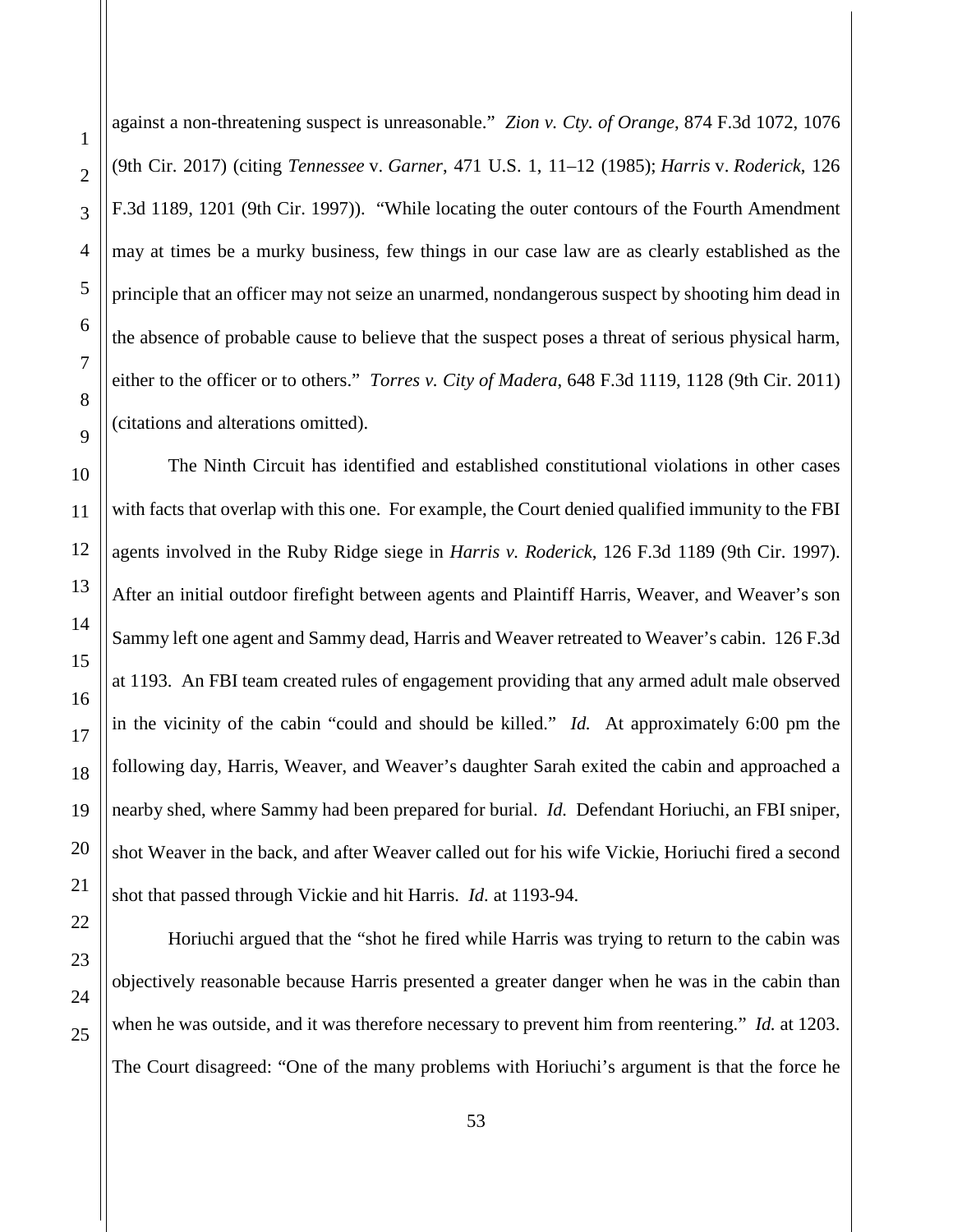used was designed to kill Harris, not simply to stop him from reentering the cabin. That under all of the circumstances Harris's effort to return to the cabin he had left only minutes before did not justify so extreme a measure should have been apparent to any reasonable law enforcement officer." *Id.* Moreover, the Court noted, "[e]ven though Harris was armed, he made no aggressive move of any kind when Horiuchi started shooting; instead, with the others, he ran back toward the cabin from which they had recently emerged." *Id.* Thus, "[e]xamining Horiuchi's actions from the perspective of a reasonable law enforcement officer faced with the need to make on-the-spot decisions, it is plain to us that his actions were not objectively reasonable." *Id.* The use of deadly force, the Court concluded, is not permitted "to kill a suspect who is running back to a cabin where he is temporarily staying and who makes no threatening movement of any kind, even though the suspect had engaged in a shoot-out with law enforcement officers on the previous day and may have been the person responsible for the death of one of the officers." *Id.*

Defendants here offered similar reasoning to justify the order not to allow Leonard to return inside his house, and for firing the shot that effectuated that order. Because such force was found clearly proscribed in *Harris*, where the plaintiff was suspected of killing an FBI agent and was armed at the time he was shot, the violation is all the more obvious here, where Leonard was unarmed and the jury verdict squarely rejected Defendants' alternative theory that Leonard's decision to pick up E.T. after the explosive breach was harmful or threatening. Therefore, qualified immunity is denied as to Zaro, Wiley, and Markert for the excessive force used against Leonard.

# <span id="page-53-0"></span>2. Explosive breach.

As for the explosive breach, the Ninth Circuit held the use of a similar flash-bang device to be unconstitutional in *Boyd v. Benton Cty.*, 374 F.3d 773 (9th Cir. 2004). In *Boyd*, police officers secured a search warrant to enter an apartment to recover jewelry and a firearm as part of a robbery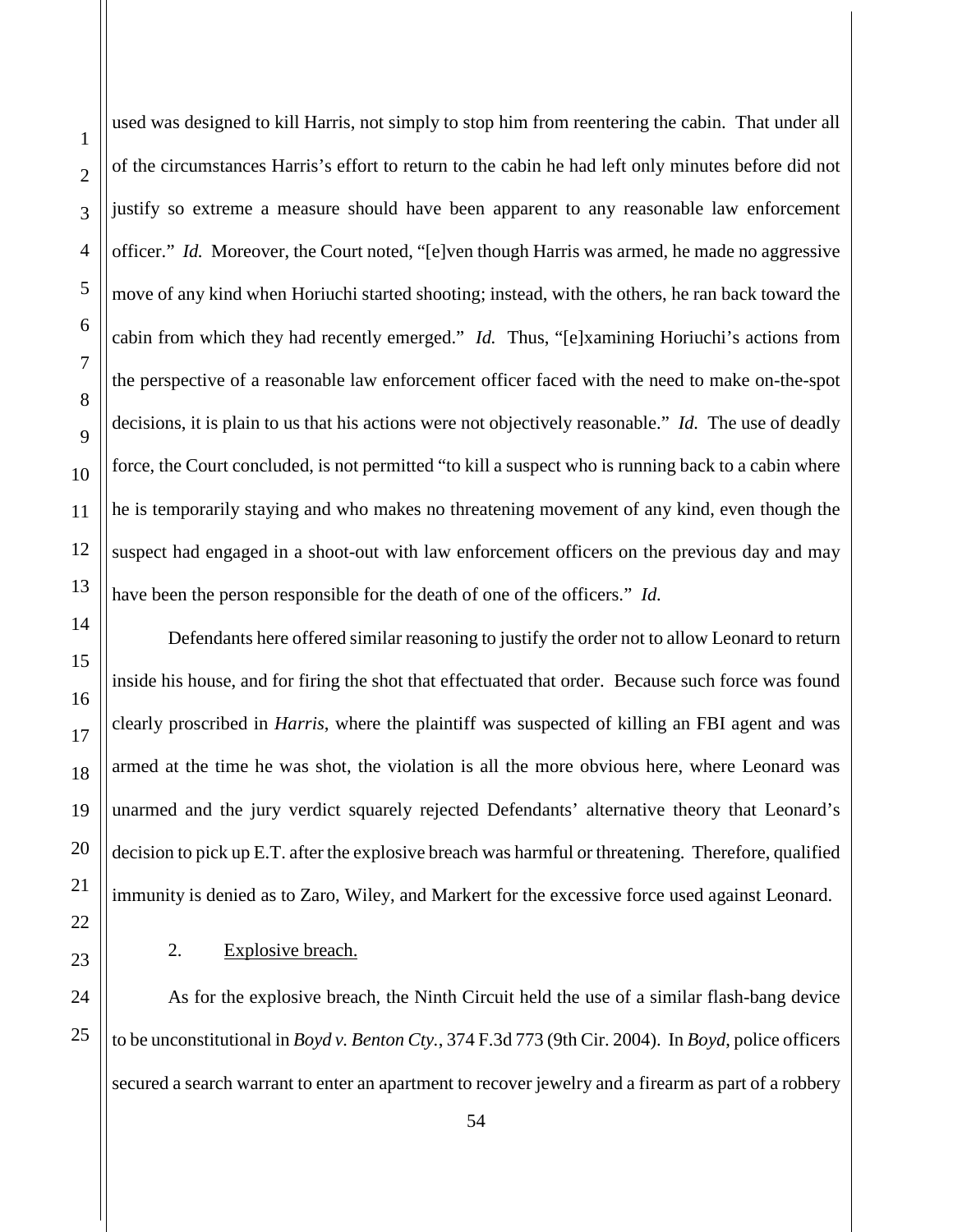investigation. 374 F.3d at 776-77. A SWAT Team was enlisted to secure the apartment before conducting the search due to the fact that an armed robbery suspect was still at large, the firearm had yet to be recovered, another individual connected to the apartment had attempted to purchase an assault rifle, two armed individuals had been seen exiting the apartment a short time beforehand, and the apartment had a loft from which a shooter could target officers as they entered the apartment. *Id.* at 777. The officers were also aware there was a possibility that five to eight people would be sleeping inside the apartment. *Id.* The SWAT Team supervisor determined that a flashbang device should be used near the door, where individuals were unlikely to be sleeping, in order to gain entry and secure the premises. *Id.* Unfortunately, Plaintiff Boyd was sleeping near the front wall where the flash-bang came to rest, and suffered burns on her forearm when the device ignited. *Id.* at 777-78. The Ninth Circuit affirmed that the district court correctly found a Fourth Amendment violation under the facts presented because the "officers' use of force was constitutionally excessive" under the circumstances. *Id.* at 778-79. The Court held "[t]here are likely circumstances in which a risk to officers' safety would make the use of a flash-bang device appropriate," but "given the inherently dangerous nature of the flash-bang device, it cannot be a reasonable use of force under the Fourth Amendment . . . absent a strong government interest, careful consideration of alternatives and appropriate measures to reduce the risk of injury." *Id.* at 779.

The Court nonetheless affirmed qualified immunity for the officers because it recognized this rule was not clearly established in 1997 when the flash-bang was used. *Id.* at 784. However, the Court noted that the use of the flash-bang would likely have been "so patently violative of the constitutional right" that reasonable officers should have known that their actions were

1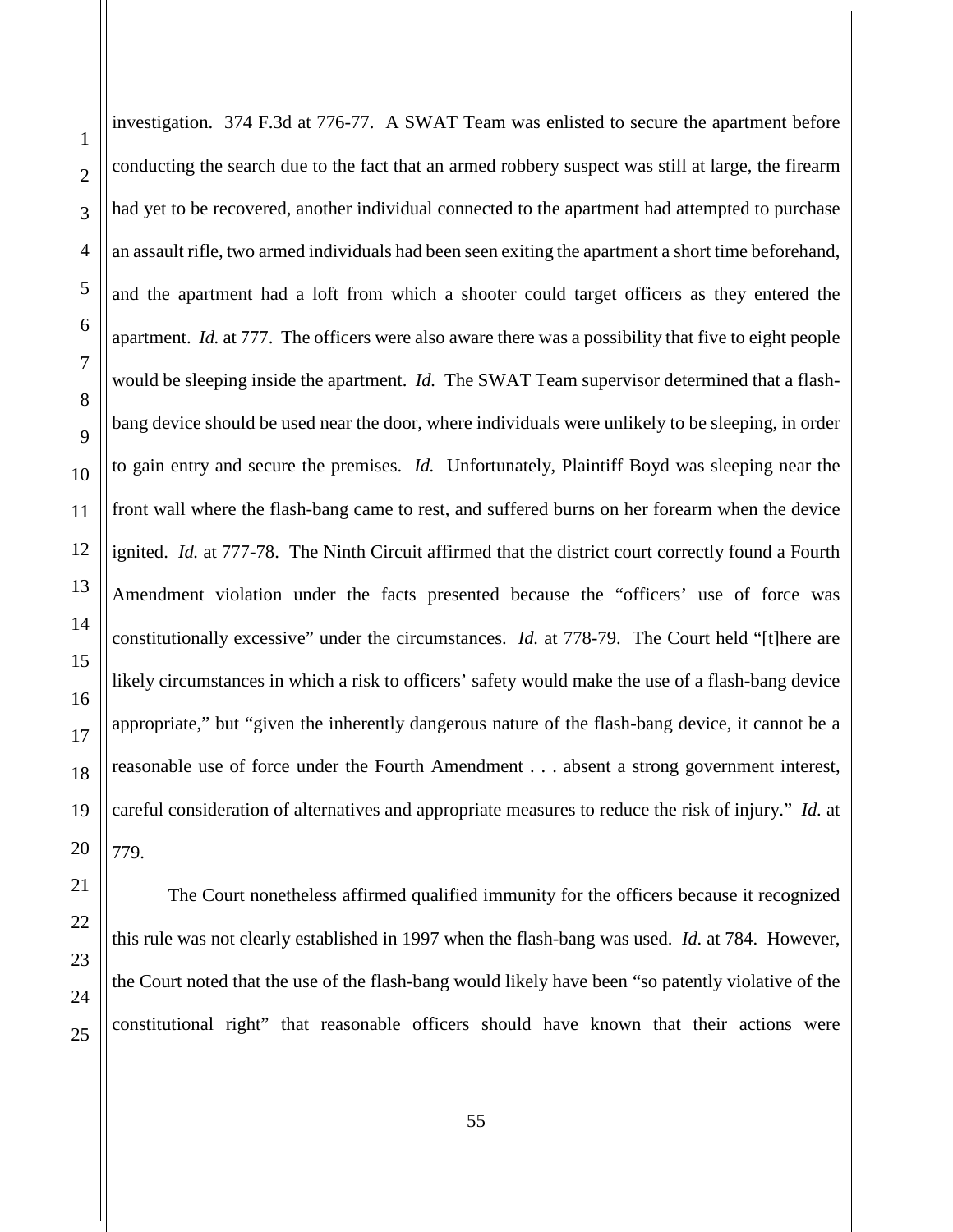unconstitutional without guidance from the courts if "there was no reasonable likelihood that the occupants of the apartment would be armed." *Id.* at 783.

Under the holding and reasoning of *Boyd*, the constitutional violation committed by Zaro and Wiley when they orchestrated the explosive breach was clearly established in 2013. The Government's interest in the use of the explosive breach was not strong because – unlike in *Boyd* – the SWAT Team members were under no conceivable threat of danger. There was no indication that Leonard was armed or threatening anyone's safety when the breach was requested, authorized, and executed. Additionally, Defendants devoted insufficient consideration to alternatives – most obviously, continuing peaceful negotiations with Leonard, who had cooperated by bringing E.T. onto the porch with a car seat and overnight bag, and who had indicated his willingness to release E.T. to Annalesa. (*See* ECF 264 at 185; ECF 269 at 95-96; ECF 267 at 151-52.) As expert testimony revealed at trial, "[at] no time in this incident would that explosive breach on Side 3 have been appropriate. . . . There were no threats, there were no issues at all, that necessitated the use of explosives at any time during this incident." (ECF 165 at 17-18.) The use of the explosive breach was "an emergency assault. There was never an emergency that required them ever to make entry into this house. Never. Because negotiations hadn't failed." (*Id.* at 18.)

Zaro and Wiley violated the Fourth Amendment when they caused an explosive breach to be used on the backdoor of a suspect's house when the suspect was unarmed and negotiating peacefully with officers, and when Zaro's order to snipers not to let Leonard back into the house with E.T. remained outstanding. This violation was clearly established.

3. Shooting of the dog.

Defendants argue that Wiley's decision to shoot Baxter after Vance had already shot the dog twice was justified because the dog remained a threat. Baxter's menacing nature was a

1

2

3

4

5

6

7

8

9

10

11

12

13

14

15

16

17

18

19

20

21

22

<span id="page-55-0"></span>23

24

25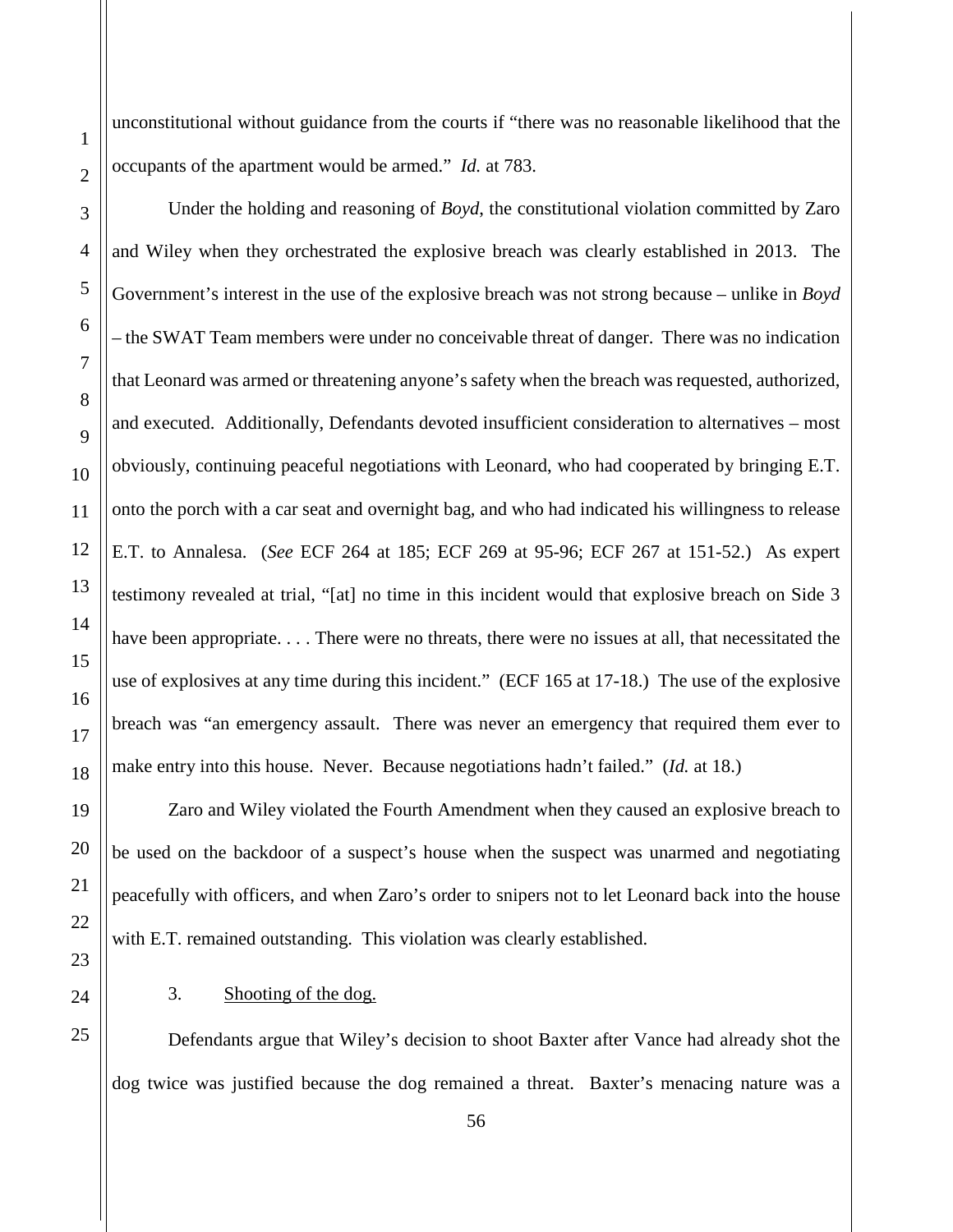disputed fact at trial. Vance testified that as he and Wiley stormed the house after the explosive breach, he shot Leonard's dog twice, and shortly thereafter Wiley fired additional shots killing the dog. (*See* ECF 269 at 208-09.) The jury found that Vance's decision to shoot Baxter was reasonable, but that Wiley's decision to shoot the dog was not. (*See* ECF 237 at 6; ECF 220 at 26.) The only fair inference from this verdict is that the jury determined that Baxter could not reasonably have been viewed as dangerous after he was shot twice by Vance. The Court has no reason to disturb that finding. The question, then, is whether it was clearly established that the Constitution prohibits officers from shooting a dog that has survived previous gunshots but is no longer threatening.

"In the Ninth Circuit, we begin our inquiry by looking to binding precedent." *Boyd v. Benton Cty.*, 374 F.3d 773, 781 (9th Cir. 2004). "If the right is clearly established by decisional authority of the Supreme Court or this Circuit, our inquiry should come to an end. On the other hand, when there are relatively few cases on point, and none of them are binding, we may inquire whether the Ninth Circuit or Supreme Court, at the time the out-of-circuit opinions were rendered, would have reached the same results." *Id.* (quotations and citations omitted). "Thus, in the absence of binding precedent, we look to whatever decisional law is available to ascertain whether the law is clearly established for qualified immunity purposes, including decisions of state courts, other circuits, and district courts." *Id.* (quotations and citations omitted).

The Ninth Circuit held in *San Jose Charter of Hells Angels Motorcycle Club v. City of San Jose*, 402 F.3d 962, 975 (9th Cir. 2005) that officers may kill a dog only where it is "reasonably necessary to effectuate the performance of the law enforcement officer's duties." "The killing of a dog is a destruction recognized as a seizure under the Fourth Amendment." *Id.* Dogs "are more than just a personal effect," the Court said; "The emotional attachment to a family's dog is not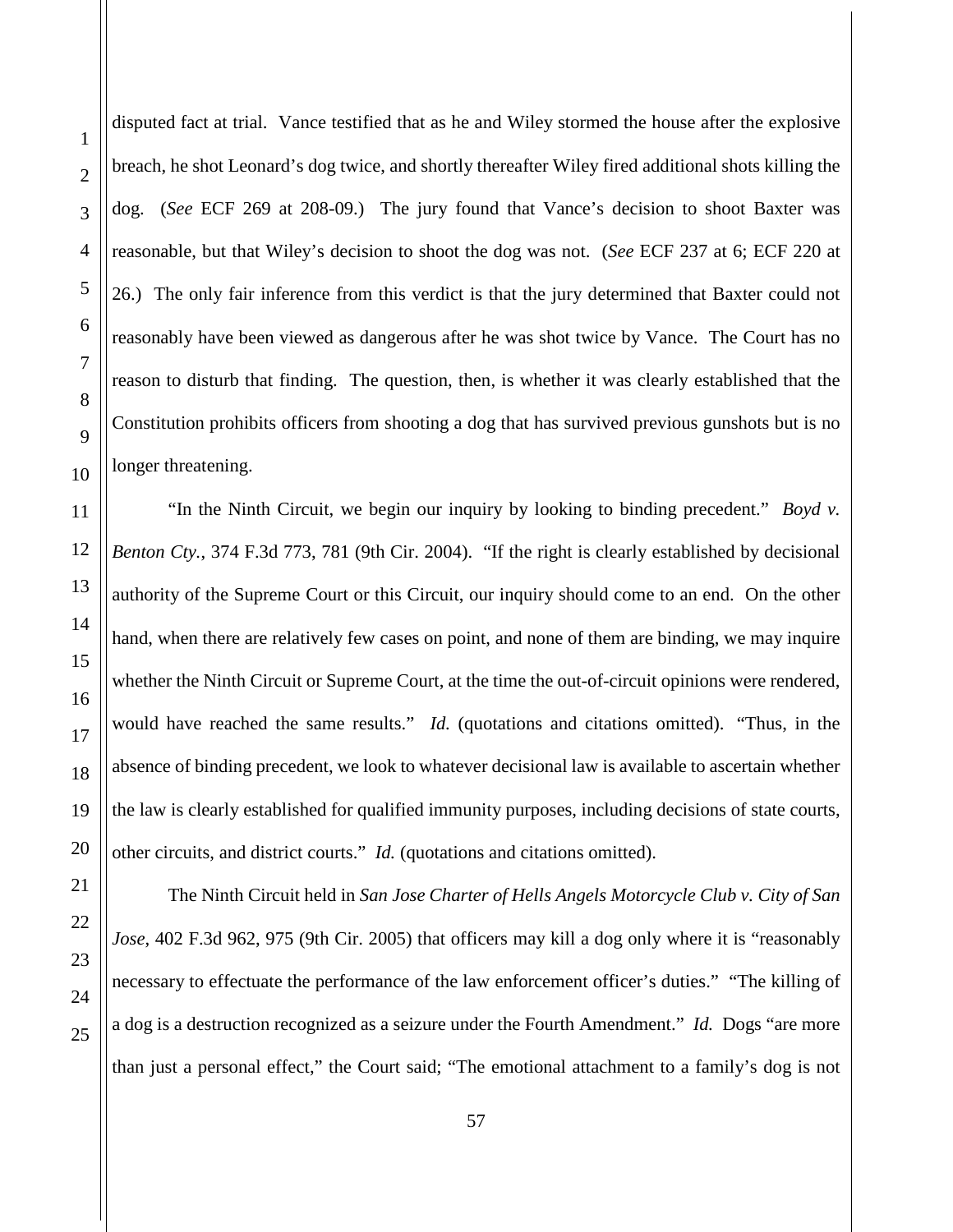1

2

3

comparable to a possessory interest in furniture." *Id.* In *Hells Angels*, the Court affirmed the denial of qualified immunity where officers had a week to plan a raid of a suspect's residence and had advance notice of the presence of two guard dogs, and yet made no plan to protect the entry team from dogs other than by shooting them. *Id.* at 976. Defendants argue *Hells Angels* should not apply here, where Wiley was reacting to exigent circumstances. This may be an instance, then, where there are relatively few cases on point within the Circuit, and looking to decisions rendered by other jurisdictions is appropriate.

A Seventh Circuit case decided in 2008 is analogous. In *Viilo v. Eyre*, 547 F.3d 707 (7th Cir. 2008), officers raided a residence in search of a wanted felon. When a dog ran from the backyard of the residence towards the police, an officer fired two shots at the dog, striking it at least once. 547 F.3d at 708-09. The dog retreated to bushes near the front window of the residence, and emerged minutes later when Defendant Sergeant Kevin Eyre arrived on the scene. *Id.* at 709. Officers testified that the dog ran from under the bushes with his teeth and gums exposed; other witnesses testified that the dog was limping slowly and whimpering. *Id.* Eyre, professing to fear for his own safety, shot the dog twice more, killing it. *Id.* The Seventh Court held that qualified immunity was not appropriate, resolving the factual dispute in favor of the plaintiff, and explaining that the Third Circuit and the Ninth Circuit in *Hells Angels* had clearly established that an officer cannot kill a person's pet unnecessarily. *Id.* at 710. "[C]ommon sense," the Court said, "counsel[s] that the use of deadly force against a household pet is reasonable only if the pet poses an immediate danger and the use of force is unavoidable." *Id.* Here, the jury found that Leonard's dog was no longer dangerous when it was shot by Wiley. It was clearly established in 2013 that officers may not use lethal force against dogs that are no longer dangerous.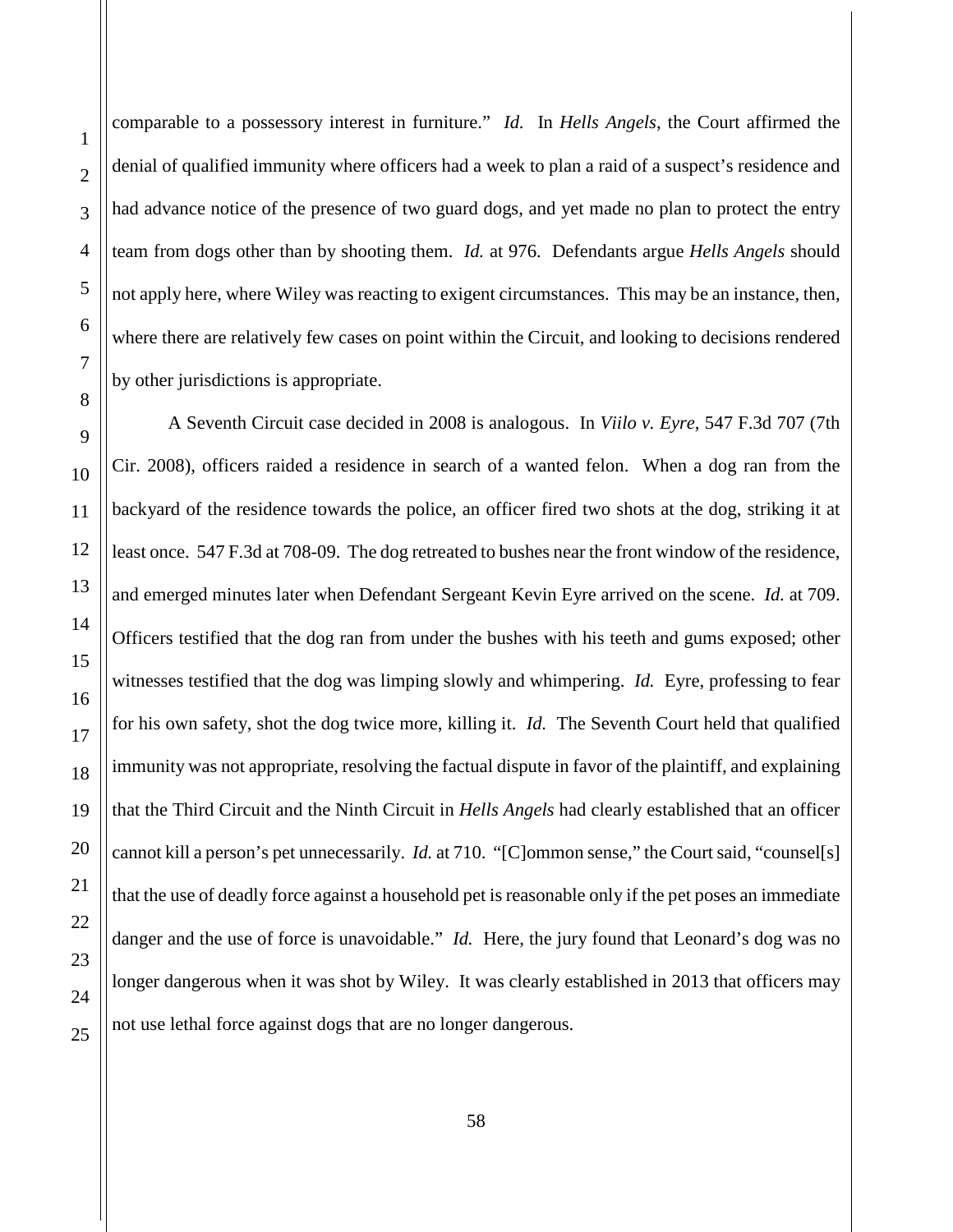## 4. Unlawful arrest.

As for Cannon's participation in the arrest of Fred, "It is well established that an arrest without probable cause violates the Fourth Amendment and gives rise to a claim for damages under [42 U.S.C.] § 1983." *Rosenbaum v. Washoe Cty.*, 663 F.3d 1071, 1076 (9th Cir. 2011) (quoting *Borunda v. Richmond*, 885 F.2d 1884, 1391 (9th Cir. 1988)). There can be no dispute that this rule is long established. The only question here is a factual one – whether Fred's actions supplied probable cause for his arrest. The jury answered that question as to Zaro and Cannon in the negative. (ECF 237 at 7.) The Court has ruled that the jury's verdict was supported by the evidence. Accordingly, qualified immunity is denied.

<span id="page-58-1"></span>

<span id="page-58-0"></span>1

2

3

4

5

6

7

8

9

10

11

12

13

14

15

16

17

18

19

20

21

22

23

24

25

### **VI. DEFENDANTS' MOTION FOR A NEW TRIAL**

Defendants move for a new trial under Rule 59. Under Federal Rule of Civil Procedure  $59(a)(1)(A)$ , the "court may, on motion, grant a new trial . . . after a jury trial, for any reason for which a new trial has heretofore been granted in an action at law in federal court." A trial court "enjoys broad discretion with regard to a new trial motion." *United States v. Hinkson*, 585 F.3d 1247, 1263 (9th Cir. 2009) (en banc) (citing *Allied Chem. Corp. v. Daiflon, Inc.*, 449 U.S. 33, 36 (1980) ("The authority to grant a new trial . . . is confided almost entirely to the exercise of discretion on the part of the trial court.")). The Court may grant a new trial only "[i]f, having given full respect to the jury's findings, the judge on the entire evidence is left with the definite and firm conviction that a mistake has been committed." *Tortu v. Las Vegas Metro. Police Dep't*, 556 F.3d 1075, 1087–88 (9th Cir. 2009) (internal quotation marks omitted).

Defendants argue that ten errors cumulatively deprived Defendants of their right to a fair trial: (1) exclusion of weapons found on and under the bed where Leonard and E.T. were seen during the standoff; (2) allowing the Estate and the Individual Plaintiffs to deliver duplicative case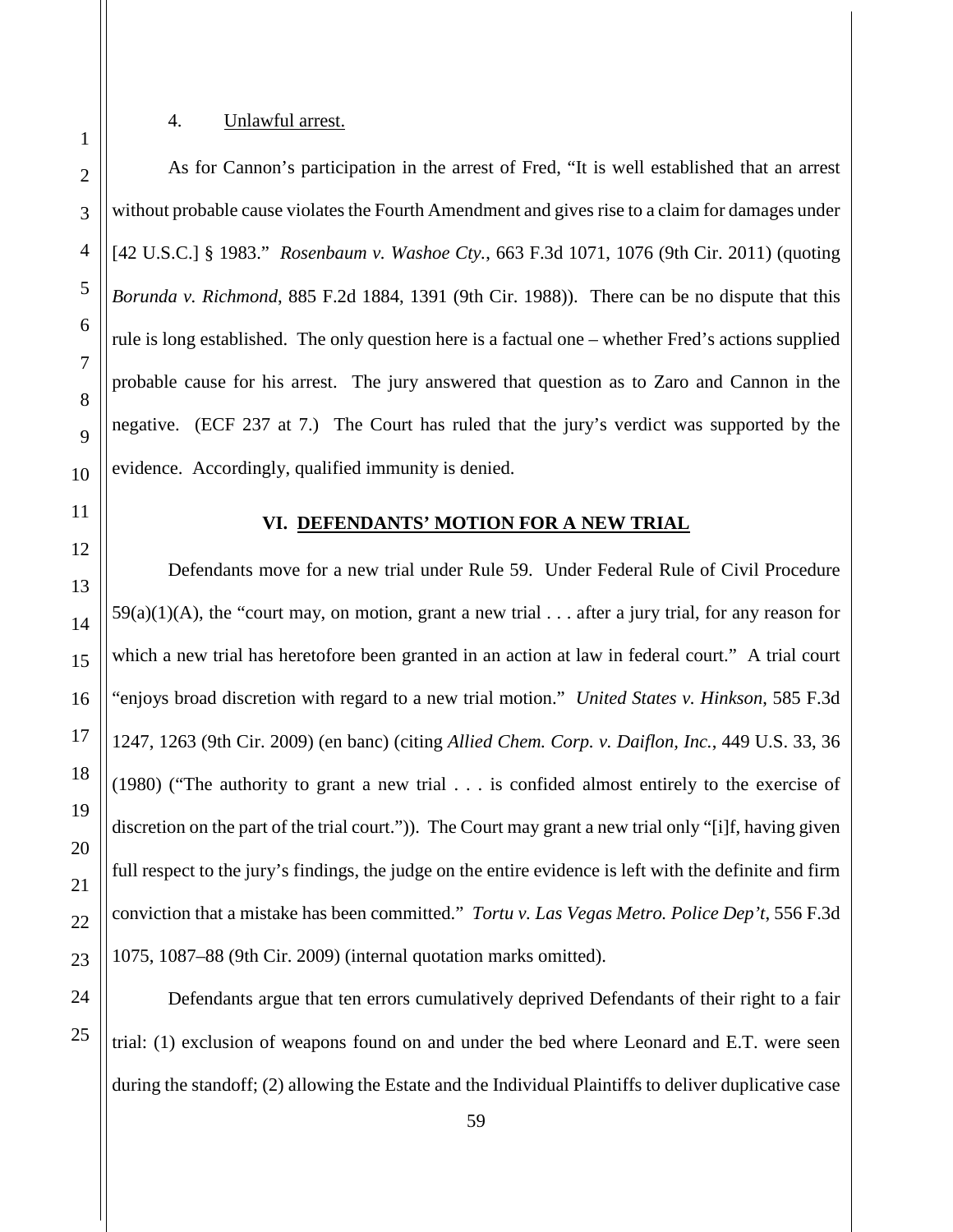1 presentations to the jury; (3) allowing Plaintiffs to pursue race-based arguments in an already racially charged occurrence; (4) excluding the Josh Powell incident; (5) exclusion of a 3D animation created by Defendants despite permitting Plaintiffs to show their own 3D animation; (6) allowing Plaintiffs to argue adverse inferences from Brian Markert's decision to retain a lawyer post-shooting; (7) answering a jury question regarding Defendant Jason Cannon's employment status; (8) cumulative error; (9) inconsistent verdicts; and (10) evidentiary deficiencies. The Court will address each in turn.

## A. Exclusion of Weapons

<span id="page-59-0"></span>Defendants argue it was error for the Court to exclude evidence that a fixed-blade knife and an unloaded pistol crossbow were found in an upstairs room when the police searched the house after Leonard was shot. A Court's evidentiary rulings are reviewed for abuse of discretion and cannot form the basis for reversal or a new trial unless they are "manifestly erroneous." *Gen. Elec. Co. v. Joiner*, 522 U.S. 136, 142 (1997); *Navellier v. Sletten*, 262 F.3d 923, 942 (9th Cir. 2001). A court abuses its discretion only when it commits an error of law or when the court's decision is illogical, implausible, or "without support in inferences that may be drawn from the facts in the record." *Perry v. Brown*, 667 F.3d 1078, 1084 (9th Cir. 2012); *United States v. Hinkson*, 585 F.3d 1247, 1262 (9th Cir. 2009) (en banc).

Defendants contend that the Court's evidentiary ruling unfairly prevented them from challenging Plaintiffs' "central trial theme" that Leonard Thomas was unarmed. (ECF 283 at 6.) Had the Court allowed it, Defendants say that SWAT Officer Micah Wilson "would have testified that he found the knife on the bed immediately after the shooting, during his protective sweep of the Thomas residence." (*Id.* at 6-7.) Defendants complain that the Court's decision to exclude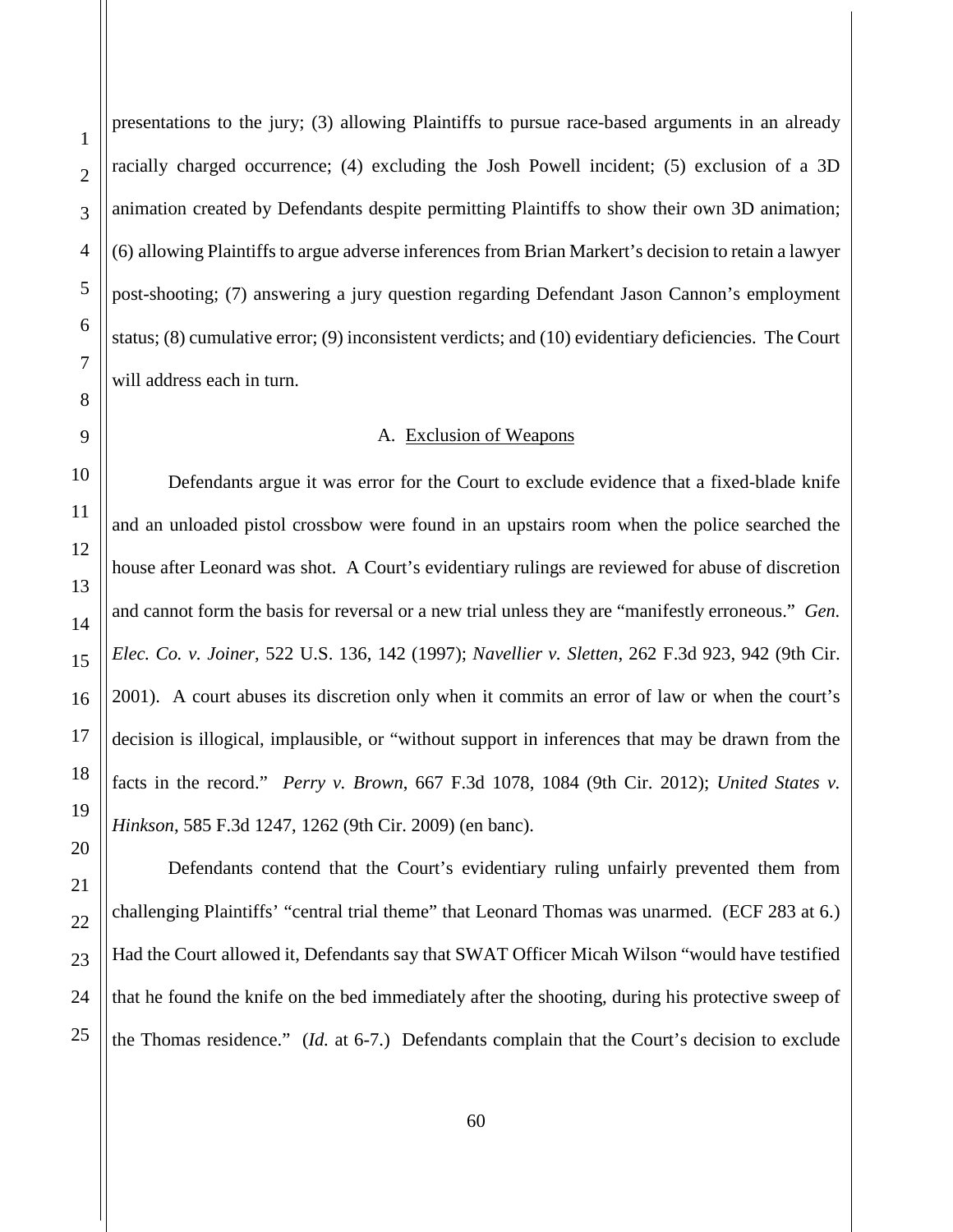this evidence left the jury with the misimpression that Leonard was not a threat to E.T. or the police.

To the extent Defendants desired to introduce this evidence in order to justify Zaro's command not to let Leonard back into the house or to justify Markert's decision to fire the lethal shot, they ignore the Fourth Amendment rule that the reasonableness of an officer's conduct is determined based on the information available to the officer at the time of the conduct. *See Smith v. City of Hemet*, 394 F.3d 689, 701 (9th Cir. 2005). Police did not discover these weapons until after the house was breached and Leonard was shot, and therefore the existence of the weapons cannot retroactively justify those decisions. Besides, absent any other supporting evidence, the existence of a knife and unloaded mini-crossbow inside a home is not probative of any intent Leonard may have harbored to harm E.T. Leonard certainly could not have threatened E.T. or the police with the weapons during the moments between the explosive breach and Markert's shot because, as Plaintiff's proved and Defendants do not contest, Leonard did not have access to any weapons during this period. The Court balanced the danger of unfair prejudice to Plaintiffs from the introduction of this evidence as required by Federal Rule of Evidence 403, and concluded that this danger substantially outweighed any probative value related to liability or damages.

## B. Duplicative Case Presentations

<span id="page-60-0"></span>The separate counsel representing the Estate of Leonard Thomas and the Individual Plaintiffs (Fred, Annalesa, and E.T.) were permitted to divide their time at trial as they pleased, so long as their aggregate amount of time did not exceed the amount time that was allotted to Defendants' counsel. Defendants argue that they were nonetheless prejudiced by this arrangement because questions asked of a witness by the Estate's counsel were occasionally repeated to the same witness by counsel for the Individual Plaintiffs.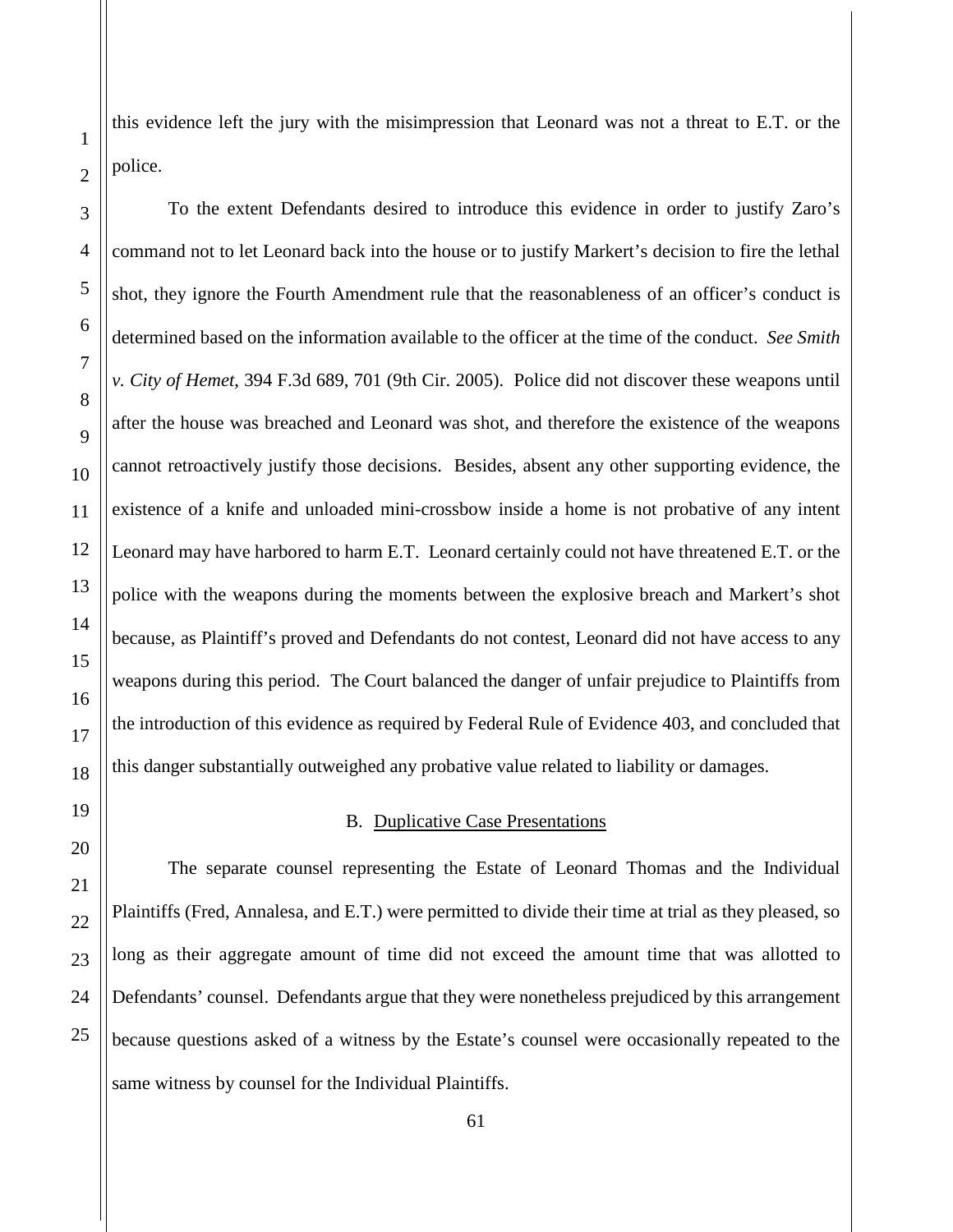Even if Defendants could show that this sporadic repetition was prejudicial – which they cannot – Defendants waived this argument by failing to object during trial. "A party challenging the admission of evidence must timely object and state the specific grounds for his objection." *United States v. Gomez-Norena*, 908 F.2d 497, 500 (9th Cir. 1990) (citing Fed. R. Evid. 103(a)(1)). "This rule serves to ensure that 'the nature of the error [is] called to the attention of the judge, so as to alert [her] to the proper course of action and enable opposing counsel to take corrective measures.'" *Id.* (quoting Advisory Committee's Note to Rule 103(a), 56 F.R.D. 183, 195 (1972)) (first alteration in original). Defendants now argue that raising the objection that a question had been asked and answered would have been "futile (at best) and signaled to the jurors Defendants were hiding something (at worst)." (ECF 283 at 13.) Defendants are free to choose their own trial strategy and devise their own predictions about how jurors will respond to their behavior, but raising an objection would not have been futile in at least one regard: the objection would have preserved this issue for appeal. By failing to do so, Defendants forfeited their opportunity to ask the Court and opposing counsel to take any corrective measures that may have been necessary. If Defendants had raised an objection, the Court would have had an opportunity, outside the presence of the jury, to caution Plaintiffs' counsel against repetitive questioning. In any event, the Court allocated trial time in a fair manner.

## C. Race-Based Arguments

<span id="page-61-0"></span>Defendants argue that the Court erred by permitting Plaintiffs "to discuss 'racial factors' allegedly influencing Defendants' decision-making on the night in question." (ECF 283 at 14.) Defendants contend that the "most egregious display of Plaintiffs' exploitation" of racial factors occurred when Plaintiffs' counsel told the jury during closing: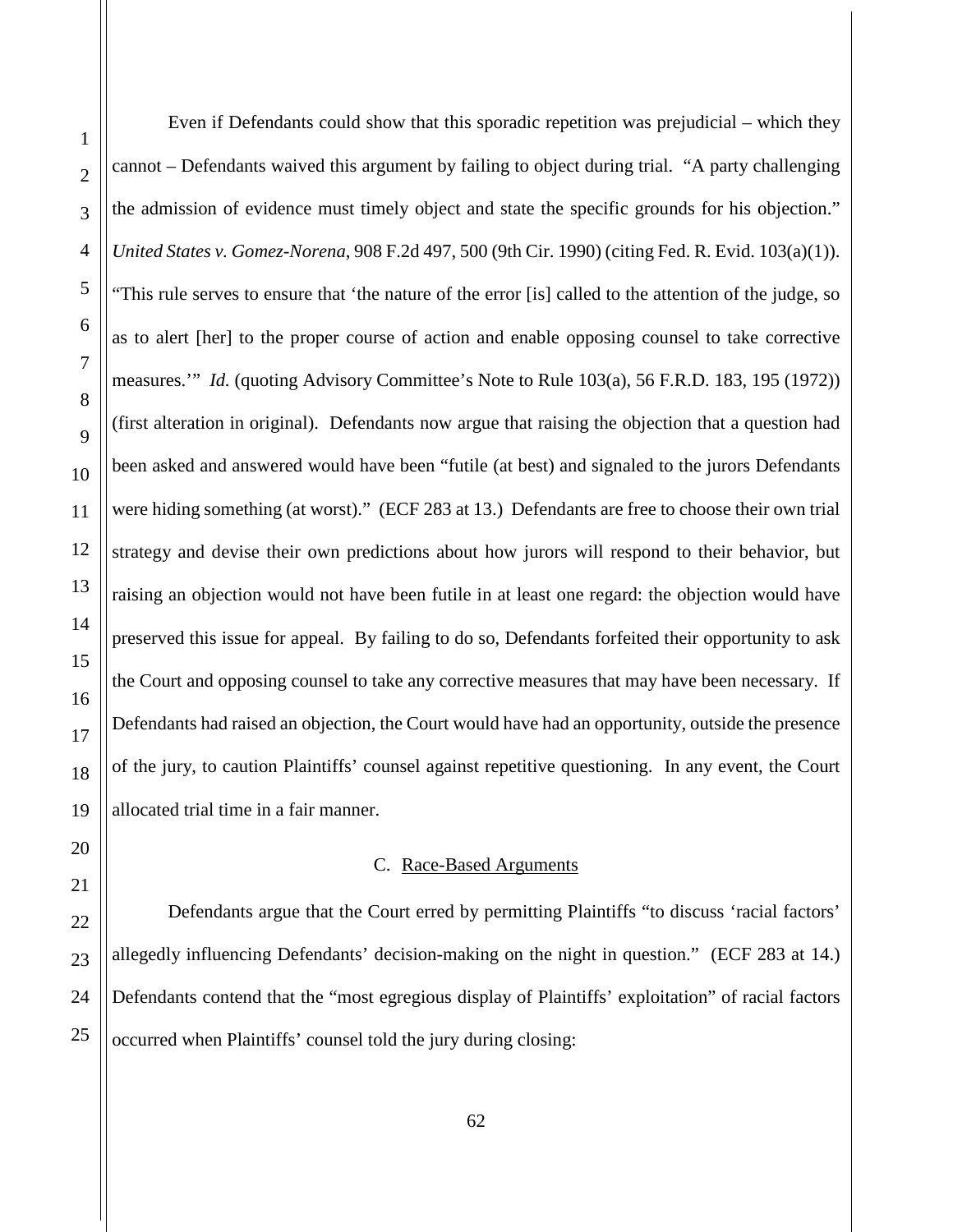Because you need to know who he was so that you do think and you do understand that Leonard's background and his life mattered.

and

These lives do matter, and these SWAT teams and police officers need to know that you don't use deadly force when it's not justified.

(ECF 283 at 15 (quoting ECF 272 at 179-80 & 183).)

In other words, Defendants suggest that a new trial is required because attorneys in a wrongful death case suggested to a jury that the decedent's life mattered. Viewed in context, these statements represented Plaintiffs' legitimate effort to refute what they perceived as Defendants' attempt to diminish the worth of Leonard's life by highlighting negative aspects of his background. (*See* ECF 272 at 178.) That effort, and Plaintiffs' rare references to Leonard's race during trial, were appropriate in light of the facts of this case. There is simply nothing in the record to support the argument that Plaintiffs prejudiced the jury with racial arguments.

#### D. Excluding Reference to the Josh Powell Incident

<span id="page-62-0"></span>Defendants next argue that the Court erred by granting Plaintiffs' motion in limine to exclude testimony about Josh Powell, a man who brutally killed himself and his children in his residence in Tacoma, Washington in February 2012. (ECF 283 at 15.) Defendants contend that Zaro and other officers would have testified that the Powell incident was fresh in their minds as they gauged the appropriateness of their response to the Leonard Thomas standoff. (*Id.* at 16.) The Court recognizes that the Defendants' mindset is relevant to punitive damages and admissible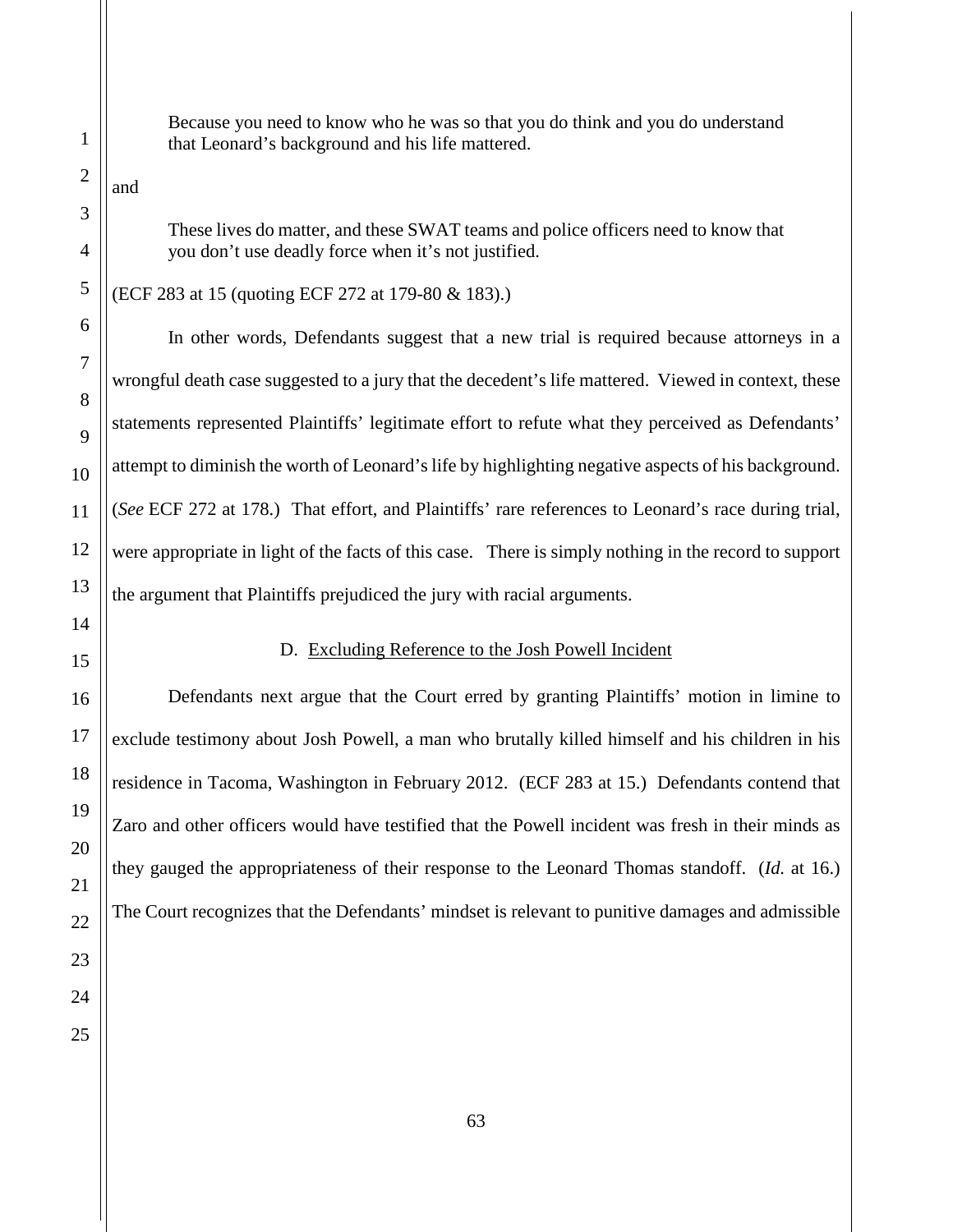1

2

3

evidence under Federal Rules of Evidence  $401<sup>3</sup>$  $401<sup>3</sup>$  $401<sup>3</sup>$  and  $402<sup>4</sup>$  $402<sup>4</sup>$ . However, even relevant evidence may be excluded "if its probative value is substantially outweighed by a danger of . . . unfair prejudice, confusing the issues, [or] misleading the jury." Fed. R. Evid. 403. The Court determined that testimony regarding the Josh Powell incident risked significant unfair prejudice to Plaintiffs because the jury might have been tempted to conflate two episodes that were quite distinct.

The details of the Powell incident received substantial media coverage.<sup>[5](#page-63-2)</sup> Josh Powell was already suspected of killing his wife on the night of the murder-suicide, and had been denied custody of his two sons pending a psychosexual evaluation related to a voyeurism and child pornography investigation. After donating his boys' toys to Goodwill and emailing his attorney, "I'm sorry, goodbye," Powell executed his deadly plan. As *Time* recounts<sup>[6](#page-63-3)</sup>:

Josh Powell, father to Charles, 7, and Braden, 5, reportedly blew up his home outside of Tacoma, Wash., just a few miles south of Seattle, within minutes of his sons' running from a caseworker's car to his front door on Sunday, Feb. 5. He pulled the children inside and locked the door. By the time the contract

<span id="page-63-0"></span> $3$  Evidence is relevant if:

(a) it has any tendency to make a fact more or less probable than it would be without the evidence; and

(b) the fact is of consequence in determining the action.

Fed. R. Evid. 401.

<sup>4</sup> Relevant evidence is admissible unless any of the following provides otherwise:

<span id="page-63-3"></span><span id="page-63-2"></span><span id="page-63-1"></span>64 the United States Constitution: a federal statute: • these rules; or • other rules prescribed by the Supreme Court. Irrelevant evidence is not admissible. Fed. R. Evid. 402. <sup>5</sup> See Fed. R. Evid. 201 ("The court may judicially notice a fact that is not subject to reasonable dispute."). <sup>6</sup> Tim Newcomb, *Timeline: The Powell Family's Tragic Two Years*, TIME (Feb. 07, 2012), http://newsfeed.time.com/2012/02/07/timeline-the-powell-familys-tragic-two-years.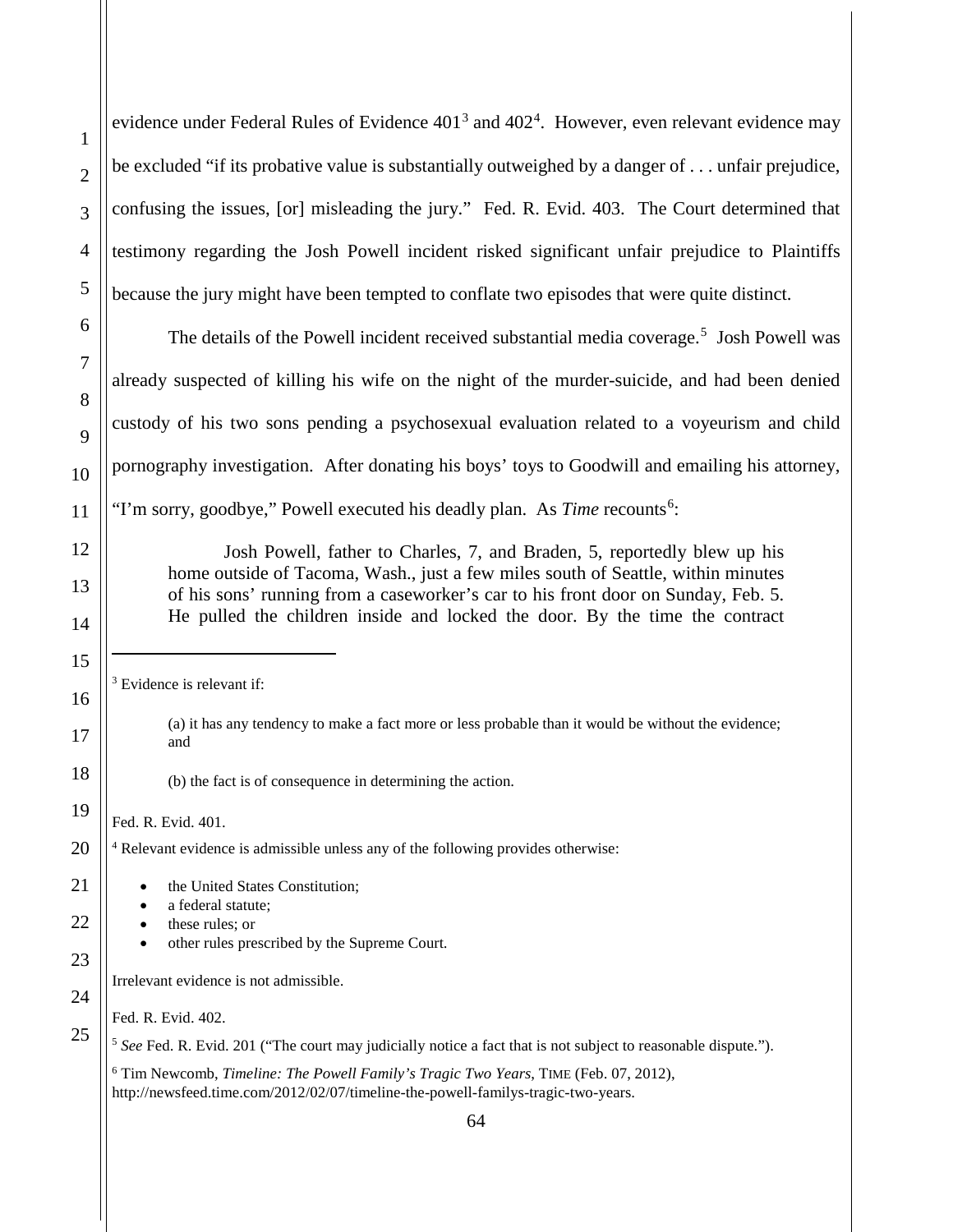caseworker reached the door, she smelled gasoline and started pounding on the door and windows. An explosion ripped through the house. Three minutes later, when firefighters arrived on the scene, the residence was fully engulfed in flames. An autopsy revealed the father also actually tried to chop his sons with a hatchet before setting the fire.

When police responded to the Thomas residence, in contrast, Leonard had full custody of his son and was not suspected of anything approaching murder. Moreover, Defendants had the benefit of a four hour standoff to learn that Leonard was unarmed and only wanted the police to leave him alone for the night. While officers may always prepare for the worst when they respond to a disturbance, they are nonetheless obligated to tailor their actions and orders to the facts actually presented before them. *See Bond v. United States*, 529 U.S. 334, 338 n.2 (2000) ("[T]he subjective intent of the law enforcement officer is irrelevant in determining whether that officer's actions violate the Fourth Amendment.") The Court ruled that allowing details of the Powell incident to be introduced would be prejudicial to Plaintiffs. Just as Plaintiffs would not have been permitted to introduce the bloody details of police shootings in Ferguson, Missouri and beyond, Defendants could not present their own grisly account from Tacoma. This case was tried based on the facts that occurred in Fife, Washington on the night of May 23, 2013. Defendants explained to the jury their version and interpretation of those facts, which included extensive testimony about their fear that Leonard was a threat to E.T. Nonetheless, Defendants were found liable for acting unreasonably, and the punitive damages reflected the jury's fair determination that Defendants' response to those facts was malicious, oppressive, or in reckless disregard of Plaintiffs' rights. (*See* ECF 220 at 47.) The Court's decision to exclude reference to the Powell murders was necessary to ensure that the facts of *this case* were not obscured by other sensational accounts that may have resulted in unfair prejudice to the parties or confused or misled the jury.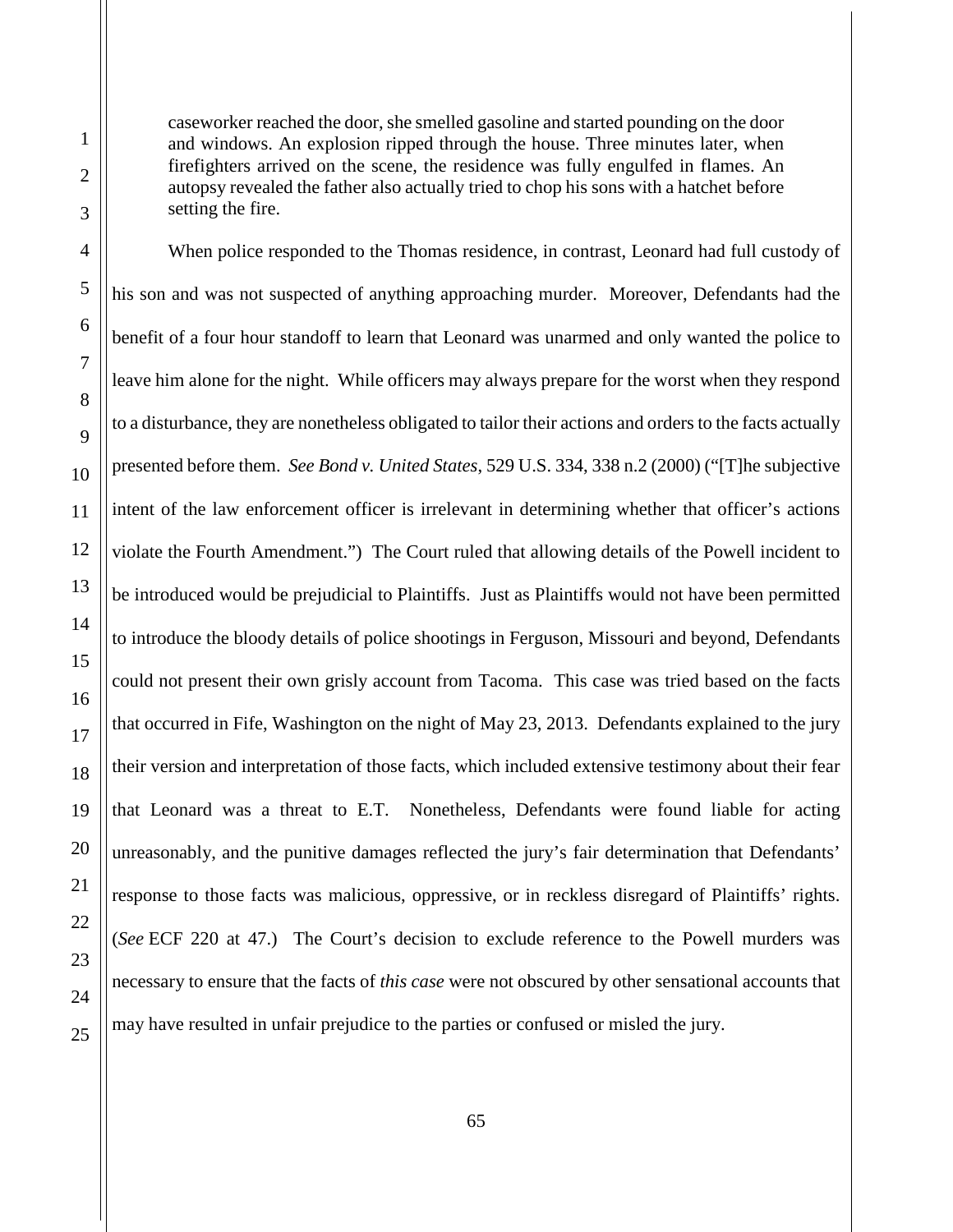<span id="page-65-0"></span>

<span id="page-65-1"></span>20

21

22

23

24

25

## E. Excluding the 3D Animations

1 2 3 4 5 6 7 8 9 10 11 12 13 14 15 16 17 18 19 Defendants argue that the Court erred by excluding animations prepared by Defendants showing the final moments leading up to Markert's shooting of Leonard Thomas. After viewing the animation and hearing testimony and argument about the animation's accuracy, the Court ruled: The Court is persuaded that there's sufficient differences between this and the actual circumstances. The lighting is totally different, the bush is different. I am not at all persuaded that the heights are accurate. And, you know, there was a demonstration yesterday – I hope we were all in the same courtroom – when the witness did demonstrate for the jury. And, quite frankly, the demonstration that this Court saw was quite different than this animation or the screenshot. I don't find it's accurate enough to be admitted, and I'm going to exclude them. (ECF 270 at 30-31.) Defendants' citations from outside jurisdictions do not convince the Court that its ruling was in error. Defendants also object that an animation prepared by Plaintiffs was admitted. Plaintiffs' animation, however, was admitted only to illustrate the trajectory of the bullet that killed Leonard. Any inaccuracy in Plaintiffs' animation, which was subject to scrutiny before the jury (*see* ECF 168 at 29-37), did not create a risk of unfair prejudice comparable to Defendants' animation, which purported to show the broader scene as it unfolded before Markert fired his rifle.

# F. Discussion of Markert's Legal Representation

Defendants argue that the Court erred by permitting Plaintiffs to reference Markert's decision to retain counsel in the context of arguing to the jury that Markert's written account of the shooting was "a parody of an over-lawyered statement where every possible justification is thrown in and repeated page after page." (ECF 272 at 87.) Plaintiffs stated to the jury several times their belief that Markert's statement was a post-hoc rationalization designed to avoid legal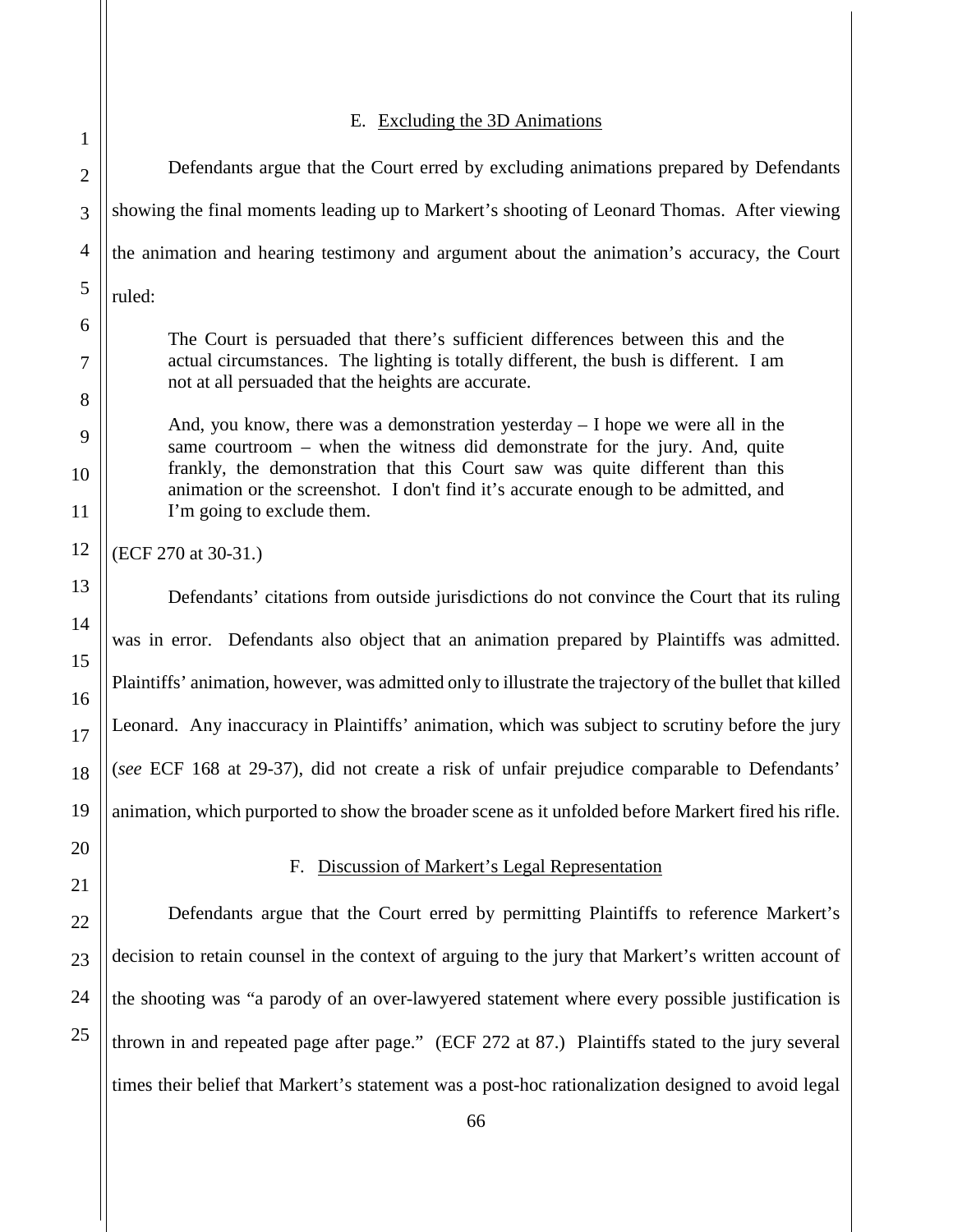1

2

3

accountability rather than a frank recollection of the events at issue. (*See* ECF 270 at 82, 88; ECF 272 at 40.) Defendants contend this was impermissible because "[c]ommenting on a criminal suspect's decision to retain counsel is prohibited." (ECF 283 at 19 (citing *United States v. Kallin*, 50 F.3d 689, 693 (9th Cir. 1995).)

First, Defendants ignore the obvious: the constitutional concerns discussed by *Kallin* are not implicated because this was not a criminal trial. Second, Plaintiffs did not argue, or even suggest, that Markert should be found liable due to the fact that he retained counsel. That is, Plaintiffs did not introduce this fact for the truth of the matter. Rather, they argued that Markert's legalistic defense was designed to obscure the truth. Third, any prejudice suffered by Defendants is negated by the fact that Defendants themselves sought to undermine Fred Thomas's credibility on account of his decision to retain an attorney shortly after Leonard's death. (*See* ECF 167 at 11, ECF 172 at 145.) Plaintiffs' occasional references to Markert's attorney do not require a new trial.

<span id="page-66-0"></span>

#### G. Answering Jury's Question Regarding Cannon's Employment

During deliberations, the jury asked, "Is Jason Cannon (@ time of incident) a Lakewood officer? Is there an org chart in evidence of all SWAT officers at the time of incident with the roles they played? Is there a chart that shows all the officers and their department affiliation?" (ECF 233 at 4.) Over Defendants' objection, the Court answered: "Jason Cannon is a Lakewood police officer. For any further information, you must rely on your collective memory, notes, and the exhibits." *(Id. at 5.)* The jury subsequently found Cannon liable for arresting Fred without probable cause, found the City of Lakewood liable for false arrest, and ordered zero damages against Cannon and \$500,000 in damages against the City of Lakewood on the claims. (ECF 237 at 7, 8, 12.) Defendants argue that the jury "would not have found Jason Cannon and the City of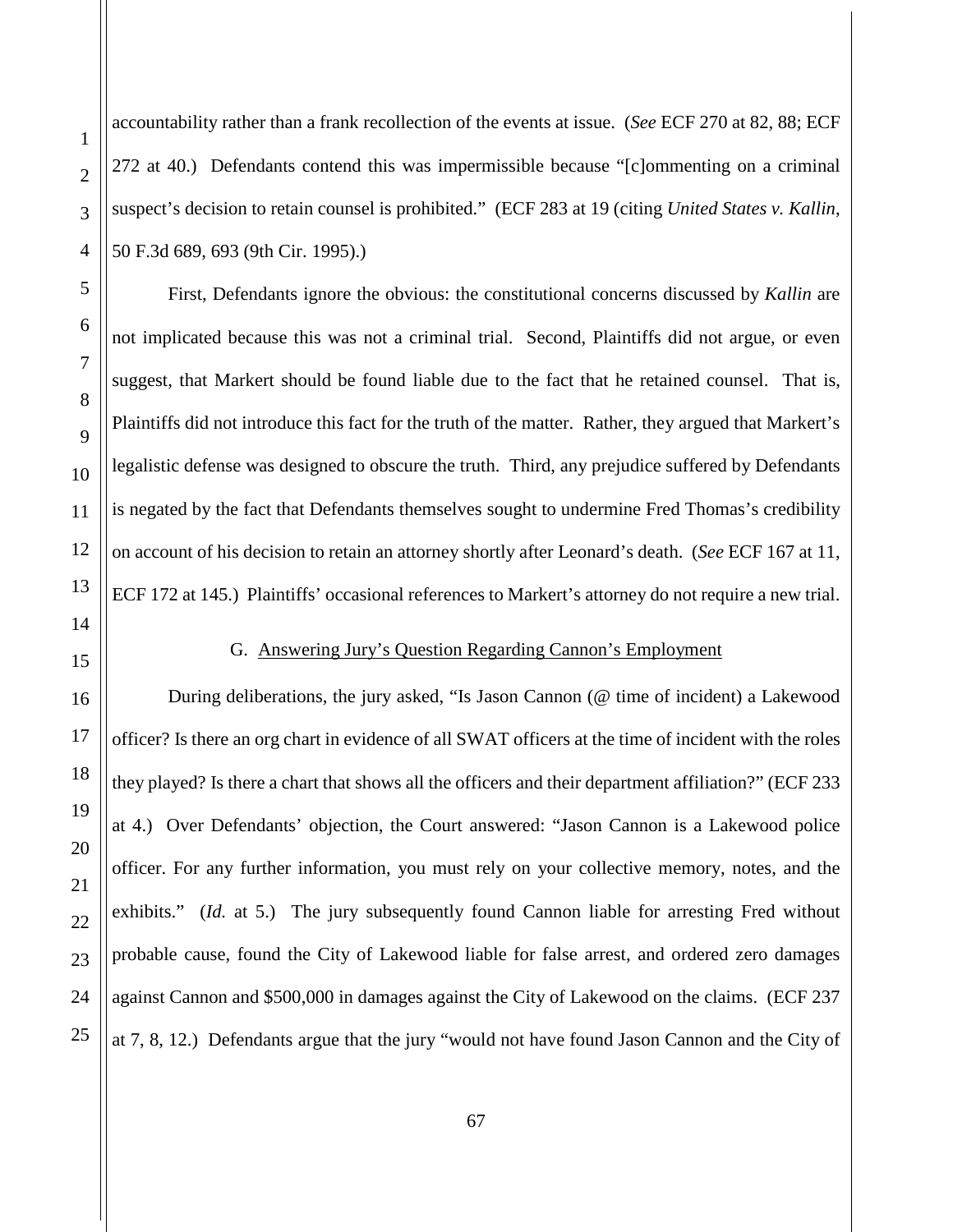Lakewood liable for \$500,000 in false arrest damages had the Court not provided that substantive answer to its question." (ECF 283 at 20.)

1

A district court's response to a question from the jury is reviewed for abuse of discretion. *United States v. Romero–Avila*, 210 F.3d 1017, 1024 (9th Cir. 2000). Instructions to the jury are reviewed for whether they were "misleading or confusing, inadequately guided the jury's deliberations, or improperly intruded on the fact-finding process." *United States v. Warren*, 25 F.3d 890, 898 (9th Cir. 1994). None of these errors were present in the Court's answer to the jury's question because the answer was a simple admitted fact from the record. (*See* ECF 213 ¶ 2.3; ECF 263 at 145 (During direct examination of Zaro, "Q: Officer Cannon as well is another defendant here with the City of Lakewood?; A: Yes.").) Reminding the jury of an undisputed and admitted fact is not error.

## H. Cumulative Error

<span id="page-67-0"></span>Defendants contend that the errors set forth in this motion and all other objections preserved during trial cumulatively require a new trial. Defendants have failed to persuade the Court, however, that a new trial is "necessary to prevent a miscarriage of justice." *Experience Hendrix L.L.C. v. Hendrixlicensing.com Ltd.*, 762 F.3d 829, 845-46 (9th Cir. 2014).

## I. Inconsistent Verdicts

<span id="page-67-1"></span>Defendants argue that a new trial is warranted because the jury rendered two inconsistent verdicts. First, Defendants maintain it was inconsistent for the jury to find Wiley but not Vance liable for violating Plaintiffs' rights by killing Leonard's dog. Second, Defendants argue it was inconsistent for the jury to find Cannon but not Micenko liable for arresting Fred Thomas without probable cause. The Court has already rejected these arguments in Part III, *supra*, addressing Defendants' Motion for Judgment as a Matter of Law.